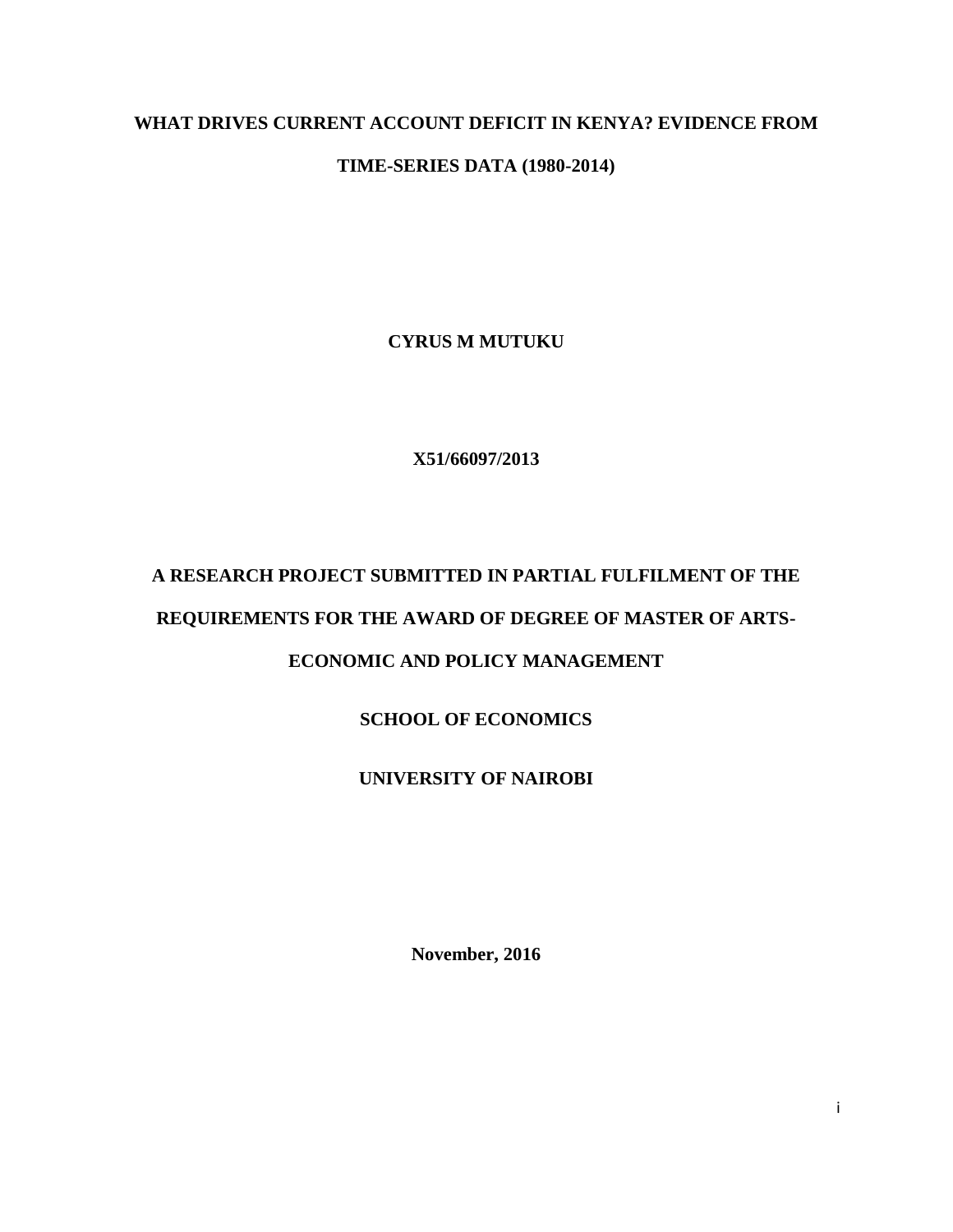# **DECLARATION**

<span id="page-1-0"></span>This research project is my original work and has not been submitted for an academic award or any other kind of award in any other university.

Sign........................................... Date.......................................................

Cyrus Mutuku

This research project has been presented for examination with my approval as university supervisors.

Sign............................................ Date.......................................................

Dr. Daniel Abala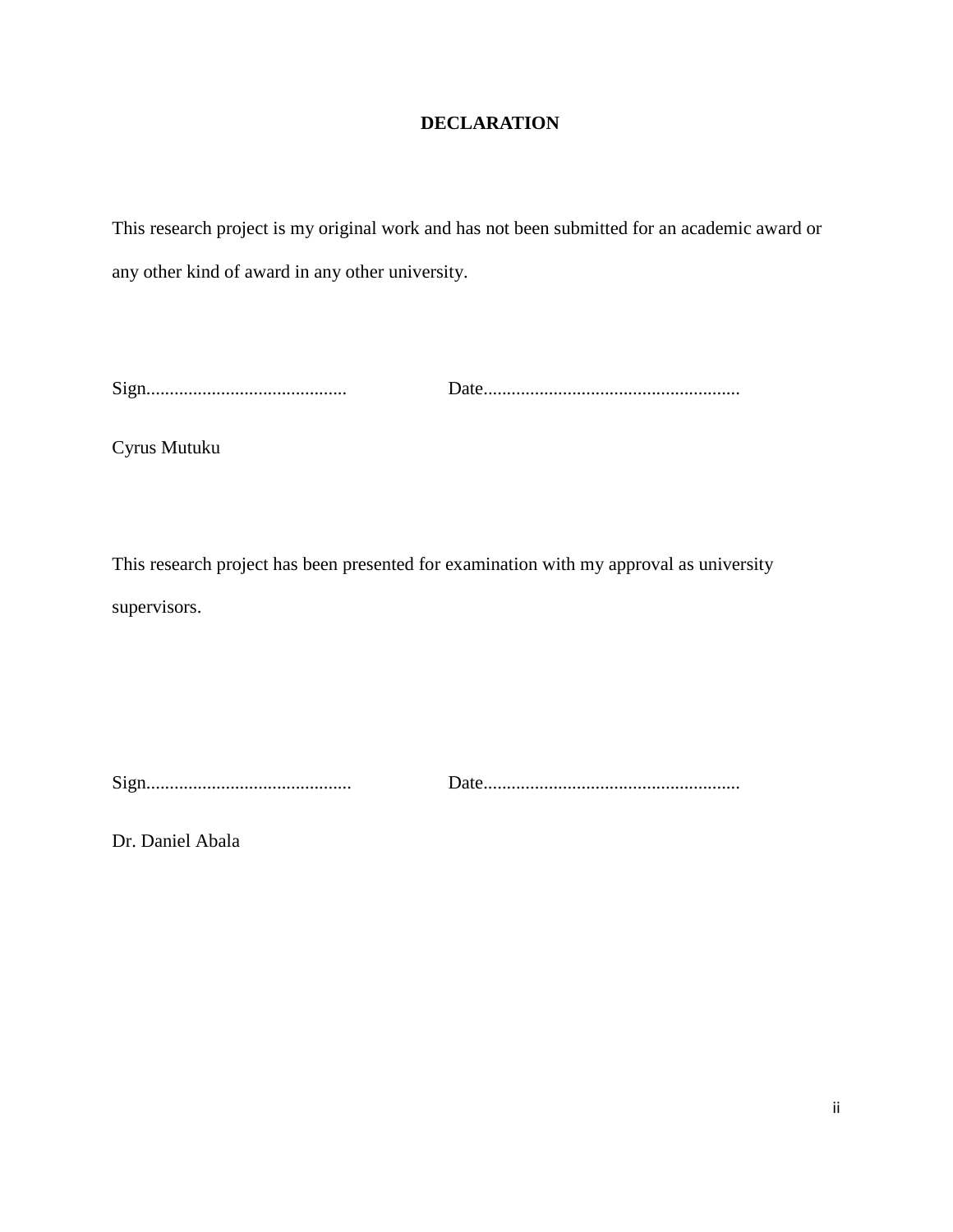# **DEDICATION**

<span id="page-2-0"></span>I dedicate this research to Precious Ngina and Fleming Tony Mutuku, may economics sense never leave your minds.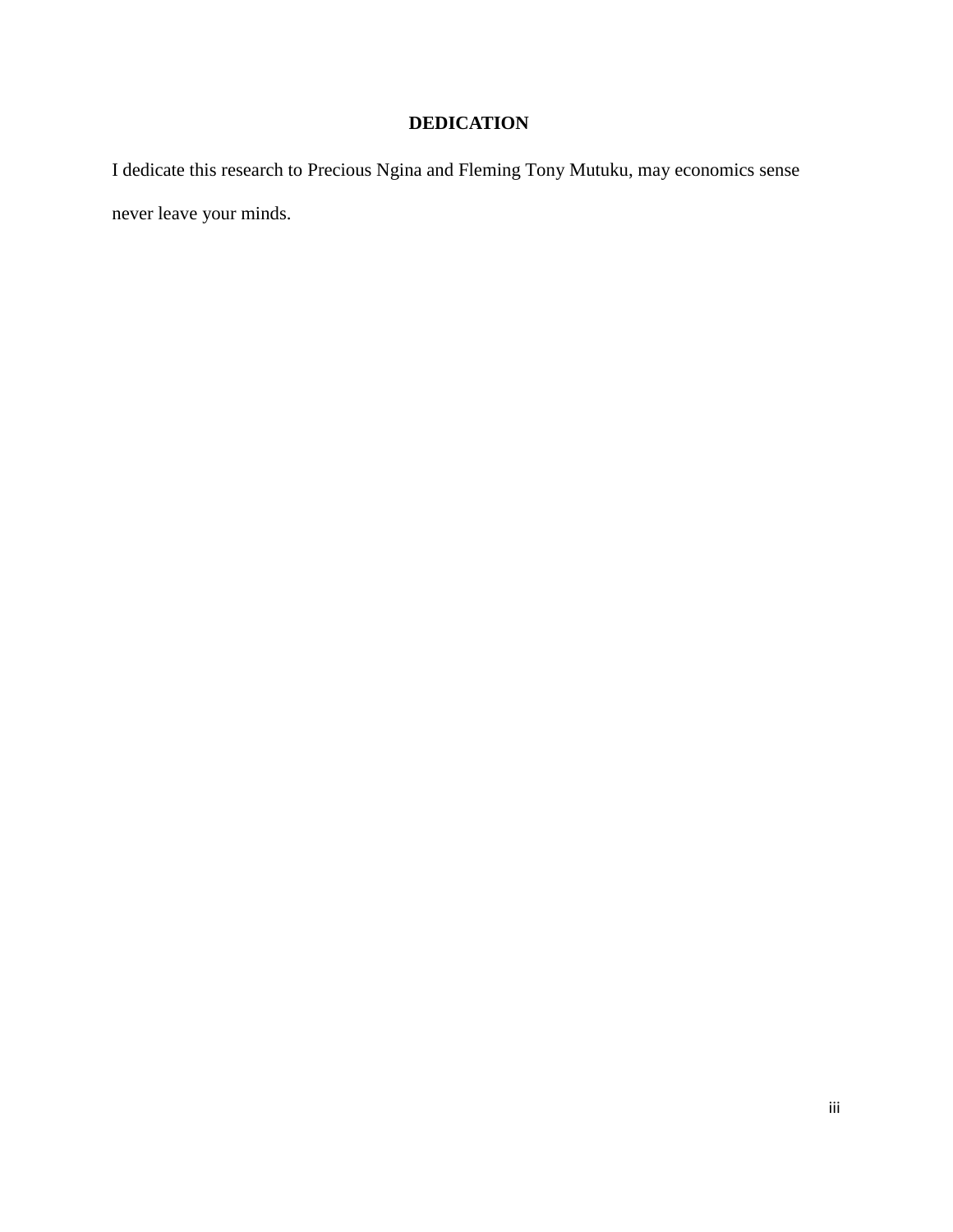# **ACKNOWLEDGEMENT**

<span id="page-3-0"></span>Am grateful to Dr. Daniel Abala for the valuable knowledge, guidance and supervision. Am grateful to my parents for sacrificing so much for me to be in school. Am grateful to my course mates, Zack, Mbithi and Billy for the inspiration. God bless you all.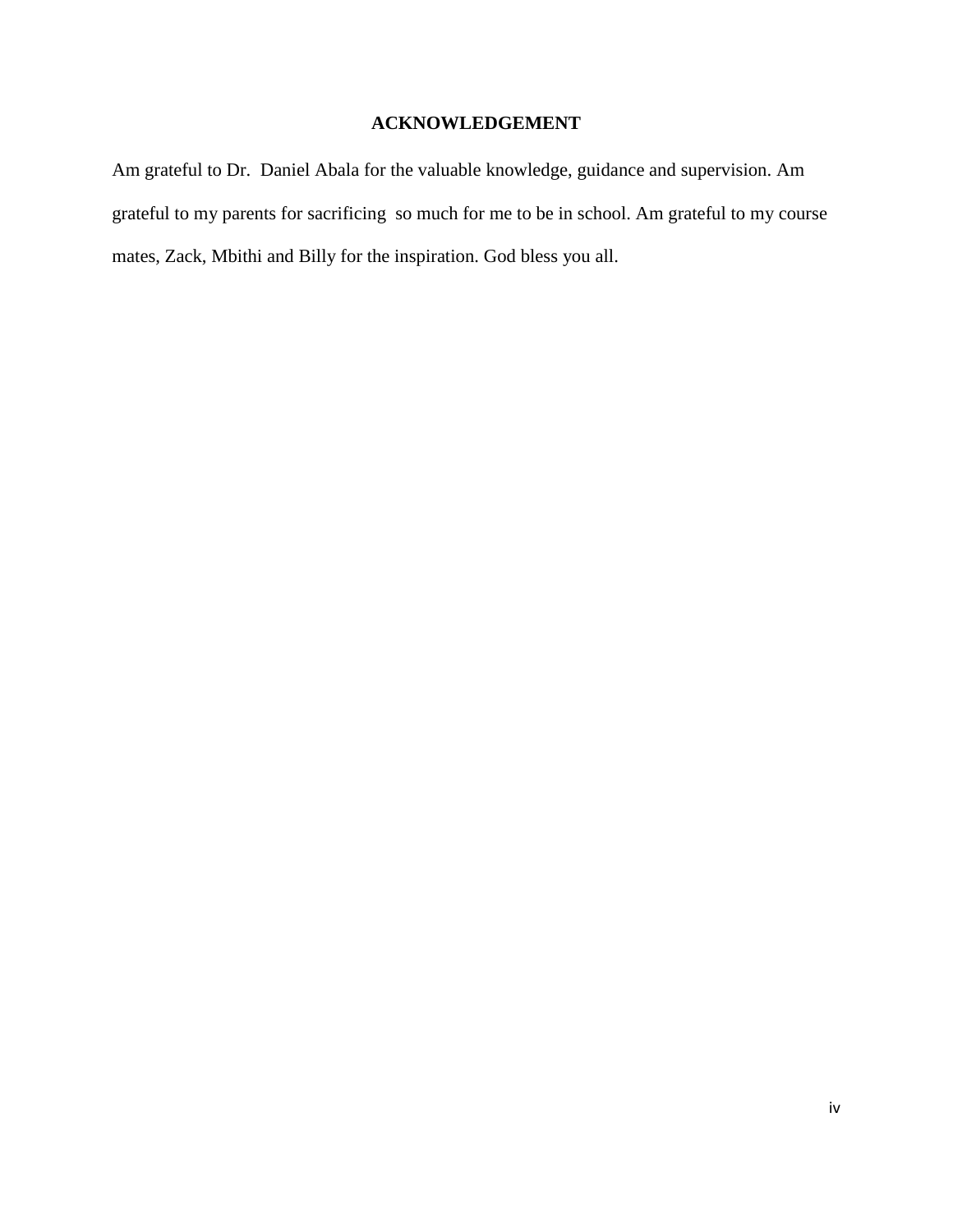<span id="page-4-0"></span>

| 2.2.3. Demographic features, macroeconomic variables and current account balance.  20 |
|---------------------------------------------------------------------------------------|
|                                                                                       |
|                                                                                       |
|                                                                                       |
|                                                                                       |
|                                                                                       |
|                                                                                       |
| $\mathsf{v}$                                                                          |

# TABLE OF CONTENT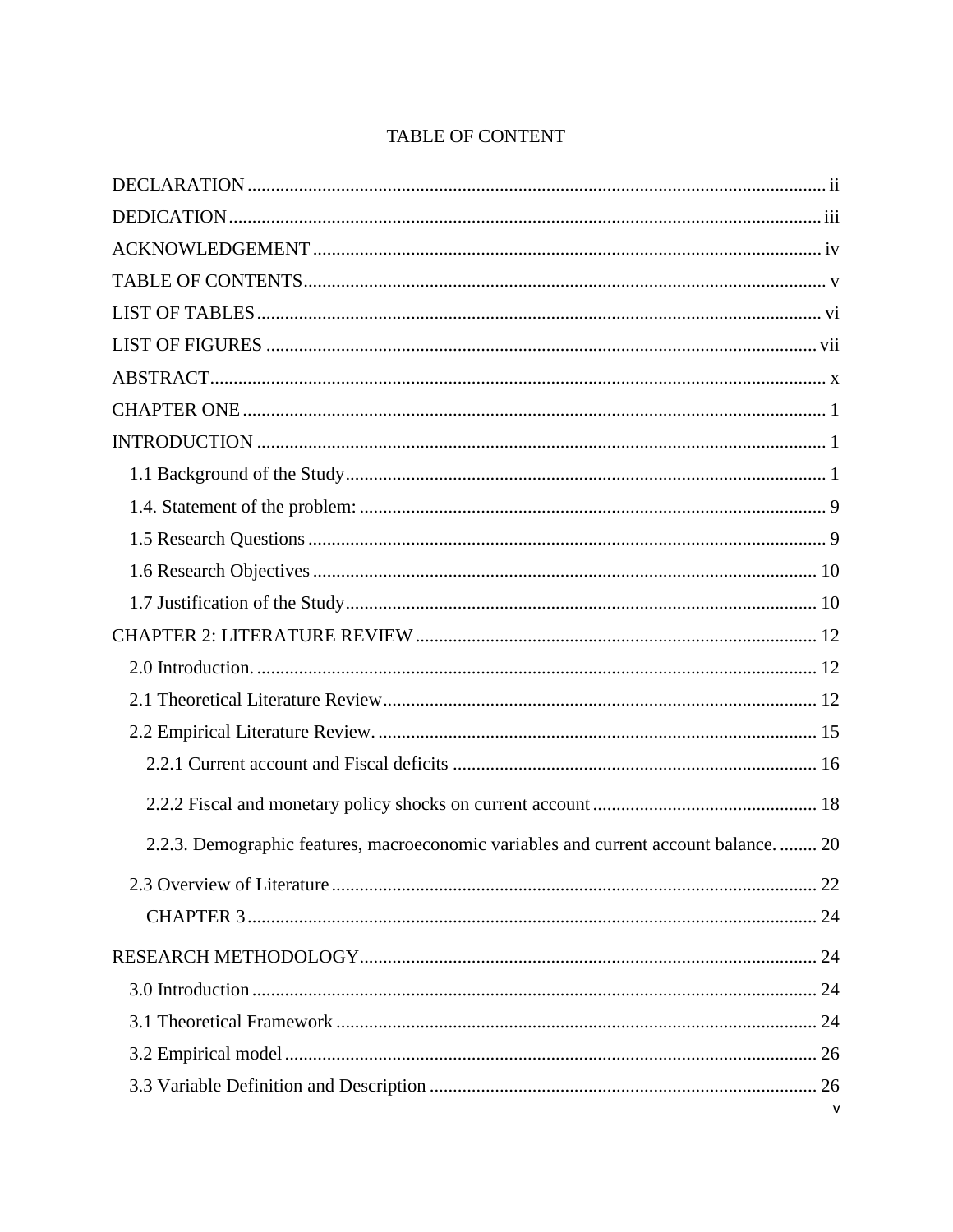<span id="page-5-0"></span>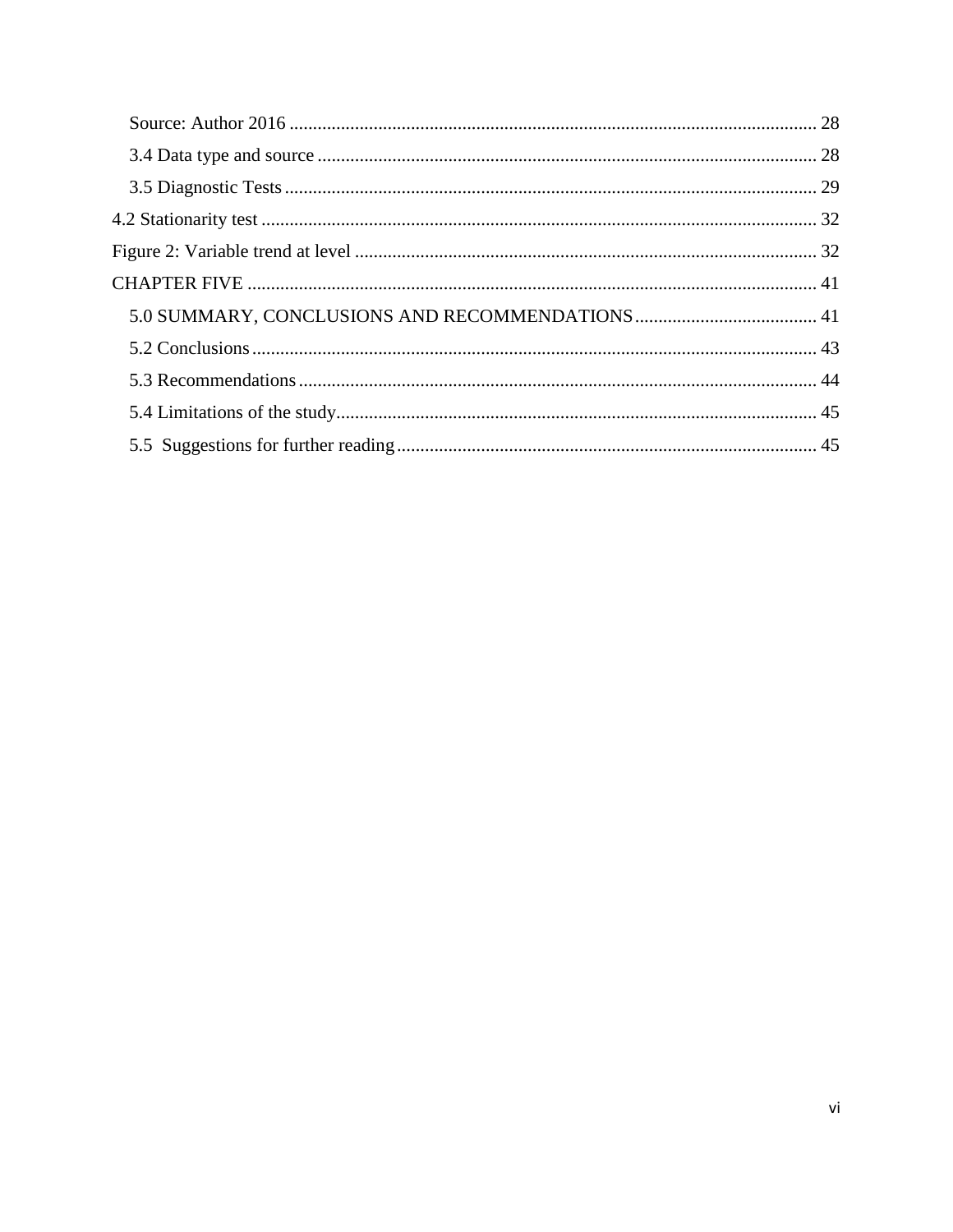# **LIST OF TABLES**

<span id="page-6-0"></span>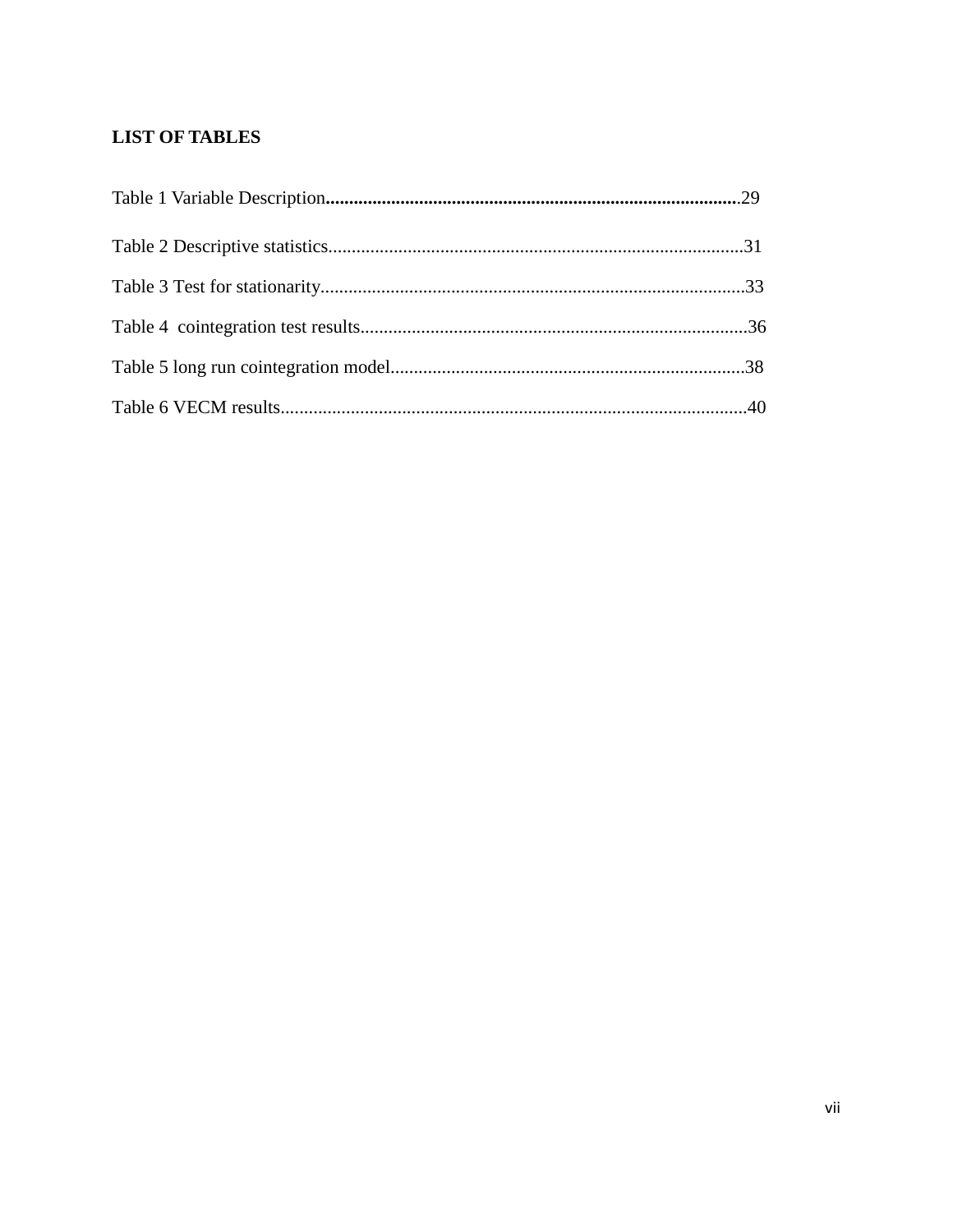# **LIST OF FIGURES**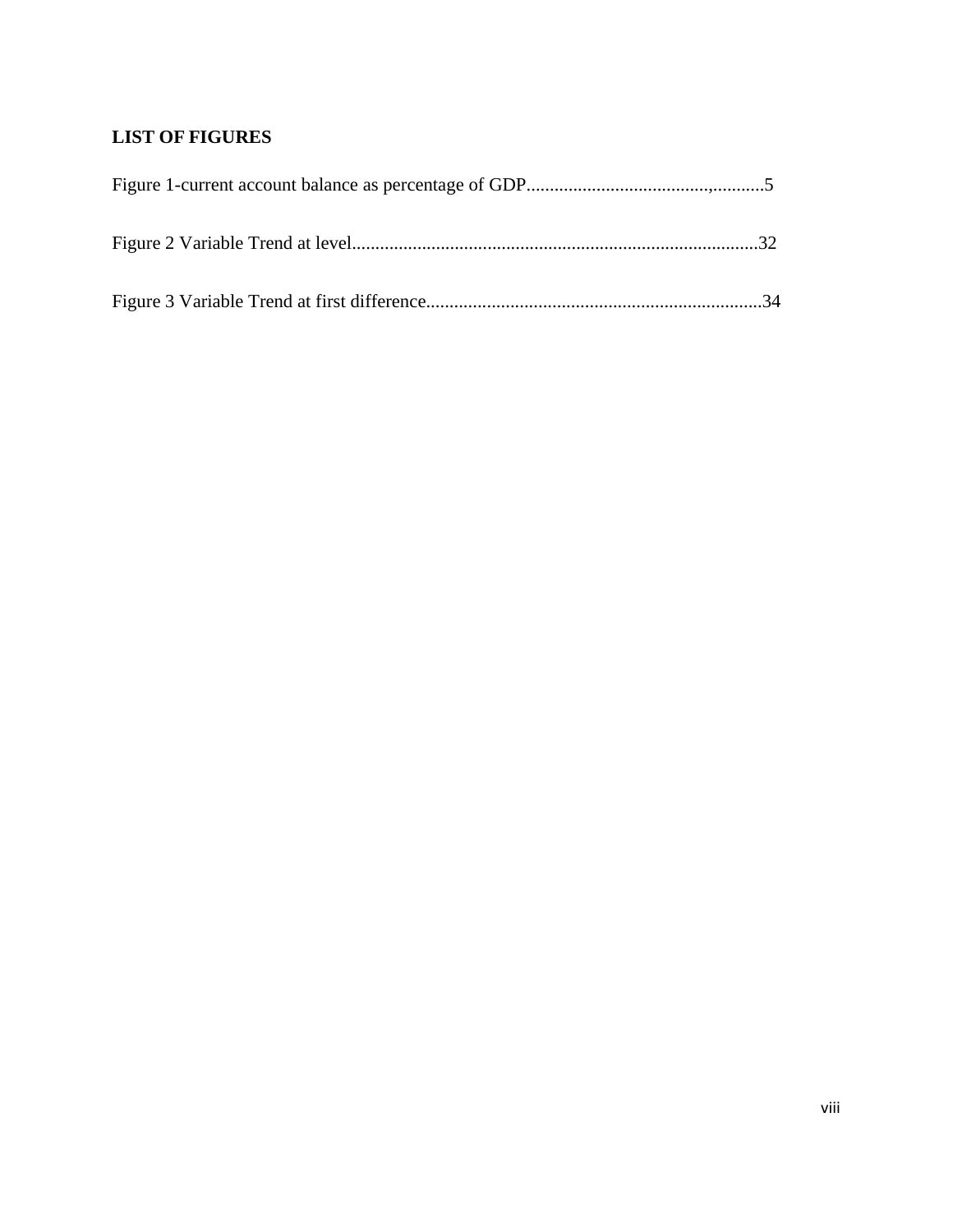## **LIST OF ABBREVIATIONS**

CBK – Central Bank of Kenya

OLS-Ordinary Least Squire

GOK-Government of Kenya

CA-Current Account

DSGE-Dynamic Stochastic General Equilibrium

UNCTAD-United Nations Conference on Trade and Development

SAPS-Structural Adjustment Programmes

ELGH-Export-Led Growth Hypothesis

EAC-East Africa Corporation

EPS-Export Promotion Strategy

GDP-Gross Domestic Product

MUB-Manufacturing under Bond

EPZ-Export Processing Zone

KETA–Kenya Export Trade Authority

TREO-Export Promotion Programme Office

EPC-Export Promotion Control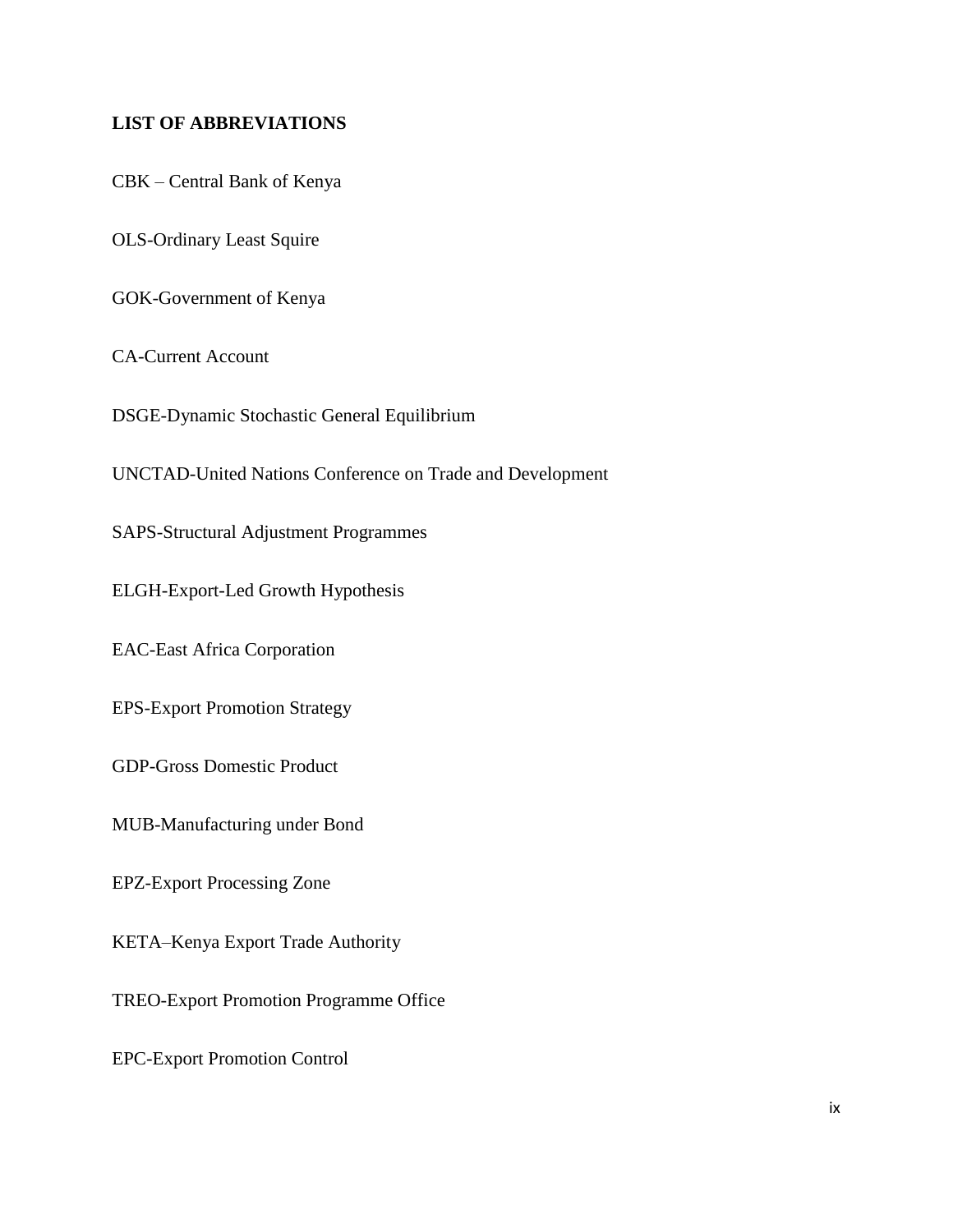BOP-Balance of Payment

WTO-Word Trade Organization

EAC-East Africa Corporation

COMESA-Common Market for Eastern and South Africa

IGAD-Inter-Governmental Authority on Development

EU-European Union

OECD-Organization for economic co-operation and development

GMM- Generalized Moments method

VECM-Vector Error Correction Model

<span id="page-9-0"></span>VAR –Vector Autoregressive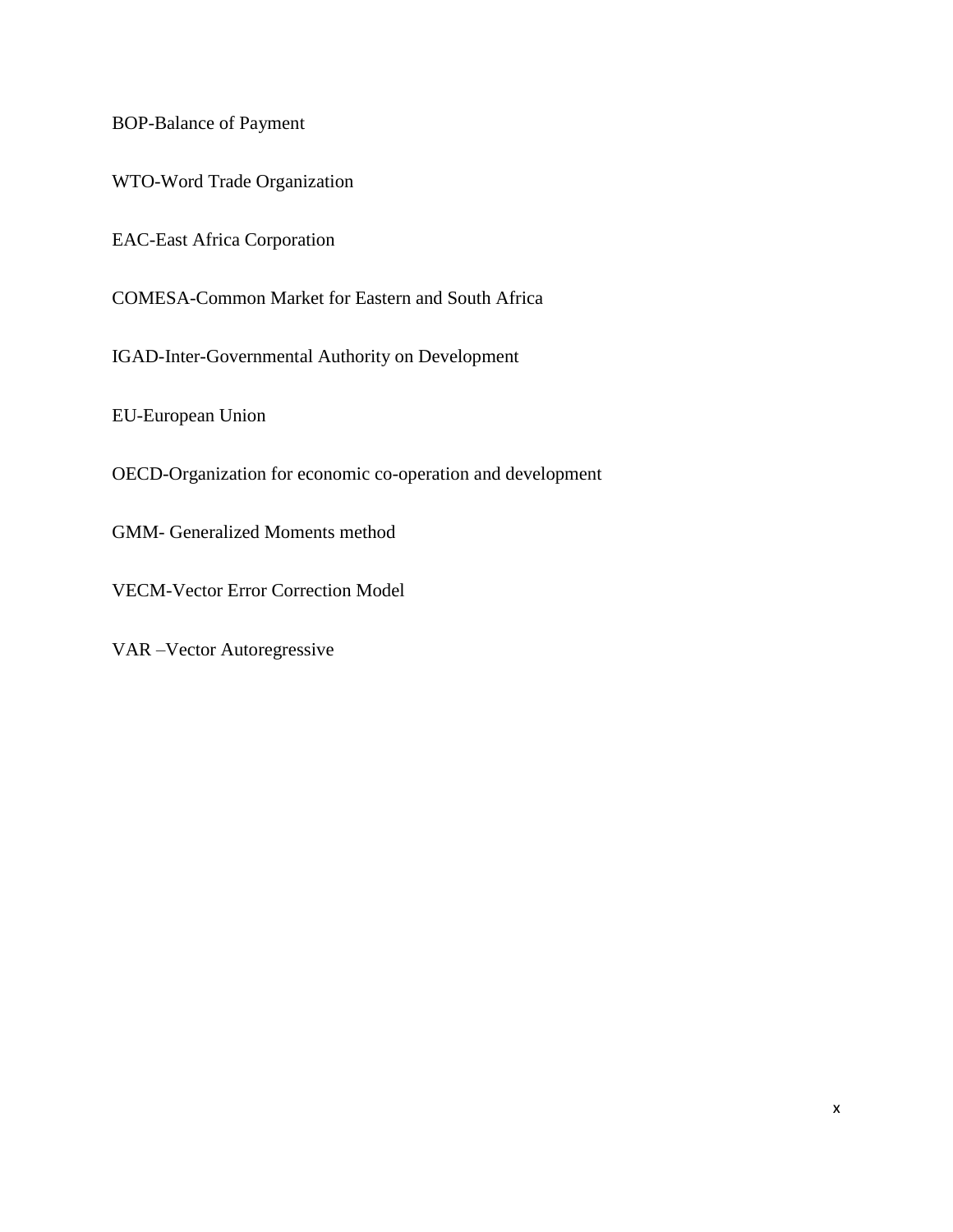#### **ABSTRACT**

*As a rule of thumb, current account deficit should not exceed 5% of GDP. If it exceeds, it must raise concerns about its sustainability. In Kenya, current account balance deficit increased to 10.5% of the GDP by 2014 and 8.3% in 2015. Empirical evidence shows that there is an unsustainable current account deficit in Kenya. Unsustainable current account deficits are a potential recipe for a currency crisis and current account reversal which have negative implications on macroeconomic stability of a country. In order to design a policy to revert the deficit to sustainable levels, the drivers of the deficits must be empirically established. This study sought to determine the drivers of current account balance and policies that should be put into place to revert the balance to sustainable levels. It used time series data spanning 1980-2014 and employed VAR and VECM models. The estimated long run co-integrating model revealed that financial deepening in Kenya has no effect on the current account balance at 5%, 10% and 1% statistical significance levels. However, trade openness, oil prices, fiscal deficit, output gap, real effective exchange rate, GDP per-capita, dependency ratio and net financial assets significantly affect current account balance. A one percent improvement in trade openness leads to about 4% improvement in CA balance. The policy recommendations drawn from the study are: Kenya needs fiscal consolidation efforts geared towards reducing fiscal deficit to a balanced or surplus budget position. Secondly Kenya needs to adopt oil hedging, reserves and alternative energy policies. Finally, proper fiscal and monetary policy mix to ensure export competitiveness, stable exchange rate and smooth business cycles.*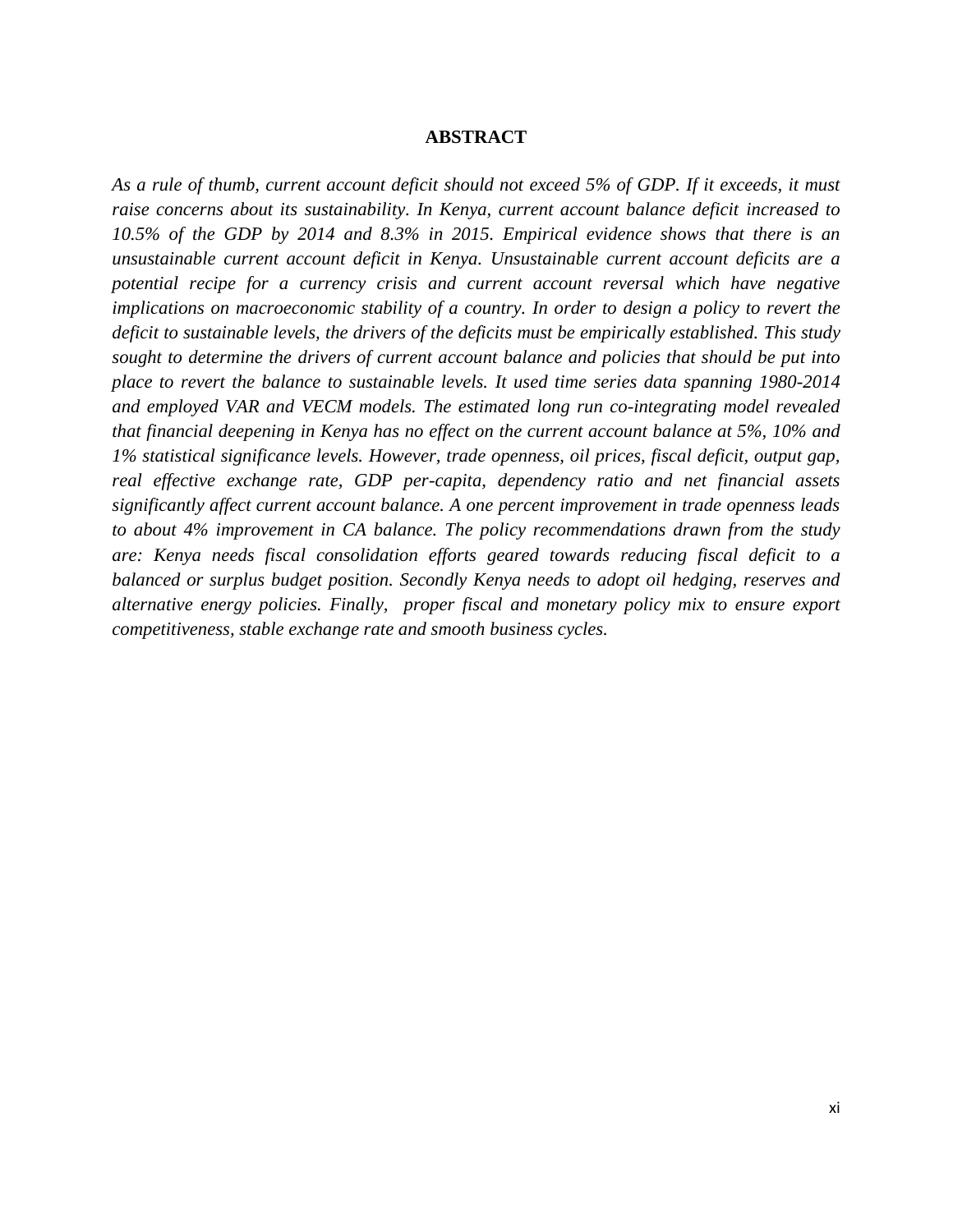#### **CHAPTER ONE**

#### **INTRODUCTION**

#### <span id="page-11-2"></span><span id="page-11-1"></span><span id="page-11-0"></span>**1.1 Background of the Study**

Macroeconomic policymakers seek to attain both internal and external balance objectives in policy design and management. One way of measuring the external balance position of a country is the current account balance (CAB). The balance is computed by the sum of amounts traded net of imports for both goods and services, incomes earned from abroad in net terms, and the net current amount of transfers from abroad. The net effect of cash inflows and outflows is what is referred to as the net incomes from abroad. They include salaries, dividends, and direct investments returns. On the other hand, current transfers are unilateral transfers with zero returns for example remittances, donations, aid, grants, official assistance and pension (IMF 1996). The econometric representation of the current account is;

*CAB X M NY NCT*..........................................................................................................1..

In Kenya, current account balance has shown persistent deficit for a notable duration between 1980 to 2014. Figure 1 indicates a surplus balance in the current account, standing at 0.78% GDP in 2003. By 2014, the deficit rose to 10.5% of GDP. This sharp increase in deficit has created fear about the sustainability of current account deficits given the growing public debt to GDP ratio and pressure on exchange rate. An analysis framework was developed by Milesi and Razan in 1996 for analyzing CAB deficit sustainability. According to the framework, CAB is sustainability is closely linked to solvency.

CAB deficit is sustainable if the present value of future CAB surplus matches present debt. This is so because deficit creates a financing debt. The implication of this is that the inter-temporal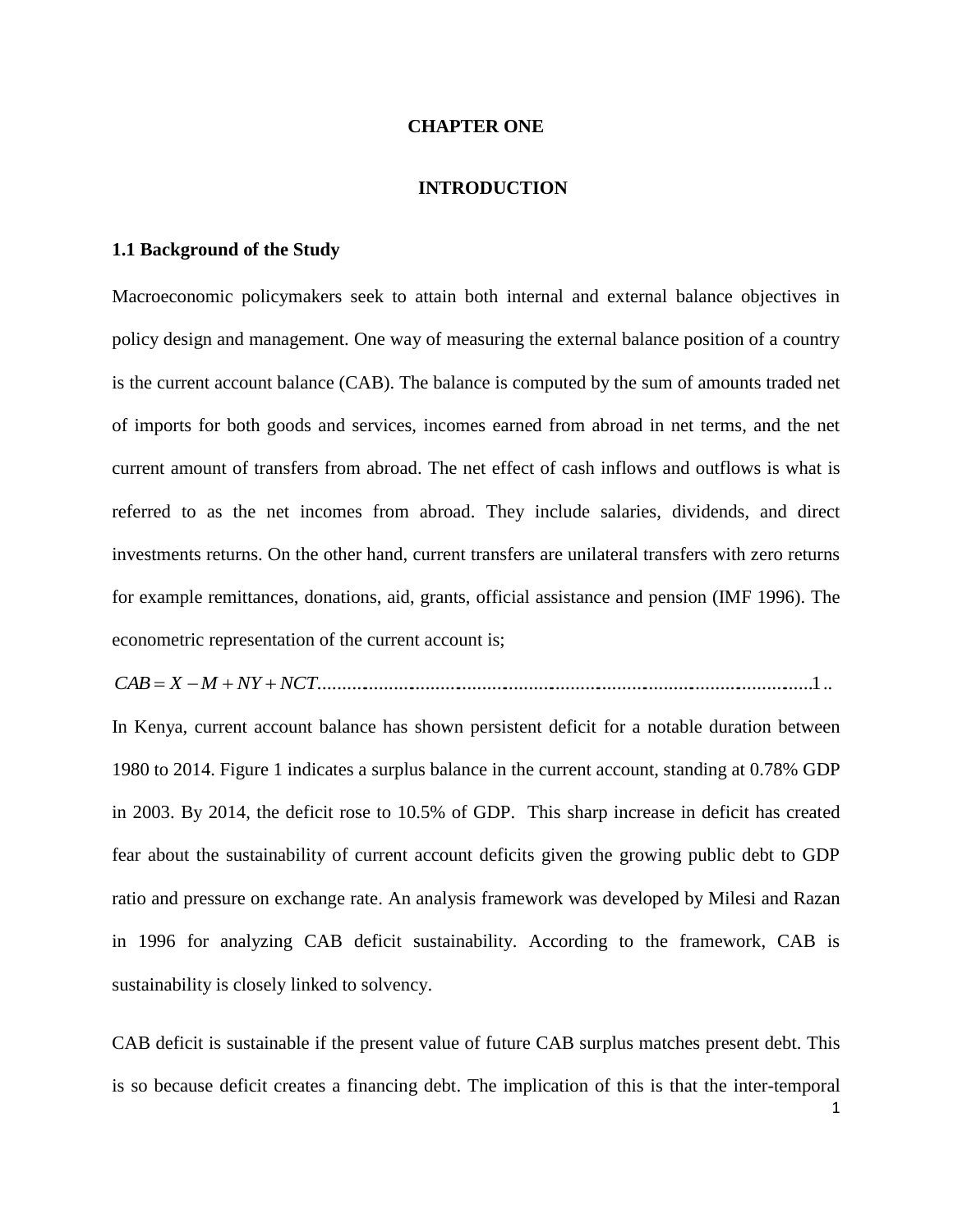budget constraint for sustainability is satisfied. Empirically, equilibrium CAB path is achieved if exports and imports are co-integrated. Using this approach, Gichuki and Moyi (2013) and Mukras et al., (2013) concluded that CAB deficit is unsustainable.

This deficit should be matched by equal capital inflows for external balance. However, according to GoK, (2013), the persistent deficit is one of the challenges to Central Bank of Kenya (CBK) performance as the there is no significance foreign direct investment (FDI) inflows to finance the BOP negative balances. There are several reasons why unsustainable current account deficits should be of great concern to economists and policy analysts.

Firstly, there is every high likelihood of investors avoiding assets valued in foreign currency if the CAB is unsustainable. This is because they view the current account deficit as a reflection of the state of an economy. Actually, current account sustainability is a key analysis carried out by investment banks and other key capital market participants .According to Osakwe and Sher, (2007), a reversal of the CAB could also happen as a result of a drastic decline in demand for country's assets, which could harm the domestic economy. CAB reversal is an economic phenomena where abrupt stall in the inflow of capital and subsequent significant depreciation lead to a sharp decline in large deficits to small deficits is what is called reversal in the current account. Reversals are disruptive to GDP growth and often causes banking and currency crisis, as witnessed in 1994 and 1997 in Asia and 1999 in Germany (Abiad et al. 2010, Bower et al. 2010 Nguyen (2014) and Blanchard et al. (2005).

Secondly, an accumulation of foreign debt to be redeemed in the future may result from a deficit in the current account, especially for small economies that depend on short term volatile capital inflows to finance CA deficit. Rational domestic investors always anticipate an increase in the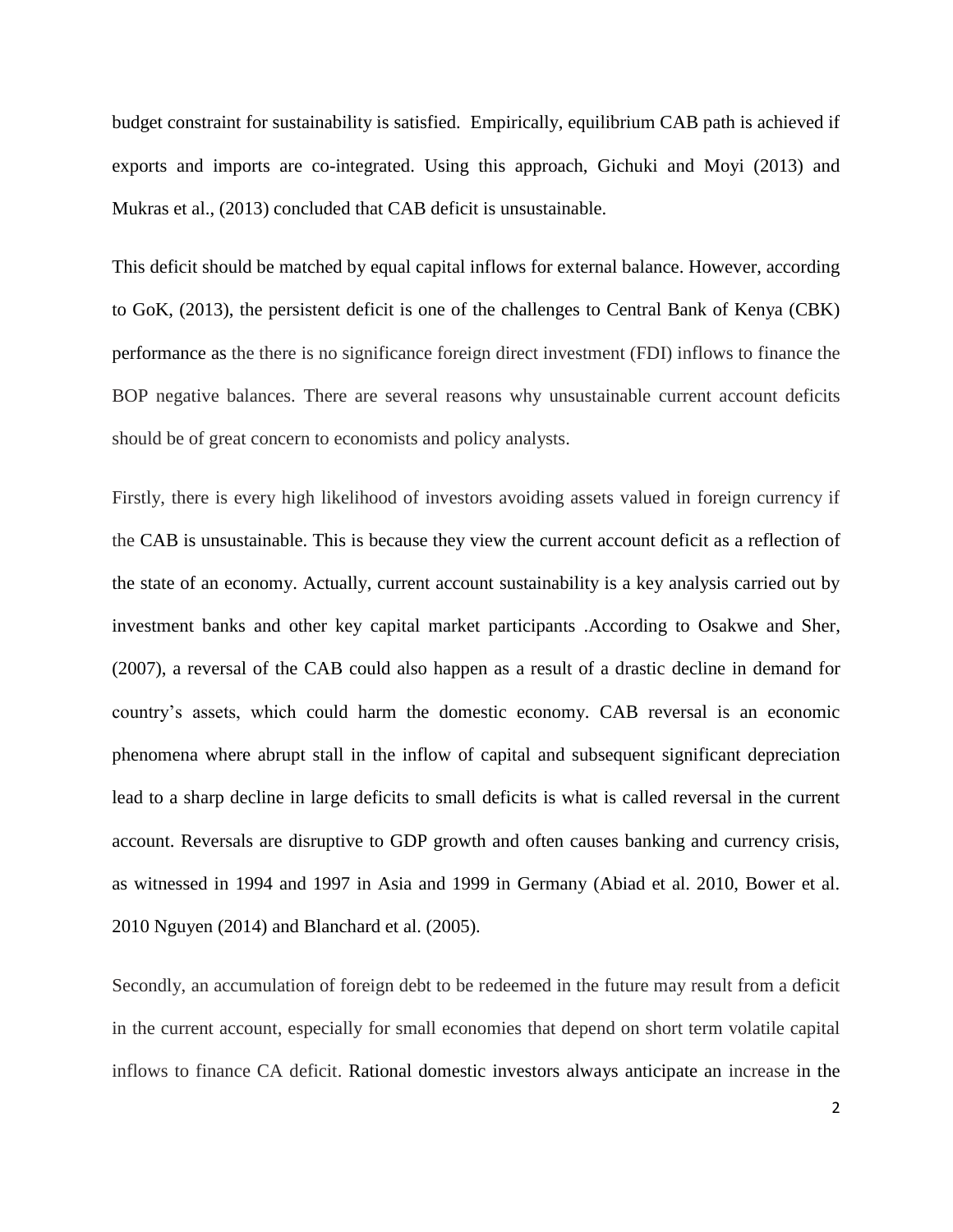future taxes by the government to service and repay the debt. Their investment decisions are pegged on this increases in taxes with negative implications on employment and output. Empirical evidence casts doubt on the sustainability of debt policy in Kenya. Analysis based on a fiscal reaction function approach shows that public debt has breached sustainability conditions, Mutuku (2015). Contrary, debt sustainability analysis (DSA) report by World Bank gives a clean bill of health to Kenya. However, Wyploz (2011) has criticized the forward-looking DSA by World Bank insisting on a backward-looking approach known as fiscal reaction function.

Thirdly, empirical analysis has revealed that current account is closely linked to key economic growth determinant that includes: investment, savings, trade competitiveness, capital flows, and exchange rate volatility, Fazil (2012) and Ferrero et al. (2008). It is also a critical research area for economists and policymakers in developed and developing economies. Especially in the wake of 2008-2009 global financial meltdown, Alistair et al., (2012), Clark (2012), Gichuki and Moyi (2013), Mukras et al , (2013), Obstfeld, (2013) and Chinn and Prasad (2003), Fazil , (2012) Romer , (2011) and Ferrero, (`2008). Evidently, world trade imbalances to a large extent accounted for the financial crisis of 2008-2009, (Nguyen 2014, Blanchard et al. 2005, Obstfeld and Rogoff 2007, Menda et al. 2007, Kim and Roubini, (2008).

Lastly, although economies can run massive deficits and still retain macroeconomic stability, this is only possible if a reliable deficit financing channel is available. Otherwise, it is a challenge for employment and poverty reduction efforts, particularly when the deficits are caused by rising imports of consumer goods that can be produced by domestic industries, (Nicole 2016). The rule of the thumb is that the deficit should not be above 5% of GDP (Milesi and Razan (1996) At CAB of 10.5% of GDP in 2014, Kenya has already broken the rule. The challenge to long-run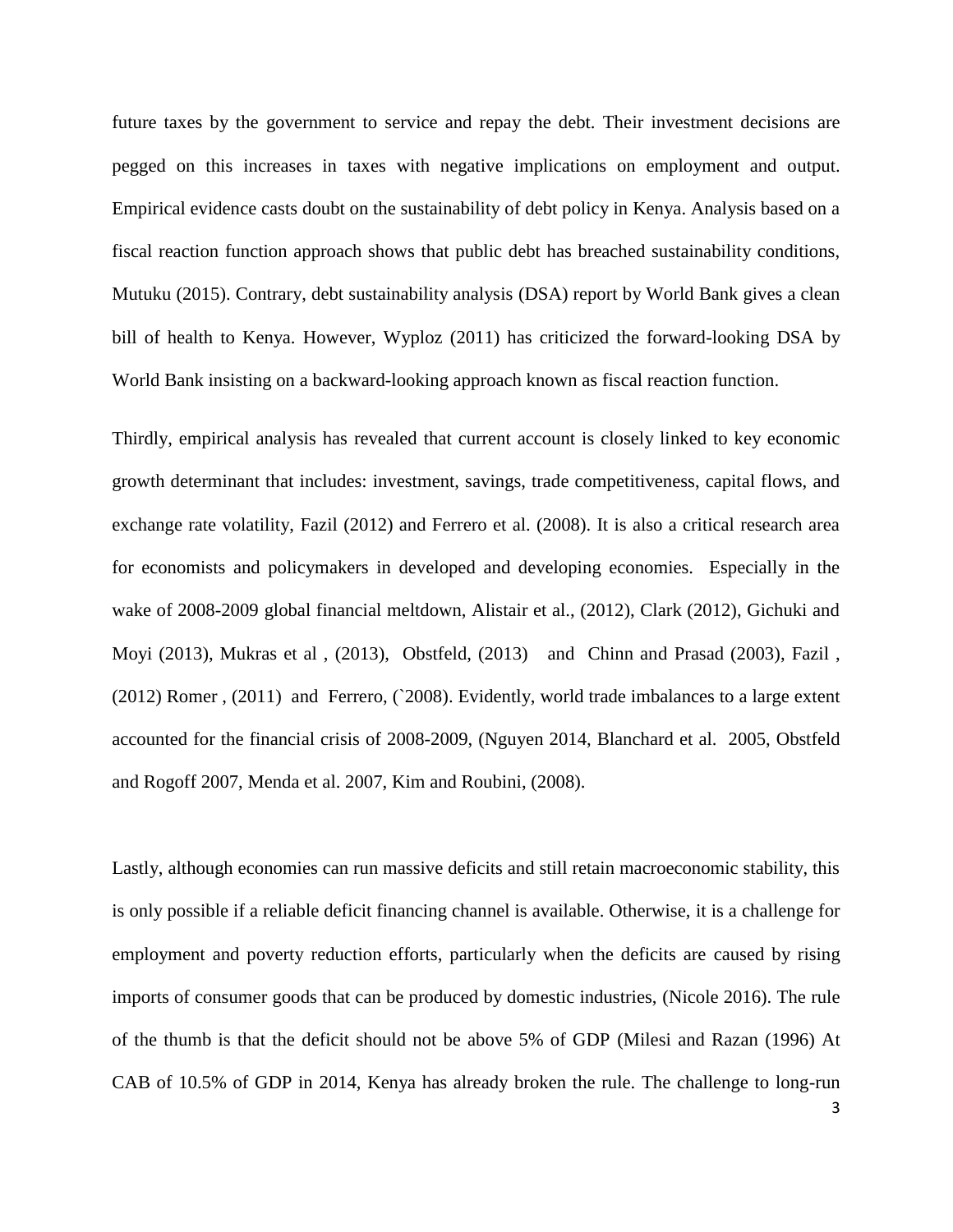economic stability is further magnified by declining prospects for Kenya to accessing international financial aid to finance deficits due to sluggish economic growth and commodity prices in international markets.

A substantial number of studies testing alternative theoretical models have concluded that different factors are underlying current account dynamics. These theoretical approaches include the twin deficit hypothesis, (Corsett and Muller,2006,Mosayeb and Saleh,2006),dynamic stochastic general equilibrium (DSGE) model, (Ferrero et al 2008,) the intertemporal model (Gichuki and Moyi 2013, Mukras et al , 2013), Overlapping generations models, (Obstfeld and Rogoff, 1998) and stages of development hypothesis (Roldos, 1996,). Notably, these findings are quite contradicting and therefore cannot be generalized on other economies. Alternatively, a country specific study which captures institutional and structural characteristics of the economy would be appropriate in deducing the drivers of CAB.

#### **1.2 The Current account and trade policy Trend in Kenya(1980 -2014)**

There is an unsustainable current account balances in Kenya, which it is persistently negative. The deficit has grown for a couple of years with a surplus being realized only once in the period between 2003 and 2004. The rest of the period under analysis is marked by current account deficit bias as shown in figure 1 below. This bias is explained firstly by deteriorating terms of trade. That is, the value of imports has been growing at relatively higher rates compared to exports. This is mainly caused by increasing prices of oil and other intermediate goods imports. Secondly, the Kenya's exports are dominated by few primary commodities, which have low price and income elasticity's, (Kariuki, 2009)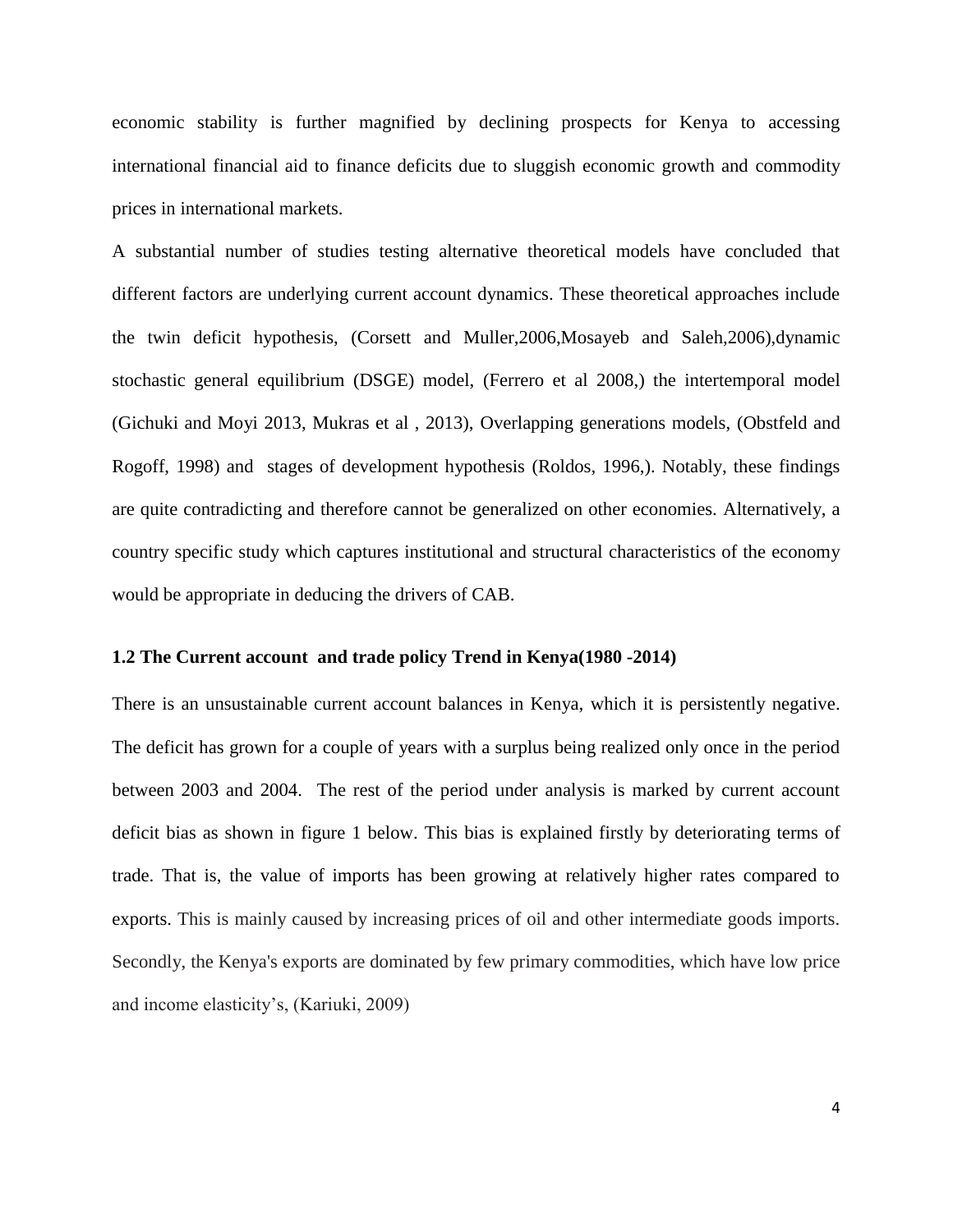



Source: UNCTAD data.

Historically, various trade policies have been put into place to influence trade and counter the deficit bias. These policies are substitution of imports, liberalization of trade through SAPs, exports led growth hypothesis and current multilateral trade agreements. The import substitution strategies aimed at industrialization through promotion of infant industries. As a result, a number of policies that were mainly regulatory and aimed at guarding key economic sectors were introduced. Incentive structures which were biased towards exporting were enacted. The driving objective was to ensure domestic availability of products. However, Kenya's industrial progress was disrupted by Import substitution policy which championed inefficiency and underutilization of available capacity. The protected infant industries could not penetrate international markets, (Bigsten et al. 2010). In 1970, following oil crisis and subsequent collapsing of East Africa Corporation (EAC) in 1977, import substitution policies were rendered inefficient.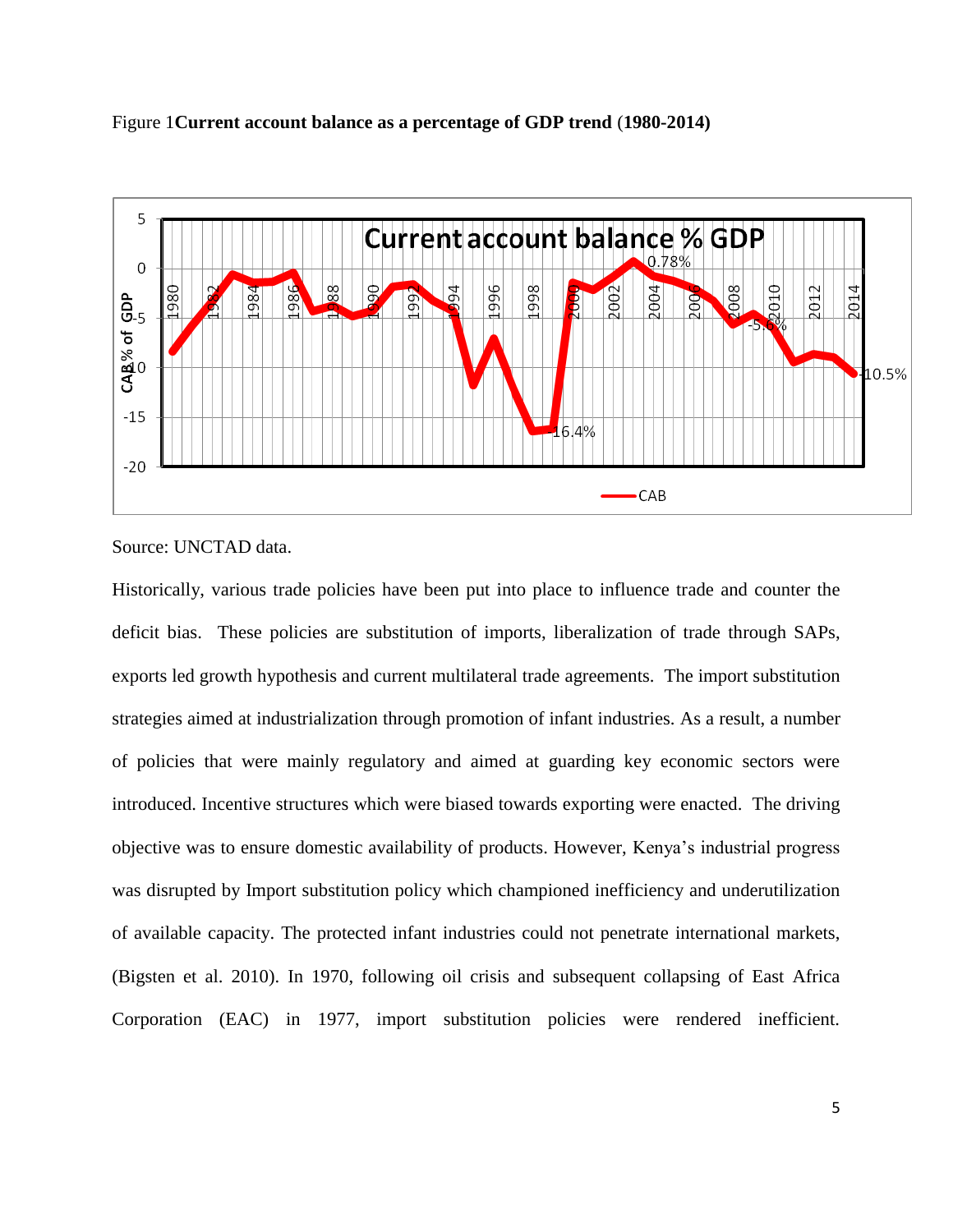Administrative measures including tariffs, licensing of importation and price regulations were adopted.

In early 1980s, under structural adjustment reforms and due to pressure from the multi-lateral financial institutions, Kenya shifted from imports substitution strategy (ISS) and adopted exports led growth hypothesis (ELGS) to address deteriorating exports performance. In this season, the ratio of the deficit account to GDP hit a low at 10% as shown in figure 1 above. According to Were et al, (2009), the principal exports promotions strategies put in place included Manufacturing under Bond, (Exports Processing Zones) EPZs in 1990 and the rejuvenation of the Kenya Export Trade Authority. The EPZs were subject to a tax holiday of ten years, import duty exemptions on processing equipment investments and from payments of VAT. Firms receive exemptions from import duties when their outputs are exported under MUB. Likewise, they receive exemptions from VAT on all their inputs. (Were, 2007).

Other additional incentive schemes that have been created to encourage exportation include (Exports promotion council) EPCS, Duty VAT exemption scheme administered under the Export Promotion Programmes Office. In 1992, the formation of the EPC was done to deal with challenges faced by exporters, and for a period it has managed to coordinated and coalesce this very purpose. Overhauling reforms in trade were fully implemented in the 1990s in the wake of BOP support withdrawal. In 1993, Kenya completely opened up and abolished both trade licenses requirement and foreign exchange control program. Subsequently, all registrations done under the current and capital accounts controls were withdrawn in 1994 resulting in a dip in the CAB to Gross Domestic Product ratio from 5% to 19% in 1998 as seen in figure 1. On the other hand, the decline was coupled by a widespread drought spell for the period between 1996 t0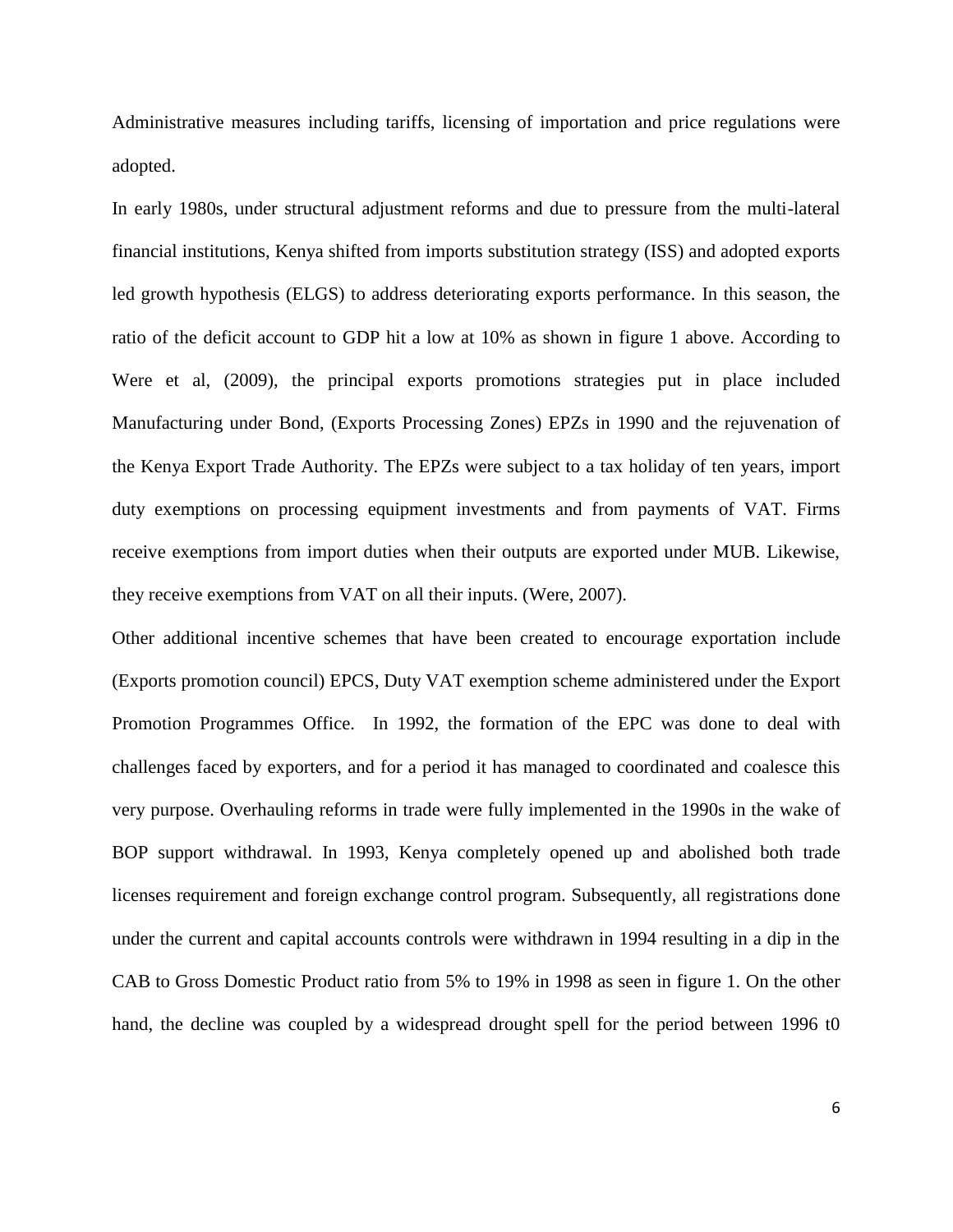1997. Similar drought occurrences coinciding with current account deficit noted in figure 1 between 1999 to 2001 and 2004 to 2006.

The efficacy of these measures was notably constrained by high effective rates of protection accorded to domestic industries. This is a measure of protection that is indicative of the implications of a tariff profile on the unit product's VAT, products meant for export. Other factors include exchange rate bias against exports, the high cost of imported inputs, foreign exchange controls, administrative delays and high transaction costs among others (Were et al., 2002). After the year 2000, the key trade policy measures for Kenya included treaties with the East African Community(EAC), Common Market for Eastern and Southern Africa (COMESA) and the Intergovernmental Authority on Development. (IGAD), (GOK, 2015).

The EAC members are Kenya, Tanzania, Uganda, Rwanda and Burundi. The EAC has achieved significant market growth for member country goods and services. EAC has made Market expansion possible through instruments such as EAC Customs Union Protocol and Common Market Protocol. However, its full potential has been constrained by the slow pace of implementation. On the other hand, COMESA is a Regional Economic Community of 19 countries its prime objective is to afford Member States opportunity for growing their trade on the trade block on a duty-free basis. In 2014, COMESA constituted 16% of Kenya's export destination. IGAD comprises of the following countries in the Horn of Africa - Djibouti, Somalia, Eritrea, Sudan, Ethiopia, Uganda, and Kenya. IGAD provides a regional integration framework through which trade between the seven countries can be expanded using shared commitments in other regional economic communities, (GOK 2015). CAB position improved in the wake of economic integration policies between 2000 and 2004. However, there is a sudden

7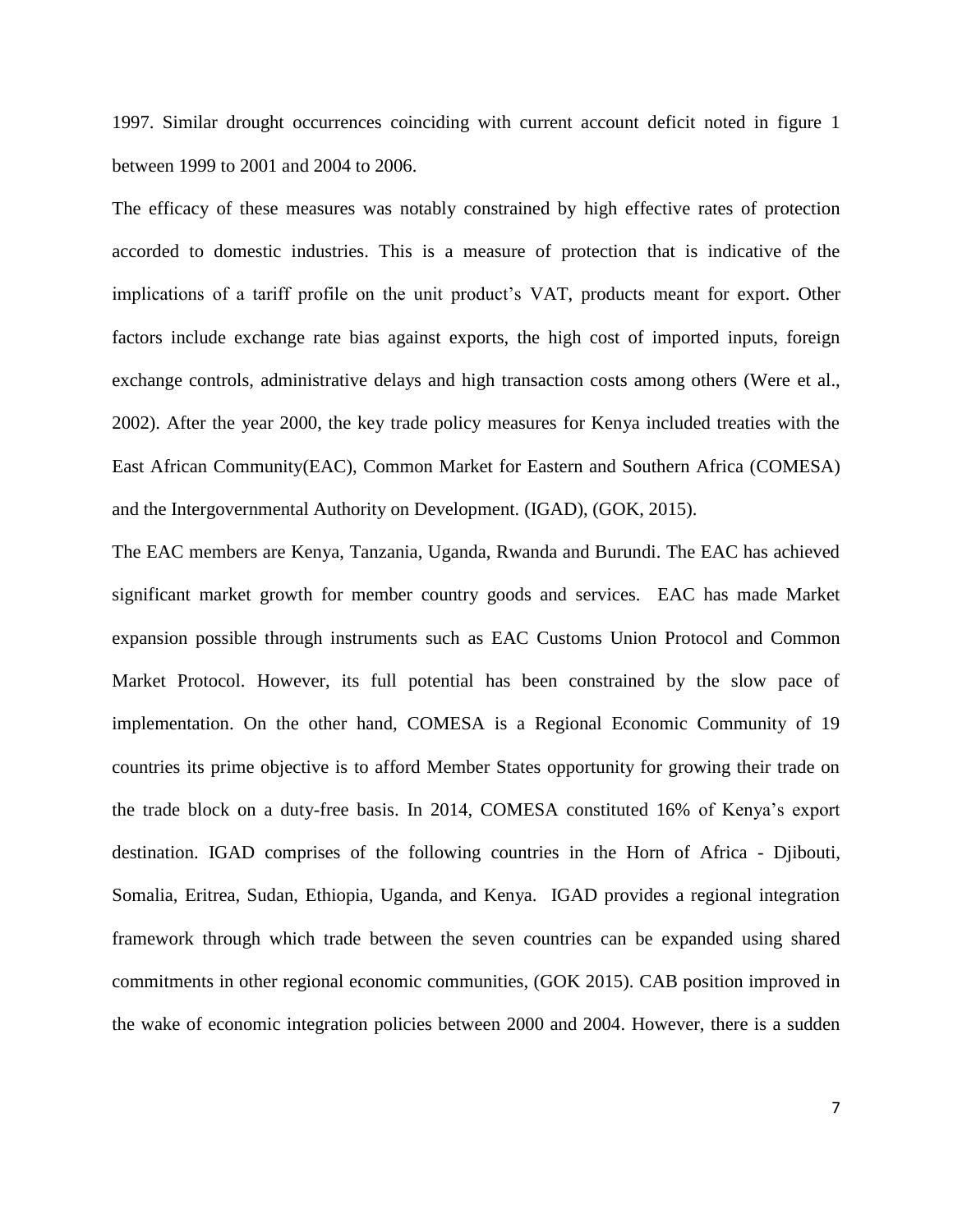increase in CAB after 2004 eroding the benefits of economic integration policies, (World Bank 2013).

Notably, despite the raft of policy measures taken to regulate international trade in Kenya, CAB is predominantly in a deficit position. This study seeks to investigate the driver of CAB in Kenya and give policy recommendations on how to revert the CAB deficit to a sustainable level.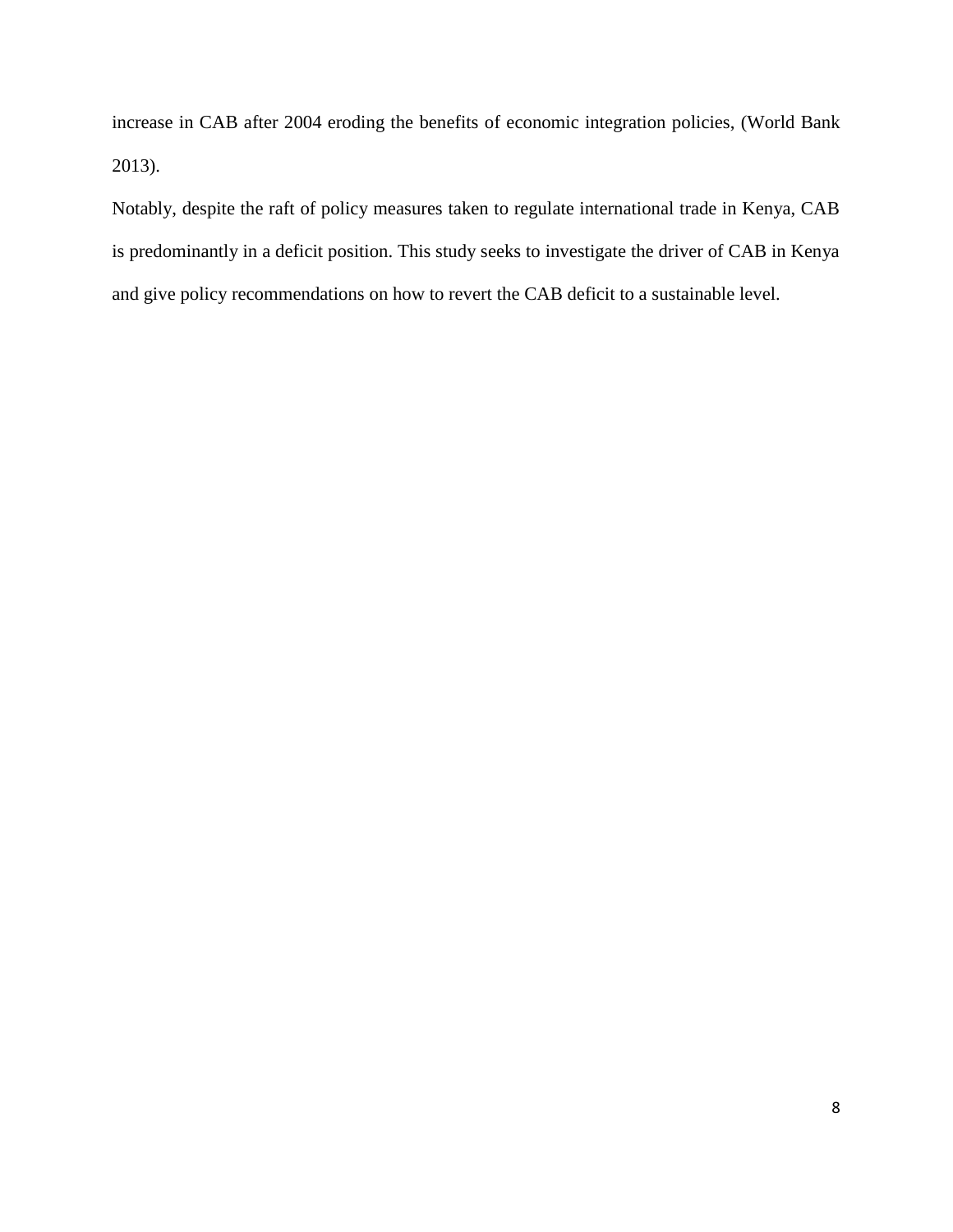#### <span id="page-19-0"></span>**1.4. Statement of the problem:**

When a country runs persistent current account deficit for an extended period, it raises concerns about the sustainability of this deficit. As a rule of thumb, CAB deficit above 5% of GDP, is alarming especially if funded by short-term debt or foreign reserves, (Milessi and Assaf, 1996). In Kenya, current account deficit is unsustainable, (Gichuki and Moyi, (2013). The deficit worsened by 50.6 percent in the quarter two of 2013, (GOK, 2014. In 2014, the deficit was at 10.5% of GDP and 8.3% in 2015. Unsustainable current account deficit is a recipe for macroeconomic instability and financial crisis as witnessed in Asia in 1994 and 1997 , Germany 1999 and European Union crisis in 2008-2013. It weakens export competitiveness, causes a currency crisis, increases external debt and reduces international reserves. Specifically, significant CAD raises the risk an abrupt cut in the flow of capital into an economy and accelerates the accumulation of debts, Blanchard et al., (2011). This abrupt stop in the flow of capital, also known as current account reversals are quite disruptive to economic growth and stability. Similarly, it is linked to key growth determinants and may also affect fiscal consolidation efforts. In the end, it may call for exchange rate regime change or tight macroeconomic policies. Evidently, the Current account continues to pose a serious threat to macroeconomic stability in Kenya, (GOK 2014). Therefore, the objective of this study was to establish the causes of persistent deficits in the CAB in Kenya explore the possible alternatives for managing the deficits

#### <span id="page-19-1"></span>**1.5 Research Questions**

- 1. What drives the current account deficit in Kenya?
- 2. What measures should be taken to curb the persistent current account deficit?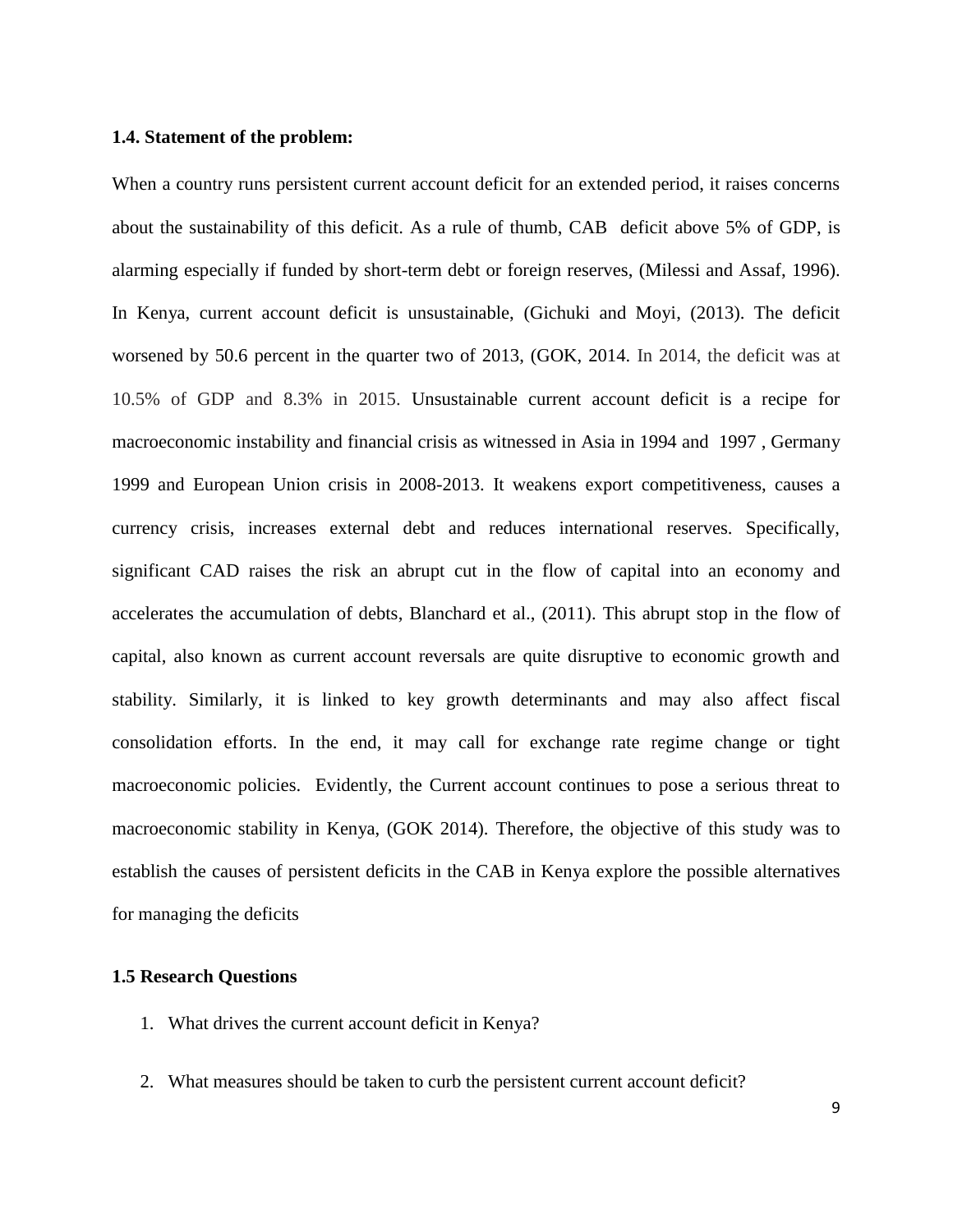#### <span id="page-20-0"></span>**1.6 Research Objectives**

The general objective was to establish the possible drivers of the unsustainable CA deficit in Kenya and establish viable policy alternatives to address it.

#### **Specific objective**

- 1. To determine and empirically estimate what drives current account deficit in Kenya.
- 2. To draw policy recommendations to curb the persistent CAB deficits based on the study findings.

#### <span id="page-20-1"></span>**1.7 Justification of the Study**

Despite there being empirical work on the CAB determinants, very few of them cover the subject in detail. Unsustainable CAB has implication on fiscal consolidation, macroeconomic stability and financial markets development. As Kenya strives to achieve Vision 2030, macroeconomic stability is one of the key ingredients. Similarly, the medium-term debt management strategy seeks to foster effective fiscal consolidation aimed at mitigating debt accumulation. This kind of steps have implications on the CAB. Theoretically, there is a link between current and budgetary deficit commonly known as twin deficit causality problem. It implies that if causality exists, austerity measures aimed at addressing fiscal deficit would have two-fold effects; on the budget deficit itself and consequently on the CA deficit. Therefore, a detailed understanding of the drivers of current account balance would be essential to policy makers, policy analysts, and the government.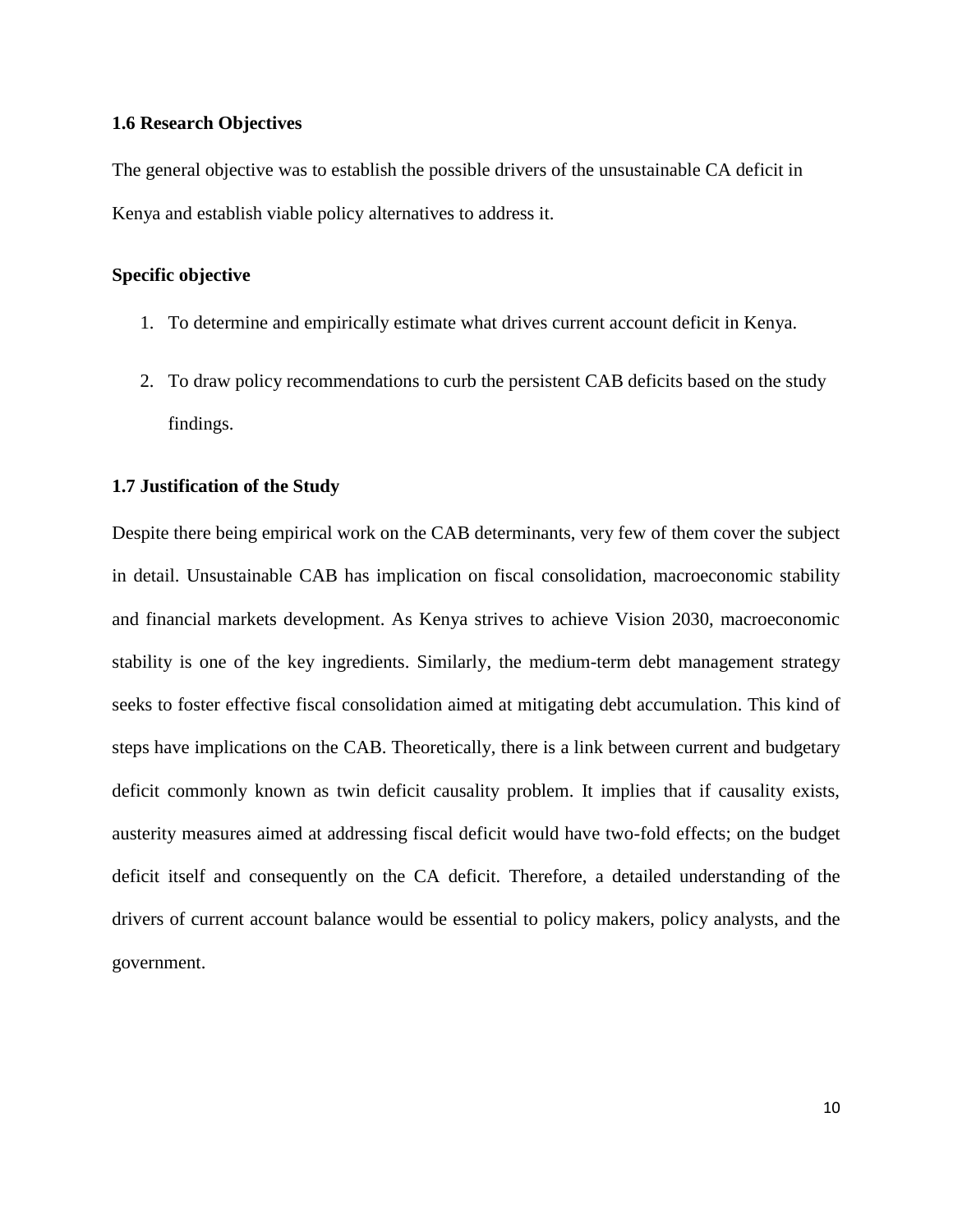# **1.8 organization of the project**

The rest of the proposal is organized as follows; Chapter two reviews both theoretical and empirical literature and gives an overview of the literature while Chapter three outlines the methodology to be used by specifying the theoretical and empirical model. It also gives the data sources, types of measurement of the variables to be used.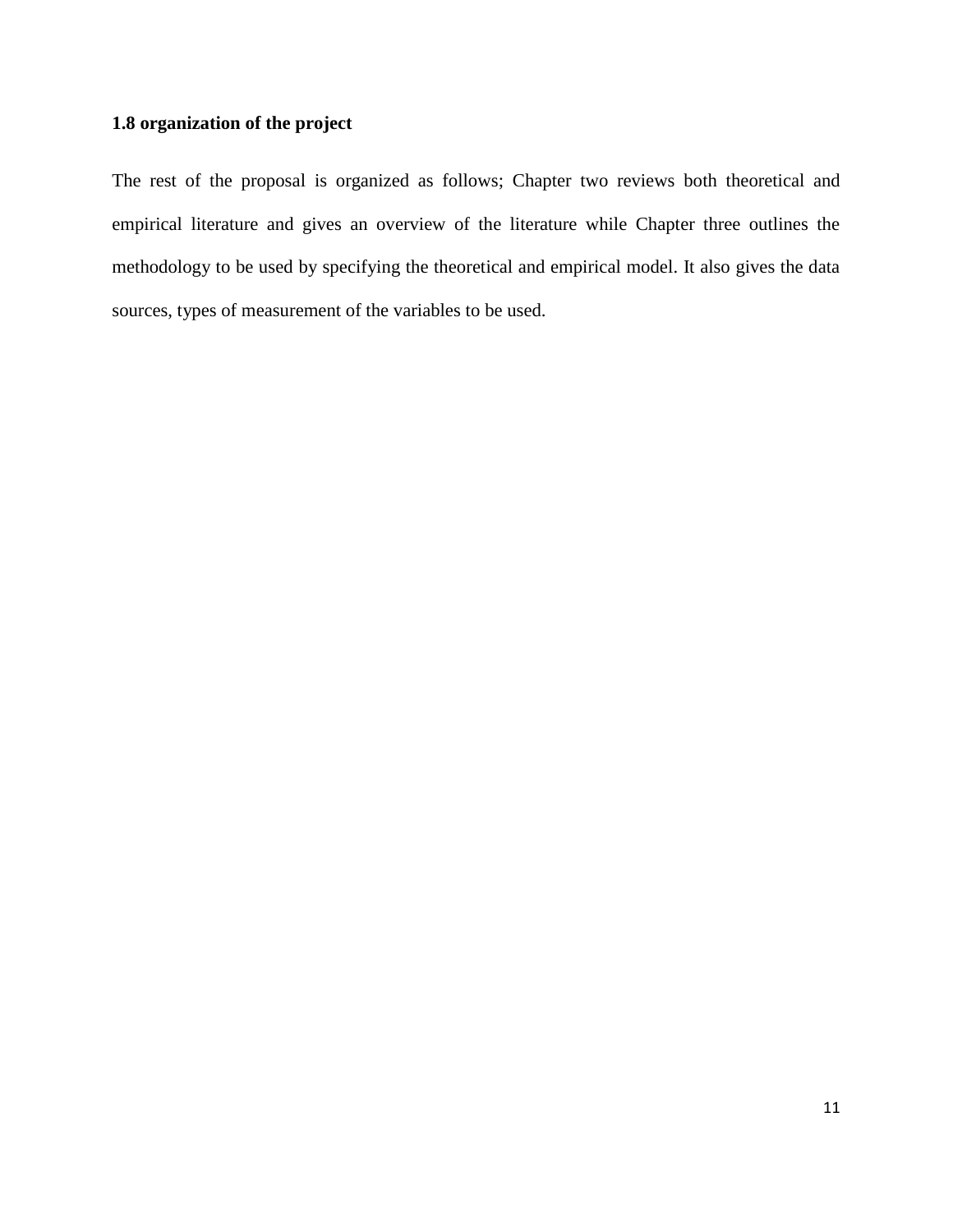### **CHAPTER 2: LITERATURE REVIEW**

#### <span id="page-22-1"></span><span id="page-22-0"></span>**2.0 Introduction.**

This section highlights the theoretical and empirical overview on the current account drivers. It gives a detailed analysis of the various theoretical models explaining the determinants of CAB balance. Also, the chapter contains a synthesis of past studies on the subject and an overview of literature.

### <span id="page-22-2"></span>**2.1 Theoretical Literature Review**

Analyzing current account imbalances has a standard starting point, the inter-temporal approach, an extension of absorption approach, Alistair et al., (2012) which has been extended to include fiscal policy and changing international conditions, Gali, et al., (2007). It replaces Mundell - Fleming extended version of IS-LM model. This approach analyses the CAB determinants by focusing on the microeconomic perspectives using the investments and savings factors. It observes that the optimizing actions of various agents determine the CAB, and that these behaviors are dependent on various macroeconomic outcomes under the budget constraints.

The inter-temporal approach views the CAB as an outcome of forward looking dynamic saving and investment decisions based on expectations of future production, government policy and interest rates, Obstfeld and Rogoff, (1995). This approach incorporates both absorption and elasticity view by accounting for macroeconomics determinants of relative prices and analyzing the impact of current account and future prices on savings and investments. This approach is used to investigate the effect saving and investment determinants and macroeconomic shocks or business cycles on the current account balance.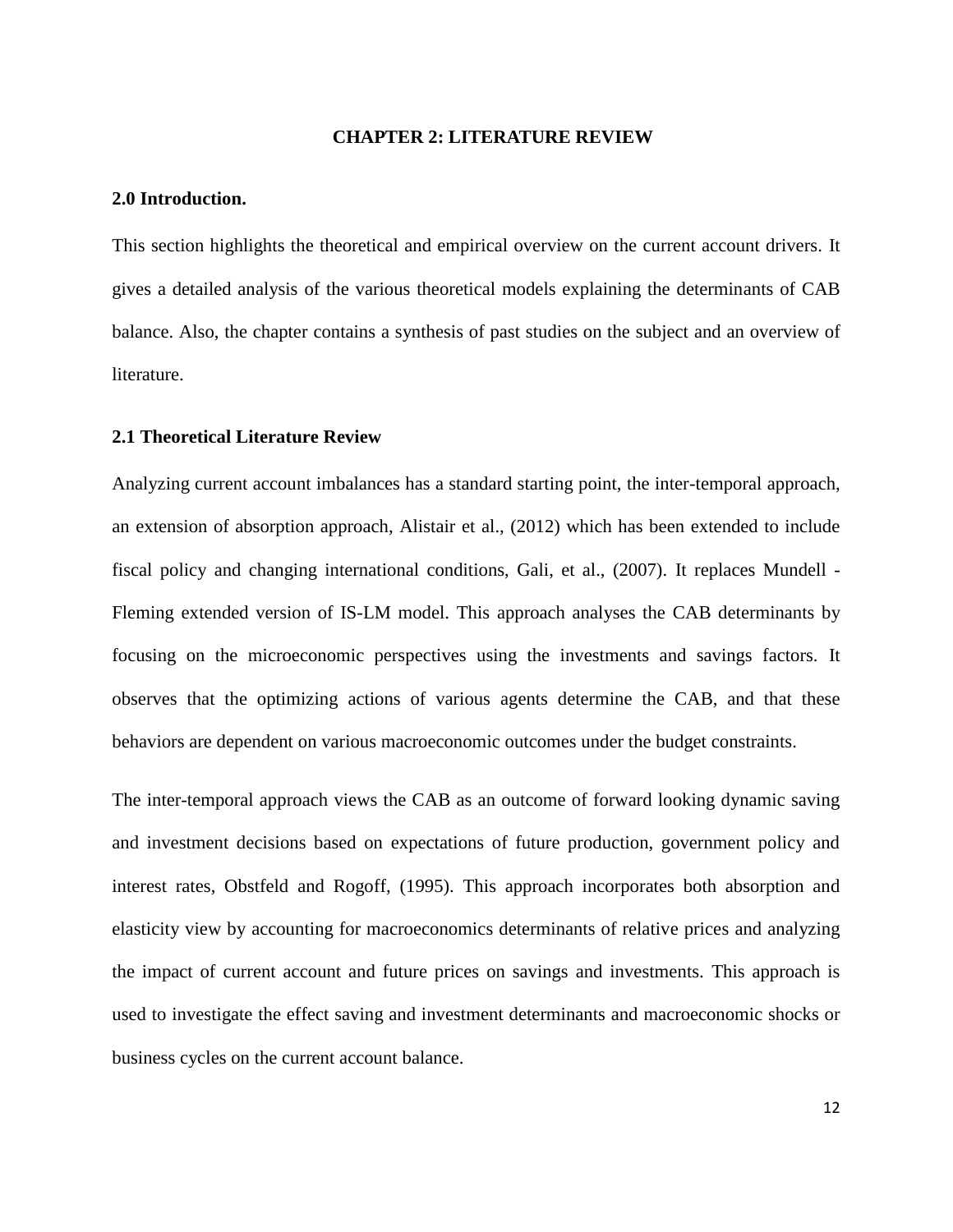On the other hand, national accounting identity provides a link between current account, fiscal deficits and savings; otherwise known as the twin deficit hypothesis, (Nguyen 2014). The algebraic manipulation is shown as follows. Given national income identity;

*Y C I G X M* 2

Where *Y* is national income, *C* is consumption, *I* is investments, *G* is government expenditure, and *X-M* is net exports or current account balance.

Similarly,

*Y C S T* 3 meaning that part of income is saved, consumed or taxed. Substituting equation three into equation two, we obtain equation 4.

*S I T G* (*X M*) 4 Rearranging equation four, we get equation five where CAB =X-M

*CAB* (*S I*) (*T G*) 5 Equation 5 above reveals that CAB is a function of investments, savings, and fiscal deficit.

The link explains several testable hypotheses. One is Mundell –Fleming hypothesis (1963) where current account deficit is affected by the budget deficit via interest rate and income channels. This model observes that fiscal deficits encourage pressure on the interest rates domestically. This pushes the rates up, which induces the inward flow of capital to an economy. In turn also, a general experience of exchange rates appreciation is witnessed. Ultimately, the CAB turns to the dire extremes, Kouassi and Mougoué et al. (2004).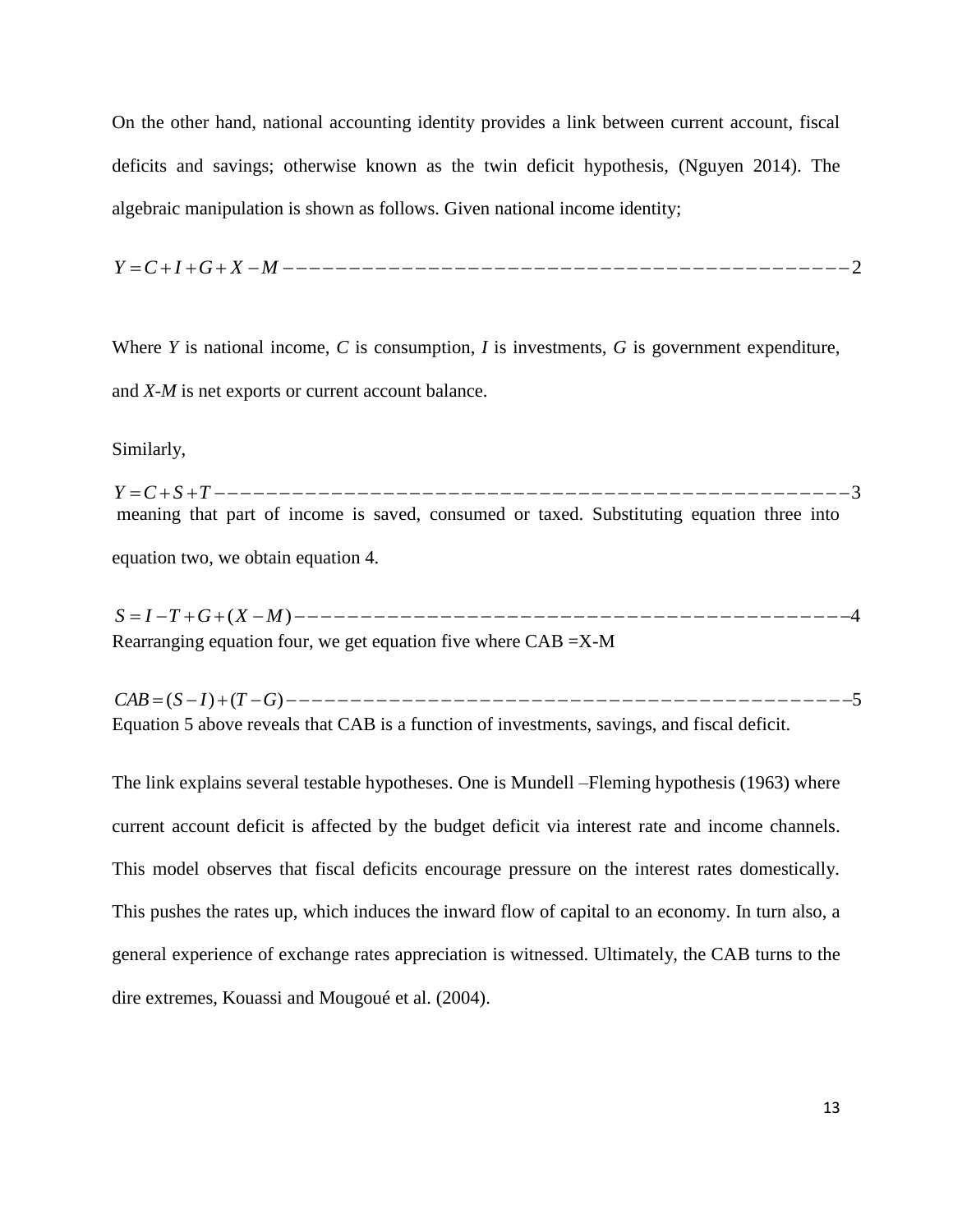Secondly, Keynesian absorption theory argues that a rise in fiscal deficit increases aggregate demand leading to a domestic absorption which eventually worsens the current account balance. However, Ricardian equivalence hypothesis by Barro, (1974) challenges the link between the two deficits. According to this hypothesis, deficit financing through debt causes no aggregate demand and rates of interest adjustments. Rational consumers are confident about their capability of paying hiked taxes in the future, induced by the need to pay off their debts. This they do committing to save more. The disparity between total investments and expenditure in an economy can be easily connected to the deficit in the current account, hence what causes this imbalance could be the very factors that determine savings and investments such as financial and geographical ones., (Oshota and Badejo 2015 ).

On the other hand, structural models seem to emphasize on demographic factor, for instance, the overlapping generations model, Alistair et al, (2012), but this model are likely to produce entirely different predictions on determinants of current account imbalances. Overlapping generations' model (OGM), Obstfeld and Rogoff, (1998) suggest that fiscal deficit influences the deficits in the CAB by doing generational income distribution; both for the present and the future. The stages of development model argue that countries import more capital asset in earlier stages of development before takeoff hence run in to current account deficit. Structural models also emphasize on savings and its determinant especially demographic profile, Chinn and Prasad, (2003), and financial deepening, Haile, (2013).

The elasticity approach, Meltzer (1948) links exchange rate change with the current account changes via production and substitution effect. By allowing deviations in the exchange rates, the clear effects of prices changes can be observed on demand for both imports and exports through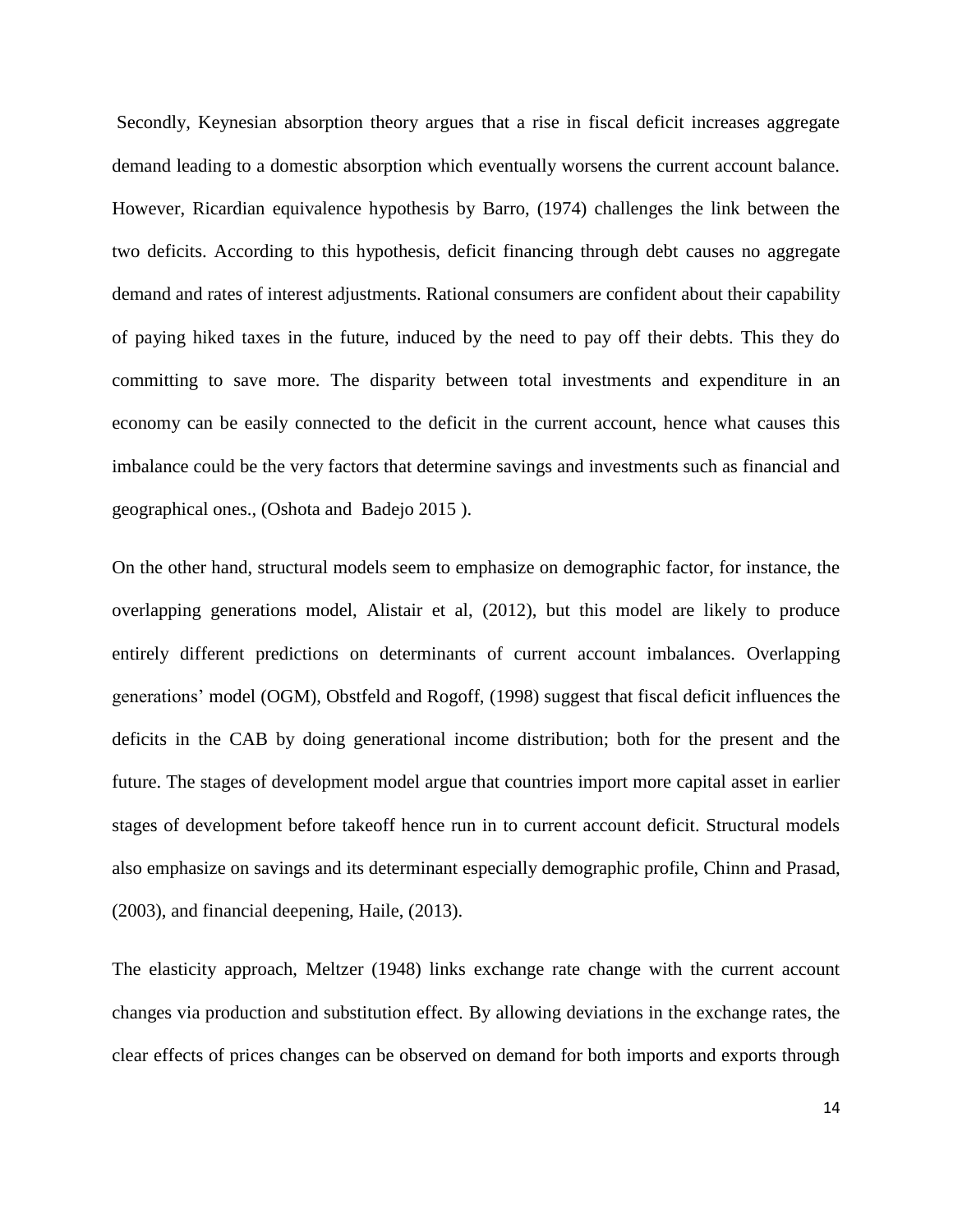the price elasticity. An assessment of influence of currency, exchange rates and flow of trade can be done on the balance of the current account. The disadvantage of this model is that it since its' a partial equilibrium analysis tool, and focuses only on the trade of commodities, not considering other market behavior determinants, then it is not exhaustive.

An alternative approach to this is the absorption method, Mead, (1951) which stipulates that macroeconomic variables on production and expenditure drive trade balances. According to this approach, negative balances in the current account can be reversed by doing trade imports from other economies, hence managing the excesses in spending and consumption. When income is in excess of consumption, then the CA is adjudged to be in surplus.

Polak, (1957) emphasized on monetary approach to BOP urging that the balance is driven by money supply and demand dynamics, the intertemporal approach derived from the absorption approach argues that current account surplus is a condition where production exceeds spending, or exports exceed imports. A country then becomes a borrower under conditions of CAB deficit. The analysis of the current account using the intertemporal approach means that attention is more on net foreign assets, hence no single approach is exhaustive in the analysis of current account deficits, Chinn and Prasad, (2003.

#### <span id="page-25-0"></span>**2.2 Empirical Literature Review.**

African countries trade openness has increased tremendously over the last few decades. Consequently, their dependency on international trade has been on the rise. According to Nicole (2016), these trends are explained by a myriad of factors. Firstly trade is a crucial source of foreign exchange needed to import the intermediate goods required by local industries. Secondly, trade expands consumer choice, leads to diffusion of technology, and increases productivity,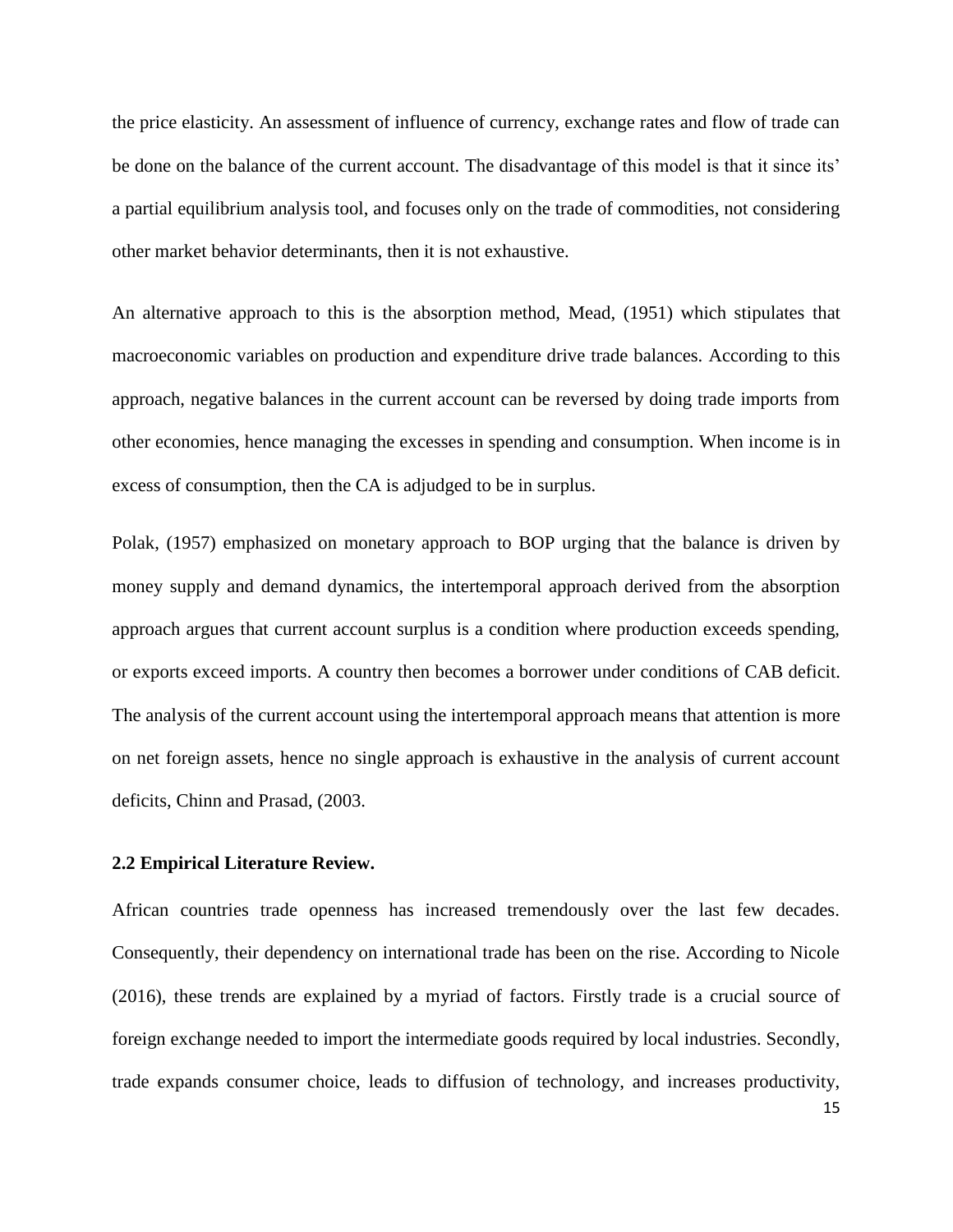employment creation, and growth. Thirdly, reduction trade barriers and the increasing roles of large developing countries in the global economy have contributed significantly to international growth trade. However, Nicole (2016) notes that trade and current account deficits have also grown tremendously. Section 2.2 shows a detailed synthesis of past studies on drivers of current account deficit.

#### <span id="page-26-0"></span>**2.2.1 Current account and Fiscal deficits**

The determinants of fiscal and trade deficit and their relationship have attracted a lot of concerns among economists. Some studies favor the twin deficit hypothesis, (Salvatore, 2006; Chinn and Prasad, 2003, while others support twin divergence approach, Erceg et al. 2005; Corsetti and Muller 2006. Mosayeb and Saleh, (2009) concluded that with bidirectional causality between the two deficits, policy measures to reduce the budget deficit should reduce the fiscal deficit and vice versa. These studies are either country specific or based on a panel of several heterogeneous countries or, short term, medium term or long run analysis current account balance determinants.

Chinn and Prasad (2003) used OLS panel regression techniques on 18 industrial and 71 developed economies to determine what causes the current account differences in the midterm across economies. The study incorporated both structural and macroeconomic factors as possible causes, and it was concluded that financial deepening, preliminary stock of NFAs, current account net balances, foreign assets and fiscal deficits as having positive causality effects on each other. Trade liberalization was also noted to have a negative effect on the balances of the current account.

Other than medium term analysis by Chinn and Prasad (2003), Debelle and Faruqee (1996) analyzed the short and long-run dynamics of the current account revealing from their findings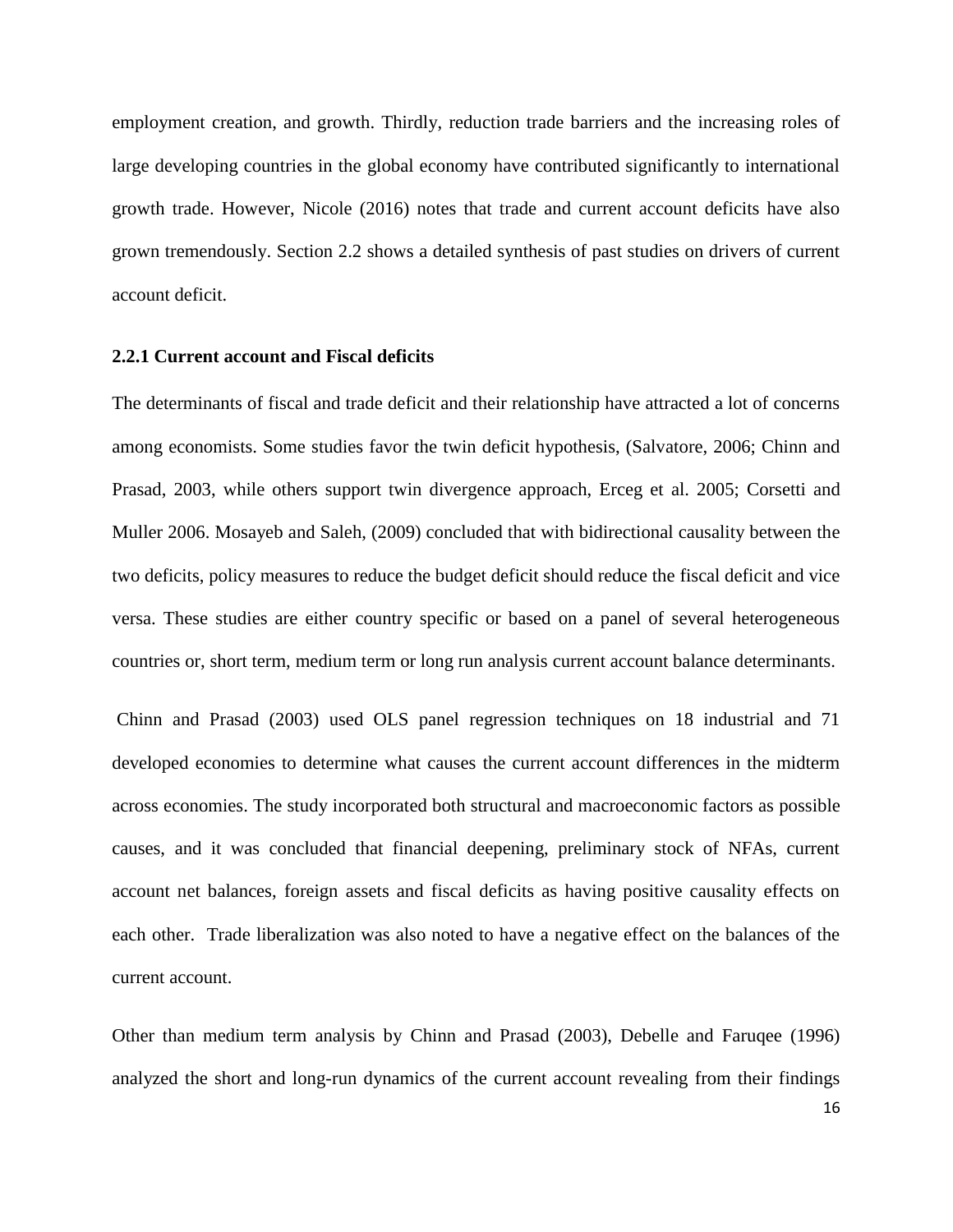that factors influencing the balance include; business environment changes, relative incomes, demography, debts incurred by the government and exchange rates. This factors have a long term significance on the balances of the CAB. On the other hand, controls on capital, trading terms and fiscal surpluses do not. However, a panel error-correction models show fiscal policy shocks affect the current account balance. Although the study uses a standard panel approach with 21 countries, the sample is industrial countries biased. Secondly, the study fails to address joint endogeneity problem. Thirdly, it doesn't capture within and cross-economy effects in the analysis.

Calderon et al. (2002) addressed the joint endogeneity problem in Debelle and Faruqee (1996). This they did by differentiating between in country and cross country effects using advanced econometric methods. The study found that the balances in the current account become unfavorable when domestic production grows, terms of trade are improved and exchange rates are improved, while positive results are realized when private and public savings are increased, economic growth rates are improved and interest rates rise. Similar findings are echoed in Gruber and Kamin (2007) Lau, Mansor and Puah (2010) and Chinn and Ito (2008). However, Chin and Ito, (2008) contradict the earlier findings by revealing that demographics and income variables do not matter.

Similarly, the Keynesian view of twin deficit hypothesis is supported by empirical evidence from studies made by Gust and Guerrieri in 2005 which observes a strong relationship between the CA balance and fiscal deficit. However, Ricardian equivalence hypothesis which argues against an existence of twin deficit causality has been backed up by empirical findings of Evans and Hasan in 1994 and that of Kaufmann, Scharler and Winckler (2002). Rafiq in his study in 2010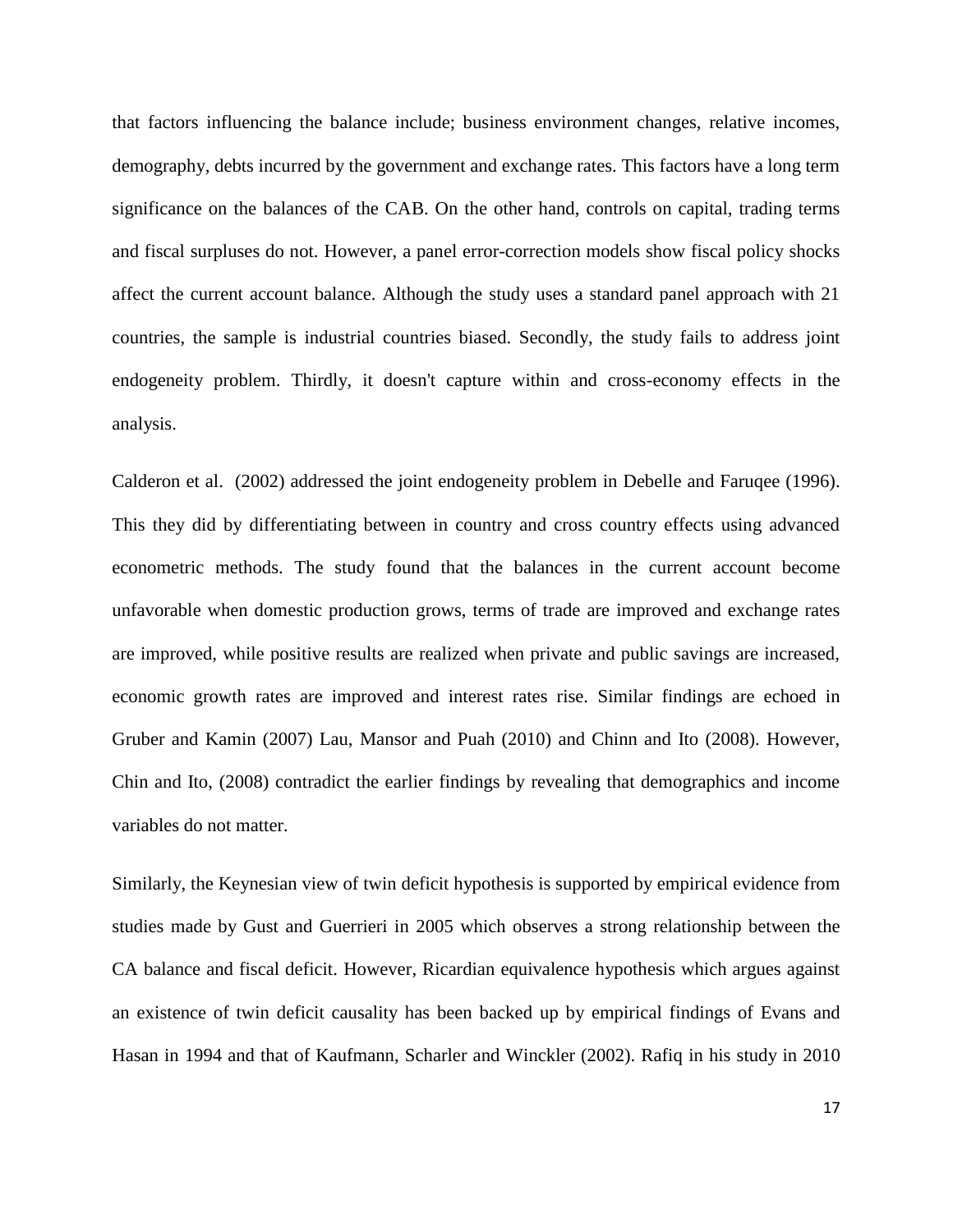surprisingly concludes that in an open economy's current account and fiscal balances are negatively correlated.

#### <span id="page-28-0"></span>**2.2.2 Fiscal and monetary policy shocks on current account**

Some literature center on the effects of fiscal and monetary policy shocks on current account. Here, the VAR model, either structural VAR or recursive VAR are employed with varying identification schemes, like recursive VARS, Structural VARS or reduced form VAR. These include Bernanke and Mihov, (1998), and Romer and Romer in, (2010). They use the narrative approach, while Dungey and Fry (2007) engaged restrictions and permanent and temporary shock methodology. The findings support the effect of fiscal policy and monetary shock on critical macroeconomic variables over time.

Kim and Roubini, (2003) using a Structural VAR reported surprising results where a fiscal shock was seen to improve current account balance. Marcel at al (2009) using Bayesian structural VAR found market and housing price shocks to be having a causality effect on the US current account balances. It was found that the current account balance can be determined by the exchange rate shifts. This was against the conventional knowledge from previous literature.

Nguyen (2014) used quarterly data for Vietnam spanning 1996 to 2012 to investigate the implication of an economy's budget deficits on the CA and real rate of exchange. VAR approach was used in this analysis, the results being that the depletions in the CA balances can be caused by budget shocks which are positive through real exchange rate improvements. Nguyen, (2014) suggests that fiscal policy should be given more emphasis for macroeconomic stability. However, whether fiscal policy changes affects the current account, through Keynesian or Ricardian fashions is all pegged on the behavior of the households. Fiscal policy, it has been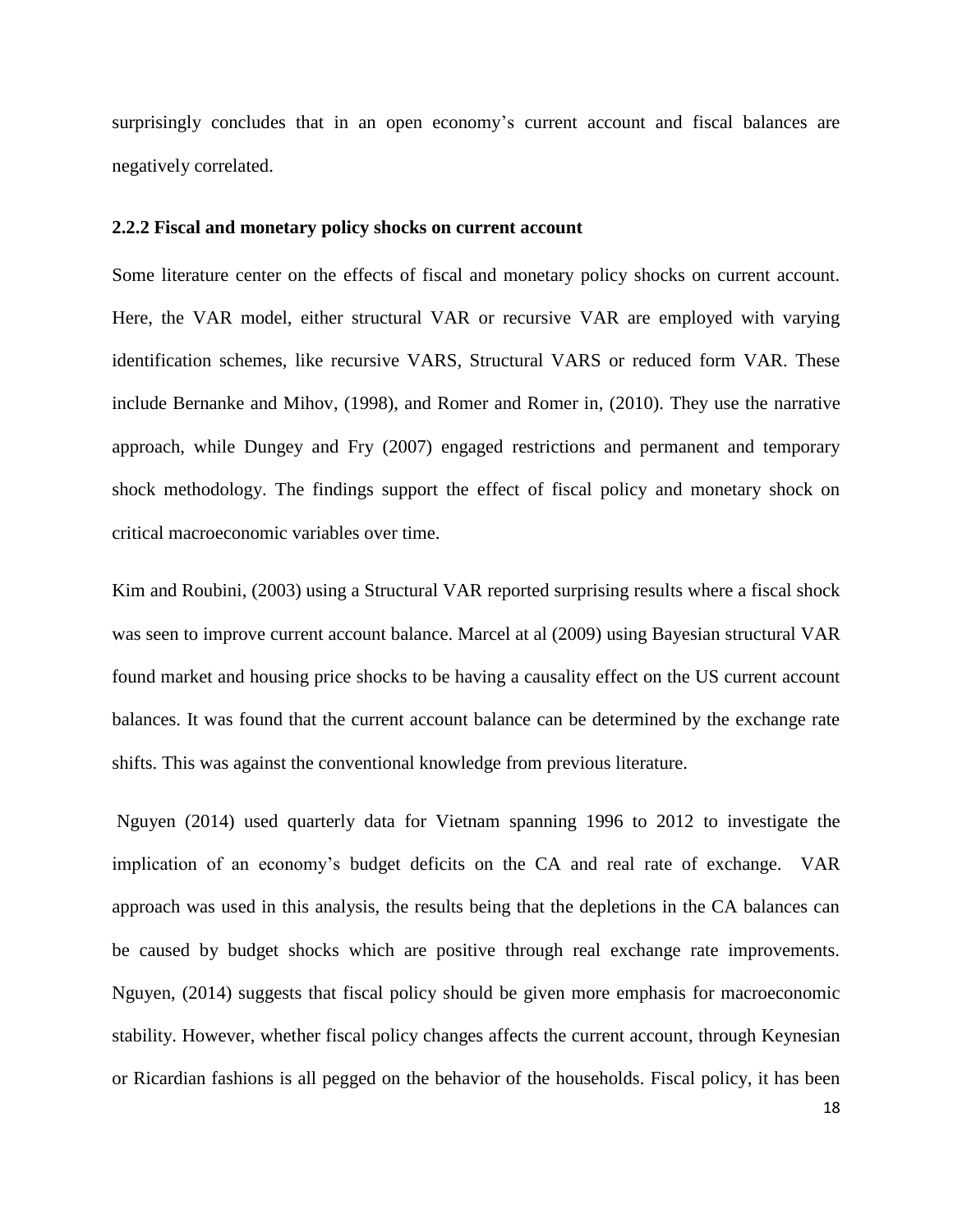established through the Ricardian approach, cannot influence the balance in the current account; highlighting that an expansionary fiscal policy is met by a rise in savings and a decline in consumption as households expect to arise in taxation to service the debt. Alternatively, the Keynesian approach alludes that a fiscal deficit; due to a reduction in taxation or a rise in government expenditure level increases consumption, lowers savings and ultimately increases current account deficit. This is commonly known as the twin deficit hypothesis.

The effect of both fiscal and monetary policy disturbances on CA balance using recursive and sign restriction VAR models was done by Mthuli and Ndou, (2013) which outcomes point to a noteworthy and enduring impact of monetary policy on the CA balances, while at the same time the effect of fiscal policy is remarkable but interim. However, with contractionary monetary policy, Guloglu (2010) established that reverberations tend to a boost in the balance of trade, opposing the trade discoveries in numerous empirical studies. In the short-run though, the monetary expansion practices in developed economies are linked with significant boosts in the BOP, Gable, (1998).

VAR models are useful in the dynamic analysis based on impulse response functions and variance decompositions. However, they have some weaknesses. Firstly, the results are sensitive to identification procedure which explains contradictions in findings of most VAR based analysis. Secondly, most of the studies focus on fiscal shocks other than monetary shocks. In developing economies, monetary policy is more flexible and responsive to economic changes compared to fiscal policy.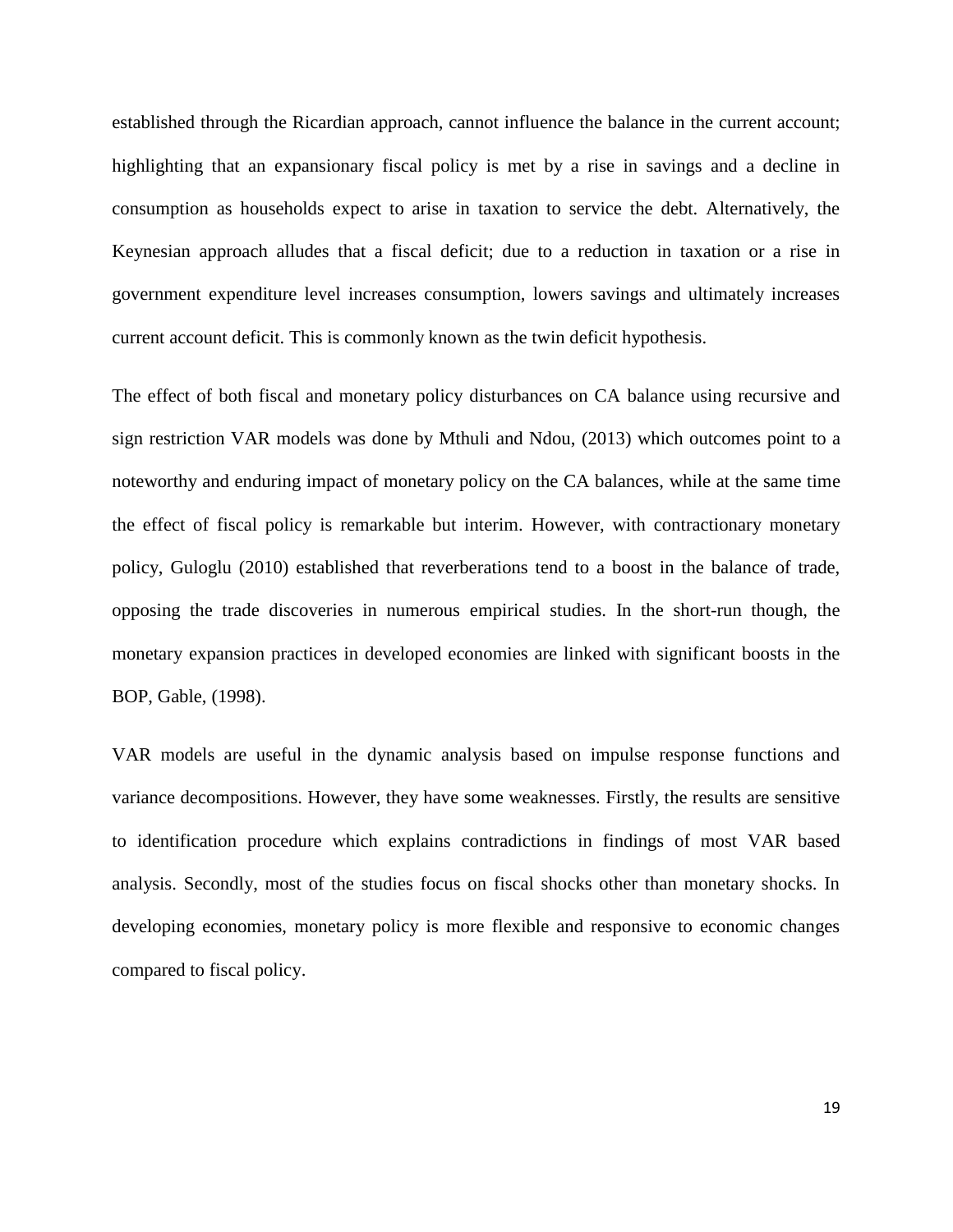#### <span id="page-30-0"></span>**2.2.3. Demographic features, macroeconomic variables and current account balance.**

Persistent negative balances in CA associated with low savings rate explained by the lack of developed financial markets, the incompleteness of assets market and low-income levels in emerging economies. Financial deepening, a key determinant for aggregate savings in an economy and has the significant effect on external balance, Chinn and Prasad, (2002). Other factors cited as having effects on the private saving and spending behaviors are growth in population and age structures. The ratio of old population, for instance, and dependency levels which are high do have a negative impact on the saving behaviors. Firstly, dependent, and the elderly consume more and produce less, exert pressure on the productive group and enhance retarded balances in the current account, Higgins, (1998) and Lane and Milesi-Ferretti, (2002).

Platon and Dimistris, (2014) using a co-integration technique and a vector error correction model revealed that the current account drivers can be categorized into, competitiveness indicators, catching up indicators, demographic factors, business-cycle indicators, fiscal variables, oil prices among others. In this study, real exchange rate is used as the competitive indicator. The debate in this study was that the purchasing domestic currency purchasing power can be improved by appreciating exchange rates hence encourage commodity imports. This improvement in the purchasing power enhances the financial valuation of properties held by local residents; such as real estates. It is due to this that a decline in domestic savings is experienced with an increase in the affinity to consume. To some extend also, the competitiveness of a country's export price tends to be diminished by the devaluation of domestic currency hence disrupting the exports in the international market. A similar argument is elucidated by Berger and Nitsch (2010).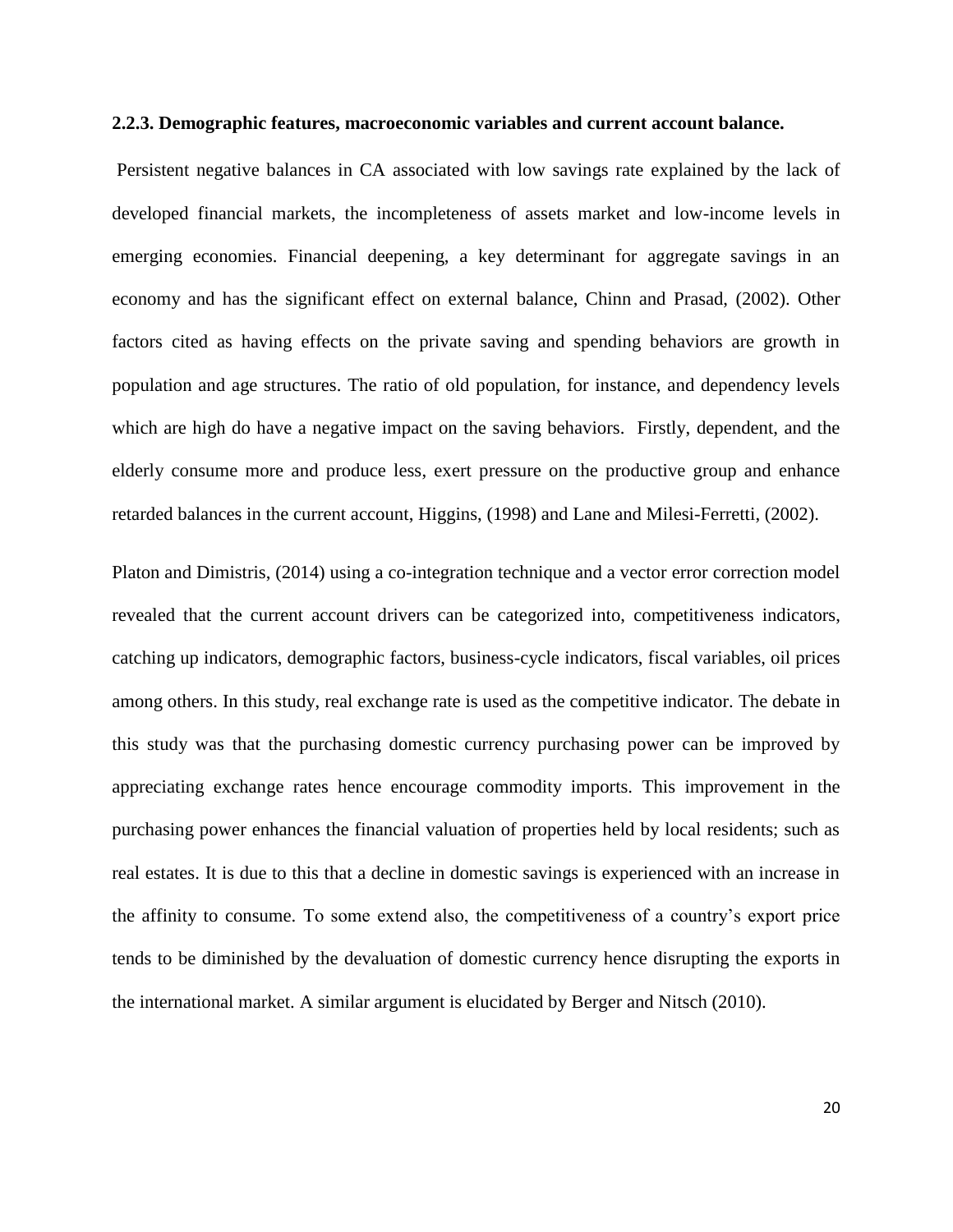Brissimis, et al (2010) argue that the removal of financial restrictions in the market empirically drives the current account deficit. Financial liberalization and financial deepening are positively related with reduced private saving as implied in the inter-temporal budget constraint faced by households. On the other hand, the rates of interest in real terms could, through income and substitution effects influence the individual saving behaviors. Through substitution effects, households could postpone consumption for the future when real interest rates are increased. The converse of substitution effect could occur where real interest rates are reduced hence creating a real opportunity to invest rather than save for future consumption. In the ultimate, both decisions depend on which effect is favorable.

Other determinant factors are created by inflationary tendencies in macro economy hence creating fickleness, (Brissimis, et al. 2010), a cyclical variable that is high GDP growth rate lead to small current account deficit (Barnes et. al.2010), trade openness, world oil prices and initial net foreign assets.

Milesi-Ferreti and Razin (1999) using an OLS and probit models found no effect of the growth of current account deficit for 105 developing economies. However, these results contradict Calderon et al. (1999) findings on CA and macroeconomic conditions. This study was done on panel data from 44 economies using GMM method. A very fragile relational effect was established between the CA balance and growth, a finding indistinguishable to those in Debelle and Faruqee, (1996), Bussiere et al. (2004) and Chin and Prasad, (2003). These studies applied panel data constant effect, OLS with panel data pawn variables, GMM and VECM respectively. These suggest that determinants of current account balance may be country specific other than general for all the economies.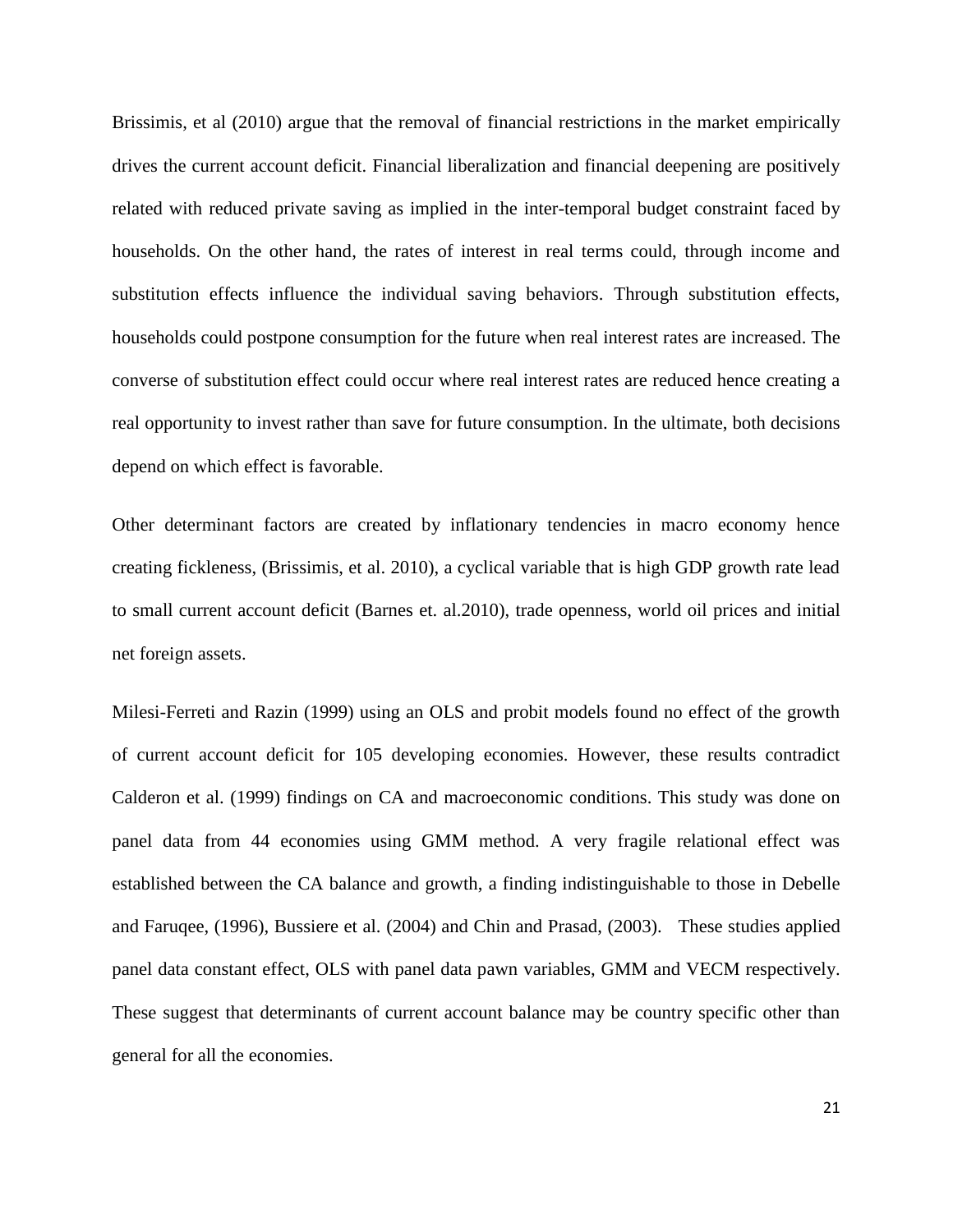NFAs have been identifies in a number of studies as having an influence on the CA balance. Feusch, (2013) suggests that when the value of net fixed assets are high, economies benefit from increased high capital inflows, suggesting a direct causal effect between NFA and the CA balances. This is at variance with conclusions that the CA can be influenced by the NFA sustaining a high deficit in trade, while remaining financially sound. This results in a negative effect between the NFA and the CA balance. Another finding is that countries with high net fixed assets experience high inflow of income/ capital hence a positive causal relationship between the CA balances and the NFA, Morsy, (2009. At any particular moment, either of the two effects dominates the other, at least empirically.

#### <span id="page-32-0"></span>**2.3 Overview of Literature**

Numerous studies have been conducted with an interest in the disparity of global trade and the sustainability of the CA. Current account imbalance is an indicator of not only a potential currency crisis and macroeconomic instability but also creates an impediment to achieving a sustainable economic growth. Studies tend to differ in their findings of what causes the persistence of negative balances in the current account, both theoretically and methodologically. This is regardless of whether the study is cross country or country specific.

For instance, Chinn and Prasad (2003) state that there is no single theory or model that can exhaustively explain the current account dynamics. In literature review, it is observable that the twin deficit hypothesis is widely favored (Salvatore 2006; Chinn and Prasad 2003; Nguyen 2014; Reinhart and Rogoff 2010; Kuhof and Laxton, 2010), while others support twin divergence Chin and Prasad, (2003) Mosayeb and Saleh, (2009). However, empirical evidence still exists on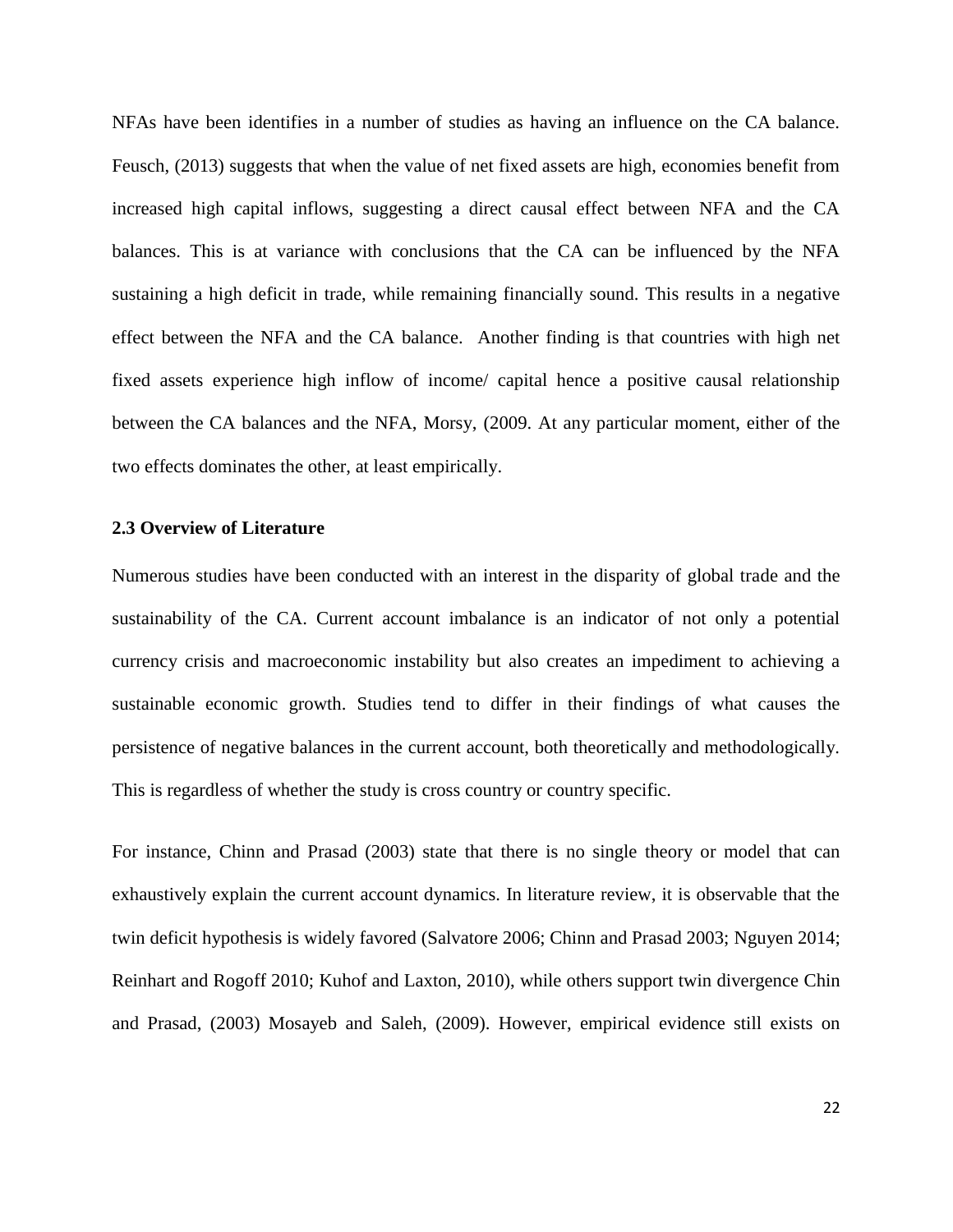Ricardian equivalence hypothesis, a challenge to twin deficit hypothesis, (Kaufmann et al, (2002).

Some studies emphasize on structural factors, (Higgins1998; in Gruber and Kamin 2007, Lau Mansor and Puah 2010 and Lane and Milesi-Ferretti2002) while other nullify their significance in explaining current account imbalances Chinn and Ito (2008). Similarly, panel models and VAR models seem to give contradictory results, Bernanke at al, (l992). Due to inconsistencies in past findings, the results cannot be generalized over other economies, not in previous samples. Hence, conclusive results would only be obtained from a country specific study. The study will analyze the causes of persistent and unsustainable current account deficit in Kenya using a loglinear econometric model.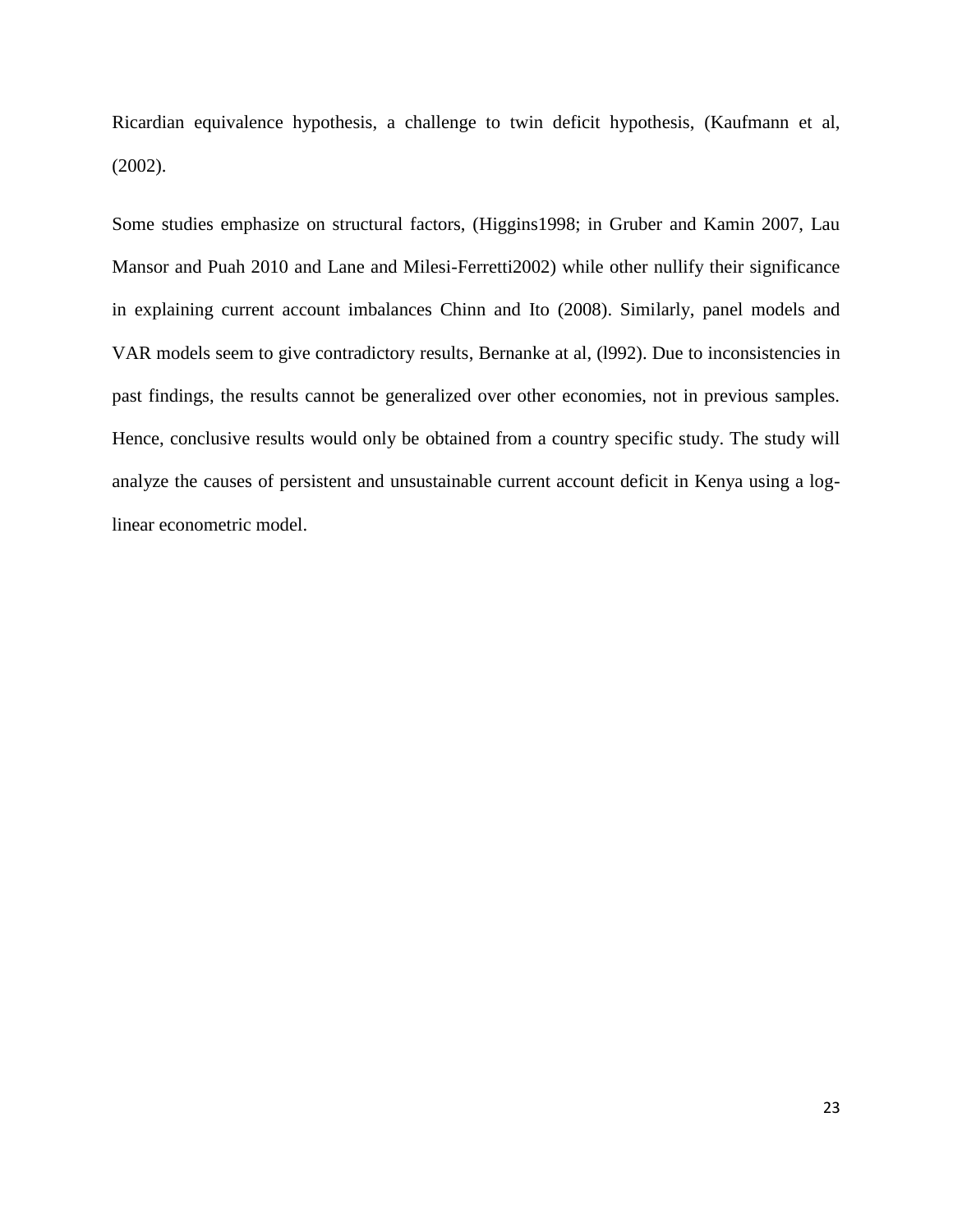### **CHAPTER 3**

#### **RESEARCH METHODOLOGY**

#### <span id="page-34-2"></span><span id="page-34-1"></span><span id="page-34-0"></span>**3.0 Introduction**

This section presents the econometric model used in the study and the framework upon which it has been developed. These include theoretical framework, type and sources of data, variables definition, data analysis theoretical and an empirical research model. Also, the chapter shows various diagnostic test and data analysis techniques.

#### <span id="page-34-3"></span>**3.1 Theoretical Framework**

The net foreign assets, according to the intertemporal approach, acts as a key CA balance determinant, and the initial high NFA quantities are linked with the succeeding expansion of CA balances. Future flow of incomes in terms of interest, dividend inflows and outflow bring about this positive effect. On the other hand, countries with high trade deficits can sustain high trade deficits while remaining solvent these implies a negative association between NFA and CAB.

The Keynesian model explains the disparity between the fiscal and CA balances, which results in the twin deficit hypothesis. How the households respond in the Ricardian or Keynesian manner, however determines the impact. Ricardian approach observes that since rational consumers will save more while anticipating increased taxes in the future due to government incurring debts to cover for deficits hence no impact on the balances of the current account.

Stages of development hypothesis, measured by income levels show that economies tend to import capital as they move from low to middle income stages of development hence incurring deficits in their current accounts. In the advanced stages though, the pay for the build-up external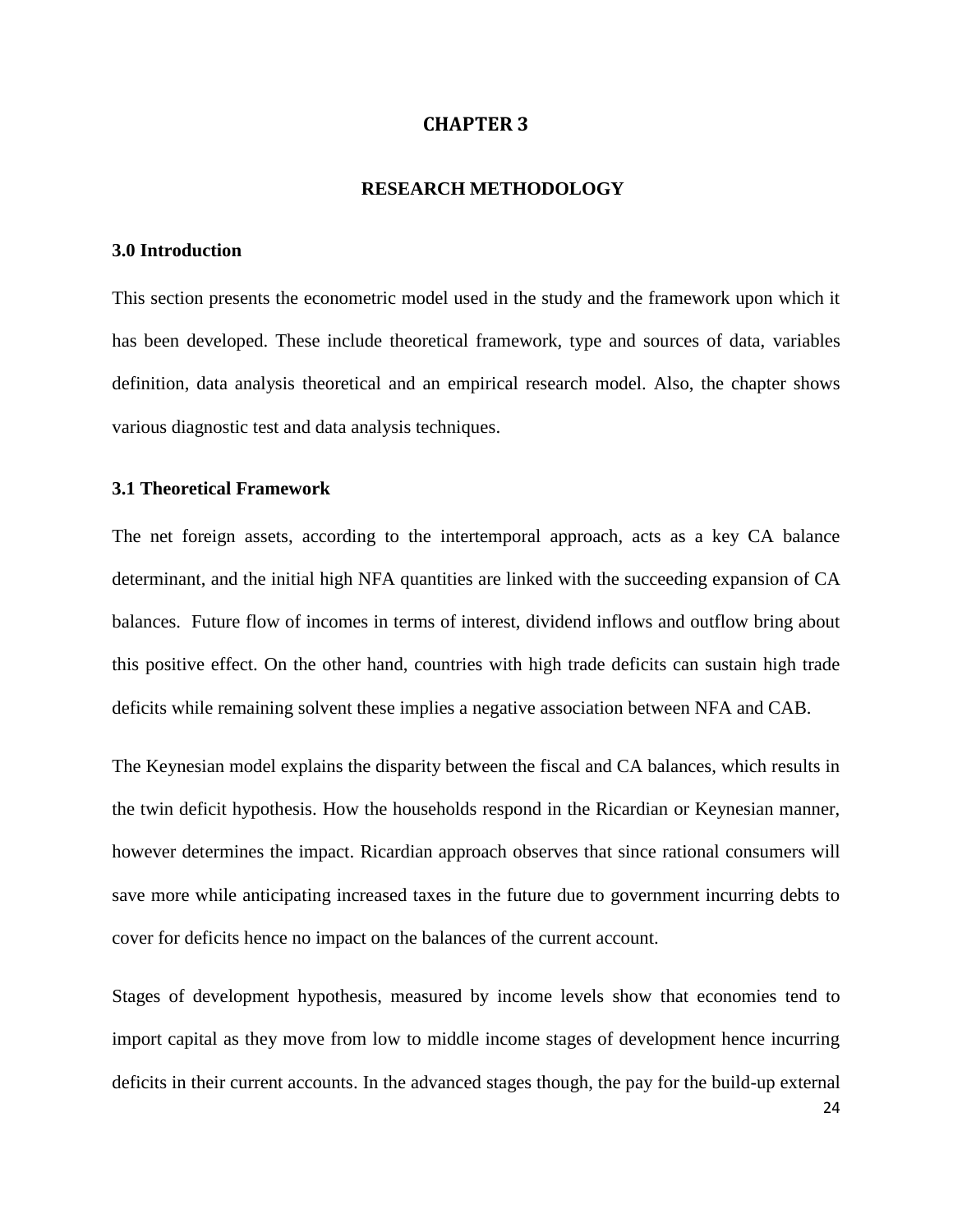debts over time by increasing the current account (CA) balances. Under overlapping generation's model, demographic features are highlighted as key drivers of current account balance. Dependency ratio and size of the population affect the current account balance through savings channel. Alternatively, the effect of dependency ratio (DR) on CAB can be traced via public investment channel; a high DR may justify the essentiality of expanded investment in social infrastructure, hence aggravating the CA balance. A fast aging country is expected to run a current account deficit. The other structural indicator is financial deepening proxied by a size of domestic credit.

Trade liberalizations measured by the proportion of the total value of exports and imports to gross domestic product is frequently used to reflect macroeconomic policies on trade is a potential determinant of CA balance. The level of international trade liberalization highlights policy options, including regimes of tariffs applied. Trade liberalization then is noted as one of the key determinants of the balances arrived at in the current account.

This study will use oil prices as a variable that determines the balances of the current account because Kenya is a huge imported of oil. The role of exchange rate deflation and inflation on the current account balances are clearly demonstrated by the elasticity approach. The study will use the real effective exchange rate (REER) as a proxy for trade competitiveness and as a measure of the impact of exchange rate evolution on the balances of the current account balance. An appreciation of the *REER* increases the purchasing power in terms of imported goods of current and future income, as well as the value of the accumulated monetary and property assets of domestic agents. This effect tends to raise consumption and reduce the propensity to save**.** Thus, an increase in *REER* is expected to decrease private saving and the current account.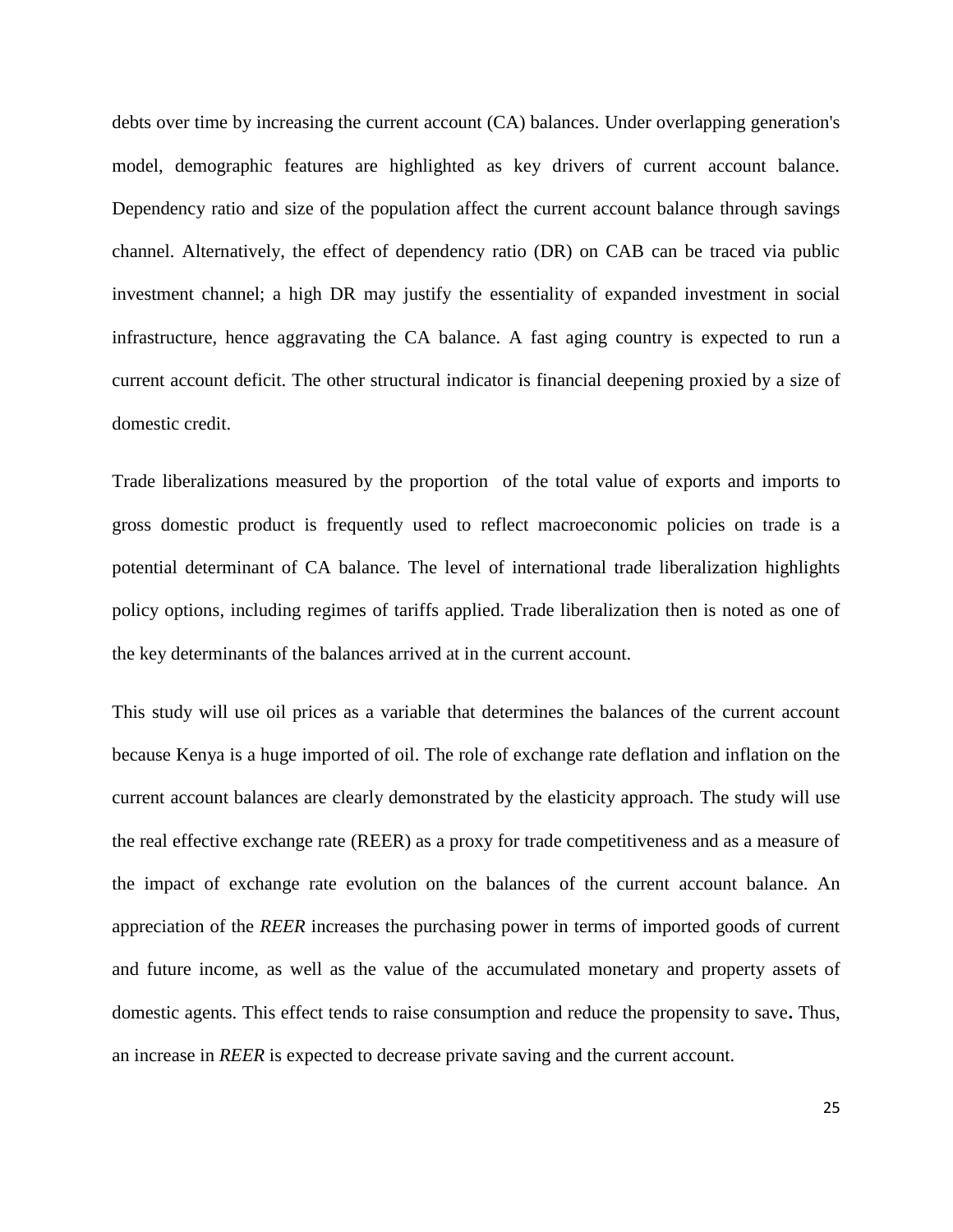Therefore, a theoretical model for the study is fashioned as;

*CAB f* (*FB*,*NFA*,*REER*,*DR*,*FID*,*TO*,*OilP*,*Y* \_ *gap*,*GDP*\_ *P*.) …………………………………………………..6

with CAB being a function of fiscal balance (FB), net foreign assets (NFA), real effective exchange rate (REER), dependency ratio (DR), financial deepening(FD), trading openness(TO), oil prices(oilP), output gap(Y-gap) and per-capita income(GDP\_P).

#### <span id="page-36-0"></span>**3.2 Empirical model**

The study estimated a VAR and VECM models in trying to elaborate the causes of current account balance in the long run and in the short run respectively. The long run co integrating model took the following functional form;

 $\beta_0 + \beta_1 F B t + \beta_2 NFA t + \beta_3 REER t + \beta_4 DRt + \beta_5 FD t + \beta_6 TO + \beta_7 OilPt + \beta_8, Y\_gap t + \beta_9 GDP\_P + \varepsilon t$ ........... model took the following functional form;<br>  $CABt = \beta_0 + \beta_1 FBt + \beta_2 NFAt + \beta_3 REERt + \beta_4 DRt + \beta_5 FIDt + \beta_6 TO + \beta_7 OilPt + \beta_8, Y = gapt + \beta_9 GDP - P + et$ Where  $\beta$ <sub>*i*</sub>, *i* = 0,1,2,...,9 are parameters to be estimated while  $\varepsilon$  is a white noise error term? CAB is current account balance, FB is fiscal balance, NFA is net foreign assets, REER is real effective exchange rate, DR dependency ratio, FID is financial deepening, TO is trading openness, OILp is oil prices, and GDP\_P is per-capita income. The gap in output gap is a gauge of business cycle indicating a disturbance of output from its prospects in a given years and is computed by the application of the Hodrick-Prescott (HP) filter Method.

#### <span id="page-36-1"></span>**3.3 Variable Definition and Description**

Current account balance (CAB): CAB is defined as the sum of the balance of trade (goods and services exports less imports), net income from abroad (NY) and net current transfers (NYT).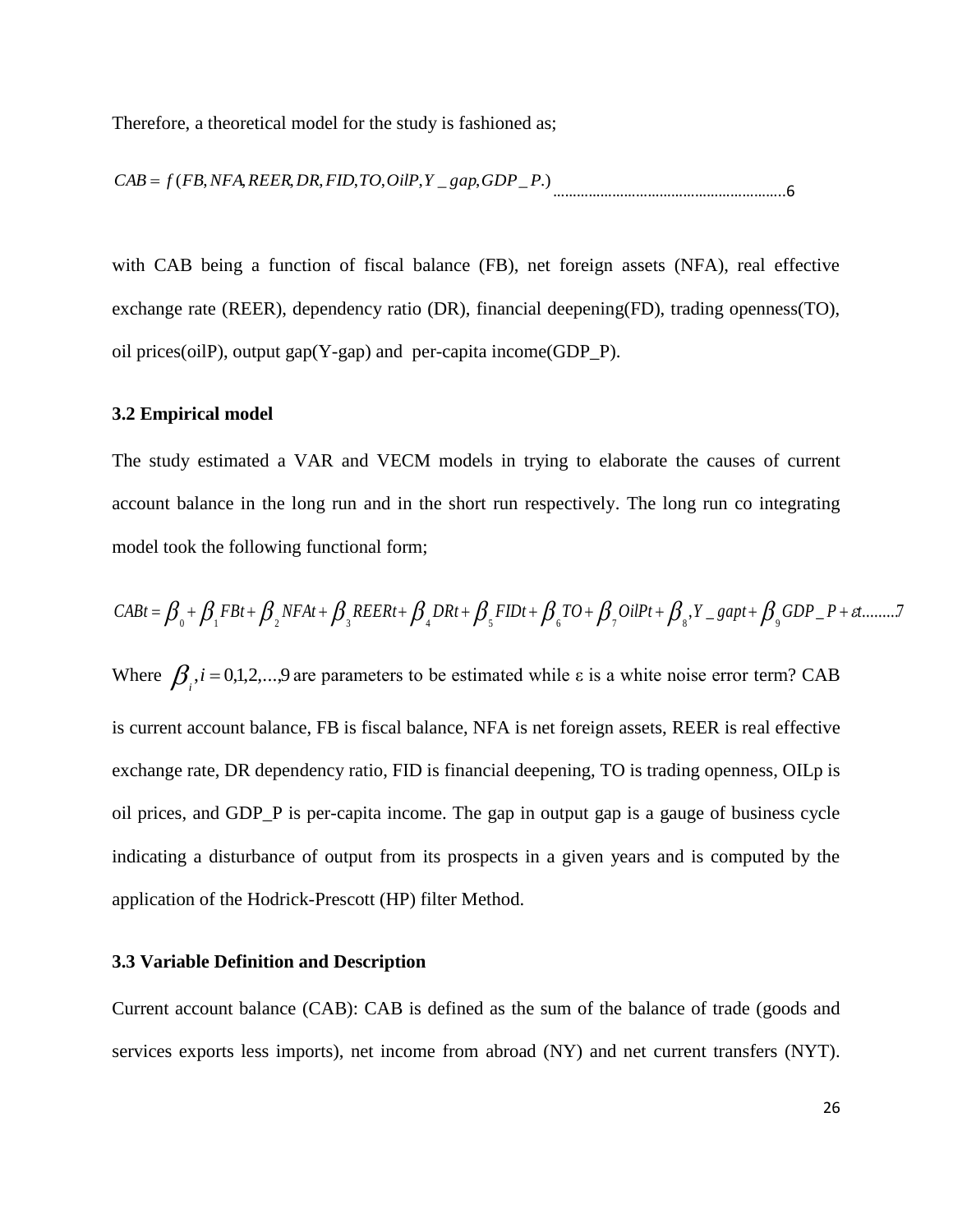The net effect of cash inflows and outflows from an economy is referred to as net income from the diaspora. This cash flows include dividends, foreign direct investments and dividends. Current transfers on the other hand include unilateral transfers that yield zero returns; donations, aid, official assistance, grants, pensions and remittances, IMF, (1996). The data will be obtained from UNCTAD.

The difference between expenditure by government and revenue generated from taxes is called the fiscal deficit. (FD), measured in dollars, which data will be obtained from KNBS.Net financial assets (NFA): NFA refers to the value of oversees assets owned by a nation less the value of its domestic assets that are owned by foreigners. It is adjusted for changes in valuation. Data will be obtained from UNCTAD

Real effective exchange rate: (REER). This is the weighted average of a countries currency about an index or basket of other major currencies, adjusted for the effects of inflation. Data for this variable will be obtained from UNCTADDependency ratio (DR): Is an age-population ratio of those not in the labor force to those in the labor force. Data will be obtained from World Bank.

Financial Deepening (FID): Financial deepening refers to increase in financial services and accessibility in the economy. It's a reflection of the development of the financial sector. It will be measured using money supply aggregate M2. Data will be obtained from CBK.Terms openness (TO): is a measure of how restrictive policies in a given economy are to international trade. It's measured by the ratio of a sum of exports and imports to GDP.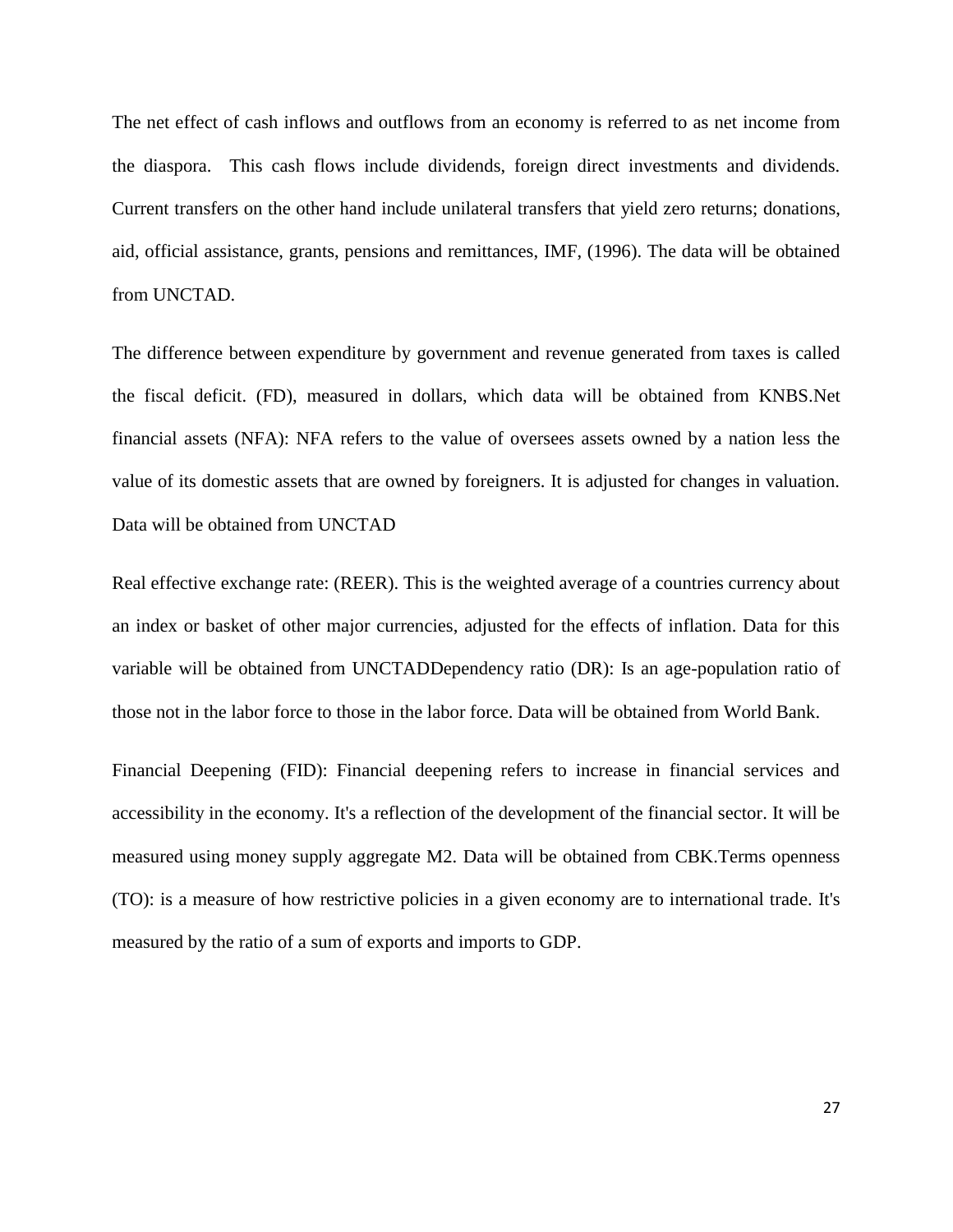Output gap is a measure of business cycles. It is the deviation of the actual output from the potential in a given year, computed by the Hodrick-Prescott (HP) Filter Method.GDP per Capitais a measure of economic stage of development. It is measured by GDP to population ratio.

### Table 1: **Table 1. Variable definition and description**

The table below shows the variables in the model estimated, type, measurement and expected prior expectation.

| Variable                     | Denotation  | Type of Variable | Measurement      | A prior expectation |
|------------------------------|-------------|------------------|------------------|---------------------|
| Current account balance      | CAB         | continuous       | In $\frac{1}{2}$ | dependent variable  |
| Fiscal balance (%)           | FB/GDP      | continuous       | Ratio            | $-ve$ or $+ve$      |
| Net foreign assets           | <b>NFA</b>  | continuous       | In $\$           | Indeterminate       |
| Real effective exchange rate | <b>REER</b> | continuous       | index            | $-ve$               |
| Financial deepening          | <b>FD</b>   | continuous       | In $\$           | $-ve$               |
| Trade openness               | <b>TO</b>   | continuous       | ratio            | $+ve$               |
| Per-capita income            | GDP P       | continuous       | ratio            | $-ve$               |
| Output $\text{gap}(\%)$      | Output gap  | continuous       | ratio            | $-ve$               |
| Dependency ratio             | DR          | continuous       | ratio            | $-ve$               |
| Oil prices                   | <b>OILP</b> | continuous       | \$ per barrel    | $-ve$               |
|                              |             |                  |                  |                     |

#### <span id="page-38-0"></span>**Source: Author 2016**

## <span id="page-38-1"></span>**3.4 Data type and source**

The study will employ time series secondary data covering periods between 1980 and 2014. These will be obtained from sources such as CBK, International financial statistics, KNBS and UNCTAD. The data scope was much informed by availability of consistent data for the entire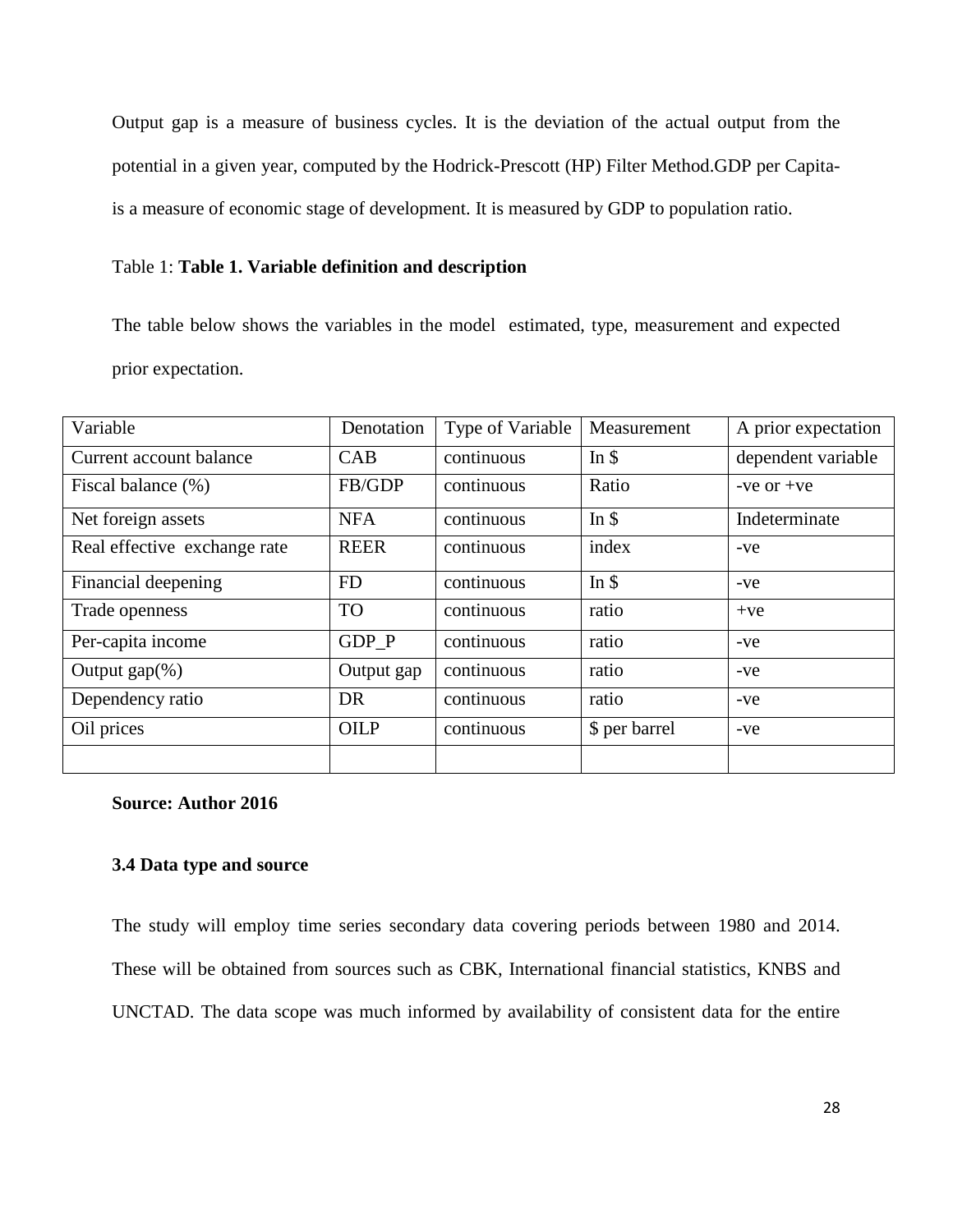variables. Also, longer periods are likely to be effected by structural breaks rendering the model estimated less reliable.

#### <span id="page-39-0"></span>**3.5 Diagnostic Tests**

The study employed some preliminary and diagnostic tests. A unit root test was carried out to establish whether the time series data are stationary and if not, what is their order of integration are they integrated of the same order. This was confirmed through stationarity test. In testing for stationarity, this study employed Augmented Dickey-Fuller (ADF) and Phillips-Perron tests. The ADF test is derived, respectively, from the following regression1 (Engle and Granger, 1987).

$$
\Delta y_{t} = \alpha y_{t-1} + \sum_{i=1}^{m} \beta_{i} \Delta y_{t-i} + \theta + \gamma_{t} + \varepsilon_{t}
$$
 (for variables at levels).

$$
\Delta \Delta y_i = \alpha y_{i-1} + \sum_{i=1}^{m} \beta_i \Delta \Delta y_{i-i} + \theta + \gamma_i + \varepsilon_i
$$
 (for variables at first difference).

Where m is the count of lags,  $\Delta Y$  the series' first differences, t is time and Y is the variable whose stationarity is being studied. The practical rule for determining the number of lags entail a trade-off between degrees of freedom and autocorrelation, implying it should be small enough to save the degrees of freedom but large enough not to allow for the existence of autocorrelation, Banerjee et, al. (1998).

We test the following hypothesis when investigating stationarity:

H<sub>0</sub>:  $\alpha = 0$  (non stationary)  $\mathbf{H} = \mathbf{a} \times \mathbf{b}$ 

H<sub>1</sub>: 
$$
\alpha \neq 0
$$
 (stationary)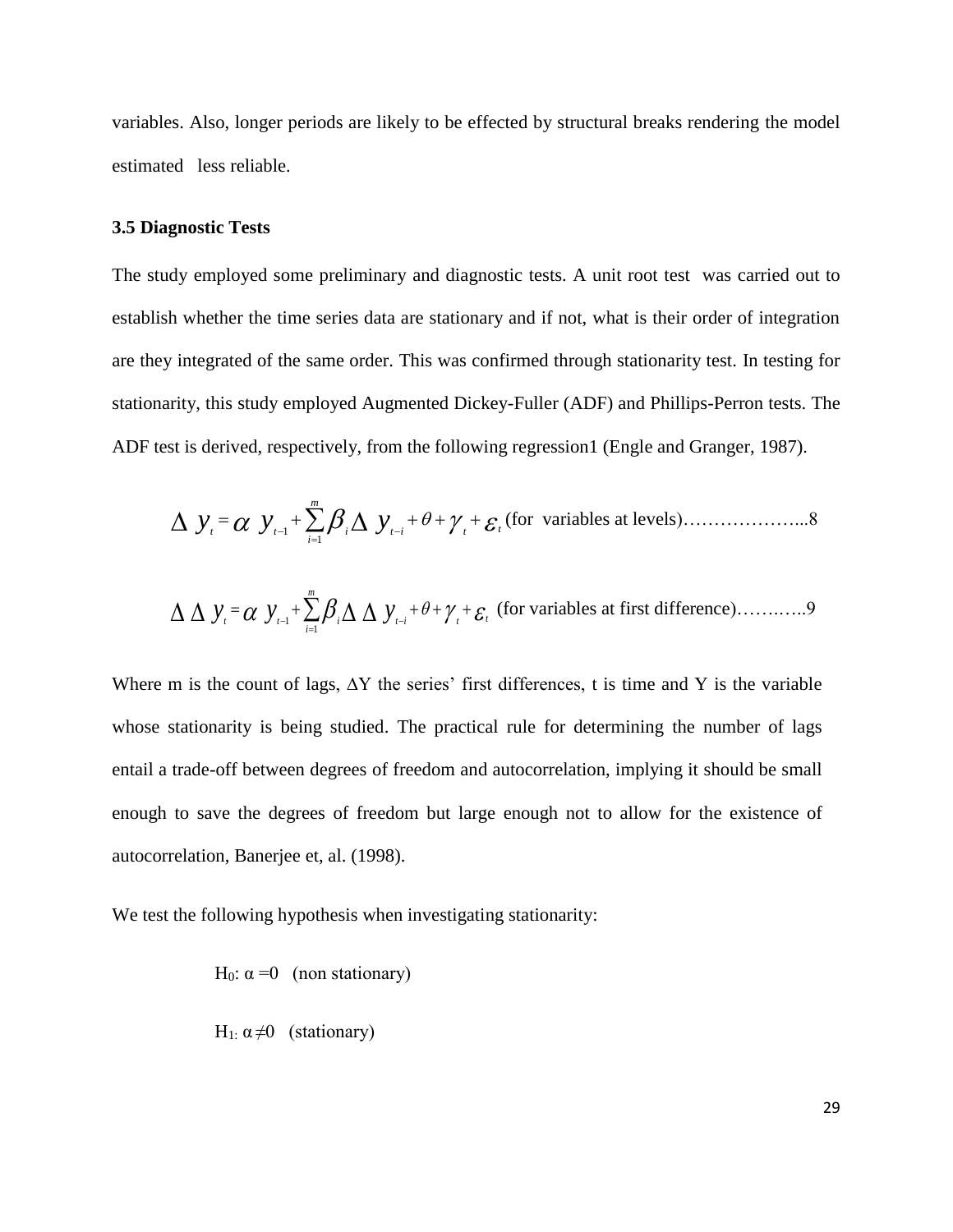The null hypothesis is rejected only and only if when the stationarity is established in the time series data. Co-integration test is conducted when the order of integration between variables is of the same order. This is in order to avoid spurious regression results. Co-integration test is carried out to ensure that the regression model is statistically sound for meaningful data analysis. The study ran a VAR based Johansen and Juselius (1990) tests to check for co-integration between variables. Based on the characteristic roots, Trace and Eigen statistics shall be applied in establishing the number of co-integrating variables. The Vector error correction model (VECM) will was modeled to capture the short run dynamics while a VAR based co integrating model was estimated to measure the long run variables relationship.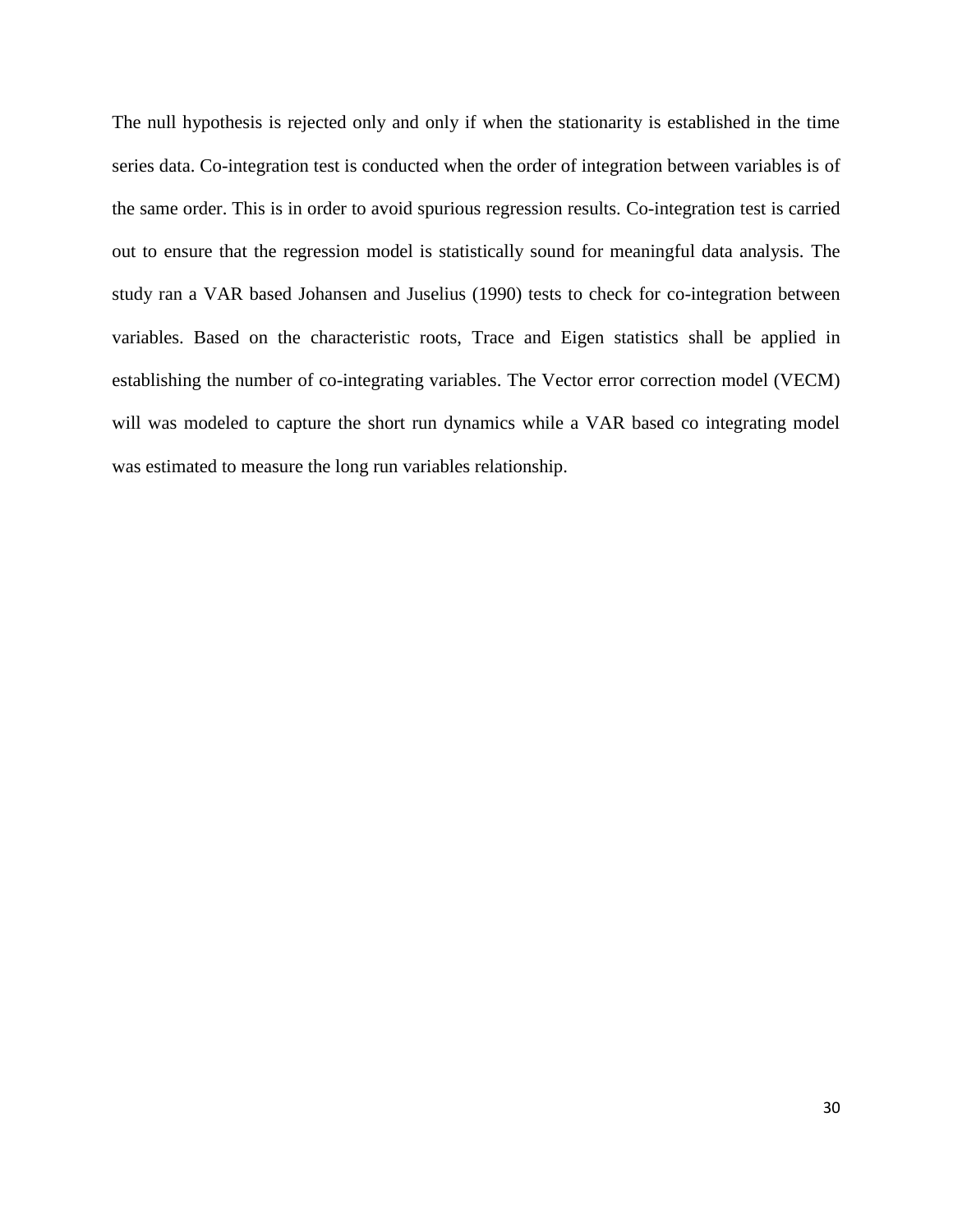### **CHAPTER FOUR**

### **4.0 RESEARCH ANALYSIS AND FINDINGS**

This chapter presents the data analysis results. It presents a preliminary analysis on descriptive statistics, time series trends and properties such as stationarity. The chapter further presents both the long run and short run models using VAR and VECM.

|                     | <b>CAB</b>              | M <sub>2</sub> GDP | FB          | <b>DR</b>   | <b>GDP P</b> | NFA_GDP     | <b>OPRICE</b> | <b>REER</b> | <b>TO</b>   | Y_GAP       |
|---------------------|-------------------------|--------------------|-------------|-------------|--------------|-------------|---------------|-------------|-------------|-------------|
| Mean                | $-5.174857$             | 37.15219           | $-11.70478$ | 96.08057    | 549.0803     | 46.29958    | 45.03143      | 130.5630    | 4424.340    | $-0.002057$ |
| Median              | -4.330000               | 36.51780           | $-11.61264$ | 93.57000    | 408.9800     | 60.45880    | 36.30000      | 142.0620    | 3609.870    | $-0.002073$ |
| Maximum             | 0.790000                | 52.30986           | $-3.586560$ | 112.9800    | 1358.260     | 118.7907    | 98.13000      | 198.5780    | 11069.16    | 0.101096    |
| Minimum             | $-16.73000$             | 26.68185           | $-23.91885$ | 81.43000    | 222.7200     | $-24.47944$ | 15.90000      | 67.73900    | 1496.148    | $-0.082431$ |
| Std. Dev.           | 4.556271                | 7.436712           | 4.380608    | 12.13295    | 308.3283     | 47.81144    | 25.82592      | 34.16062    | 3032.425    | 0.045694    |
| <b>Skewness</b>     | $-1.057880$             | 0.575690           | $-0.846522$ | 0.221049    | 1.328194     | $-0.180315$ | 0.769408      | $-0.566100$ | 1.070990    | 0.301013    |
| Kurtosis            | 3.368765                | 2.425887           | 3.617616    | 1.406366    | 3.438419     | 1.499695    | 2.419718      | 2.252533    | 2.902387    | 2.994350    |
| Jarque-Bera         | 6.726455                | 2.413956           | 4.736445    | 3.988717    | 10.57089     | 3.472246    | 3.944331      | 2.684182    | 6.704841    | 0.528599    |
| Probability         | $0.034623$ <sup>*</sup> | $0.299100*$        | $0.93647*$  | $0.136101*$ | $0.005065*$  | $0.176202*$ | $0.139155*$   | $0.261299*$ | $0.035000*$ | $0.767743*$ |
|                     |                         |                    |             |             |              |             |               |             |             |             |
| <b>Observations</b> | 35                      | 35                 | 35          | 35          | 35           | 35          | 35            | 35          | 35          | 35          |

**4.1 Table 2 Descriptive statistics**

Source: Author 2016  $\bullet$  \*insignificant at 5%  $\bullet$  =:

<span id="page-41-0"></span>From table 2 above, the average current account balance was a deficit of -5.17% for the period between 1980-2014 while the fiscal deficit was on average -11.7% of the GDP. On the other hand, oil prices on average where 45 dollars per barrel while real effective exchange rate was 130. The table also shows variables normality test based on Jarque-Bera statistic. The null hypothesis of normally distributed variables is not rejected at 5% significance level.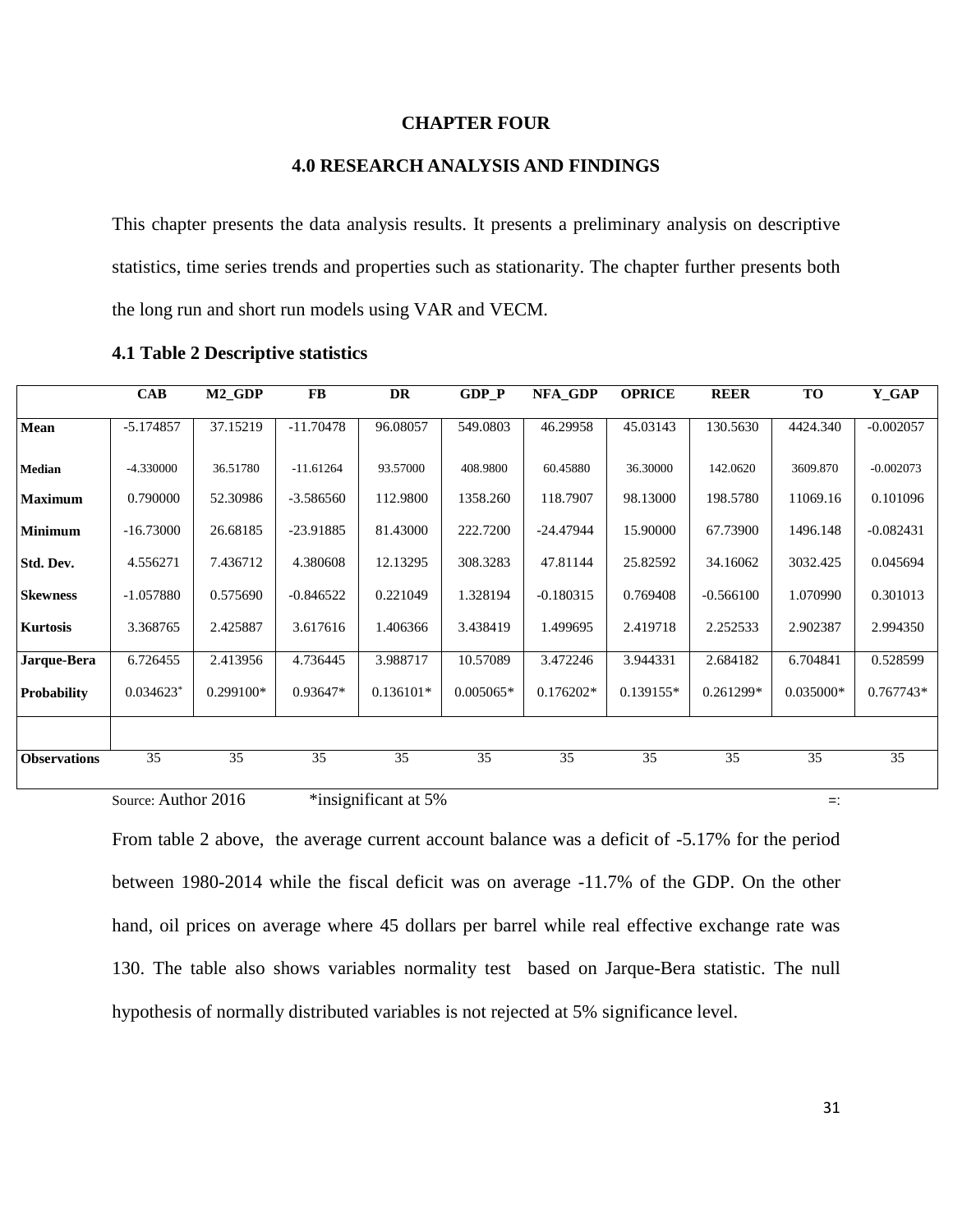### **4.2 Stationarity test**

Macroeconomic time series variables mostly exhibit time variant moments. . Figure 2 below shows the time evolution of the macroeconomic variables under consideration. The line graphs shows that the variables have erratic trends suggesting that they have unit roots. This can be confirmed through stationarity test.



### <span id="page-42-0"></span>**Figure 2: Variable trend at level**

### **Source:Author,2016**

In testing for stationarity, this study employed augmented Dick-Fuller (ADF ) and Philips-Perron tests ADF test was employed with intercept and lag length selected based on the SIC information criterion to ensure that the residuals are white noise. The decision criterion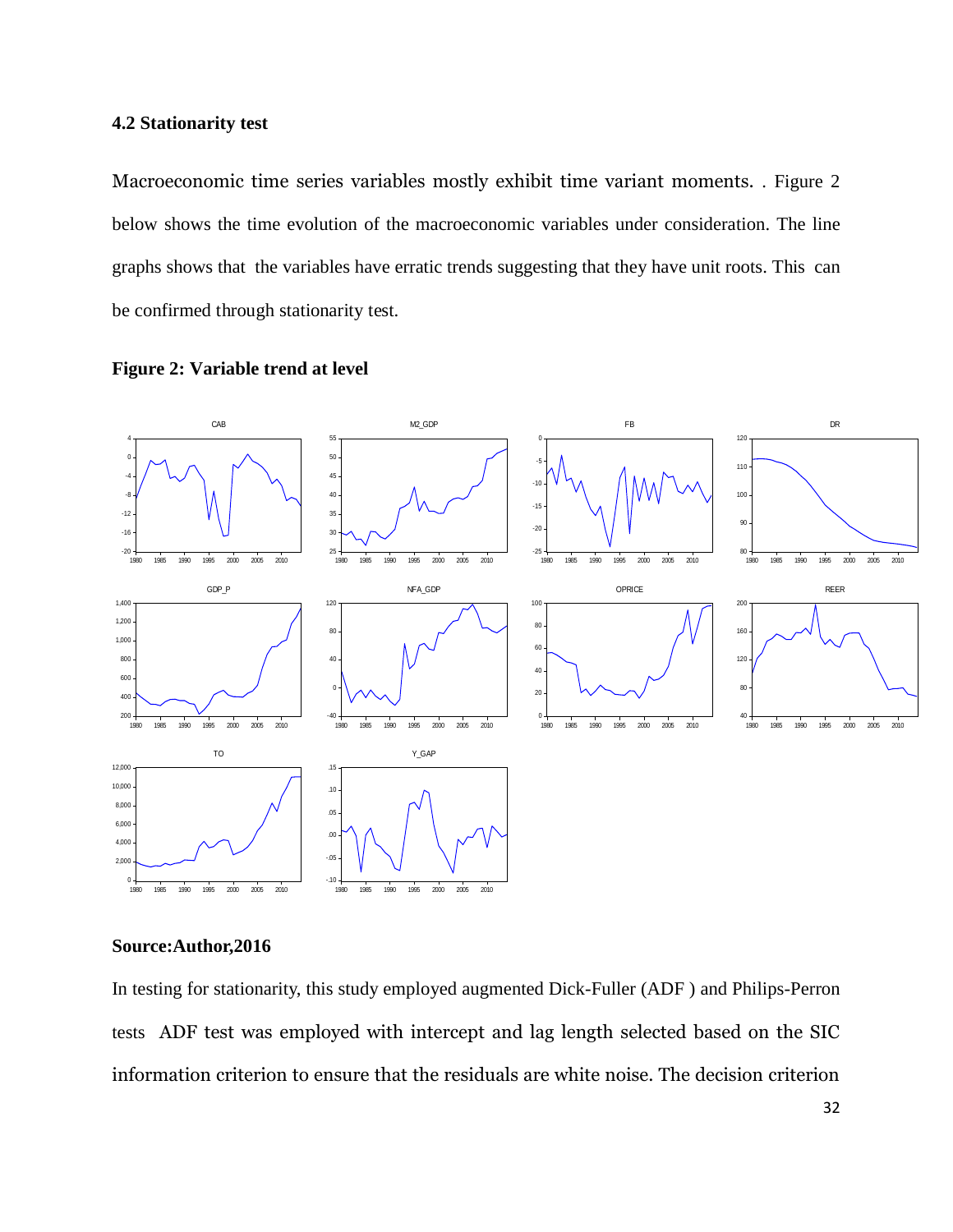involves comparing the computed tau values with the Mackinnon critical values for rejection of a hypothesis of a unit root.

| <b>Variable</b> | <b>ADF</b> |                | <b>PP</b> |                | conclusion |
|-----------------|------------|----------------|-----------|----------------|------------|
|                 | Level      | 1st Difference | Level     | 1st Difference |            |
| MS-GDP          | $-2.5650$  | $-5.0894$      | $-2.3738$ | $-6.2196$      | I(1)       |
| Y-GAP           | $-3.8074$  | $-4.8878$      | $-3.3385$ | $-5.7474$      | I(1)       |
| Oil PRICE       | $-1.03173$ | $-3.7709$      | $-0.6084$ | $-3.9612$      | I(1)       |
| <b>REER</b>     | $-1.03171$ | $-3.7709$      | $-0.6084$ | $-3.9612$      | I(1)       |
| <b>FB</b>       | $-2.5582$  | $-5.9111$      | $-4.3278$ | $-13.0578$     | I(1)       |
| DR              | $-2.6742$  | $-6.3865$      | $-2.4196$ | $-8.9137$      | I(1)       |
| <b>TO</b>       | $-3.8042$  | $-4.8878$      | $-3.5162$ | $-5.7474$      | I(1)       |
| CAB             | $-2.4835$  | $-6.2476$      | $-2.6036$ | $-6.2678$      | I(1)       |
| GDP P           | 2.9549     | $-3.0933$      | 2.1513    | $-3.0108$      | I(1)       |
|                 |            |                |           |                |            |

**Table 3. Test for stationarity results**

I(1) integrated of order one Source: Author,(2016)

This test shows that all the variables are non- stationary at levels . This means that the individual time series have a stochastic trend and do not revert to average or long run values after a shock strikes and the distributions has no constant mean and variance. However the variables are integrated to order one, meaning that they are stationary at first difference.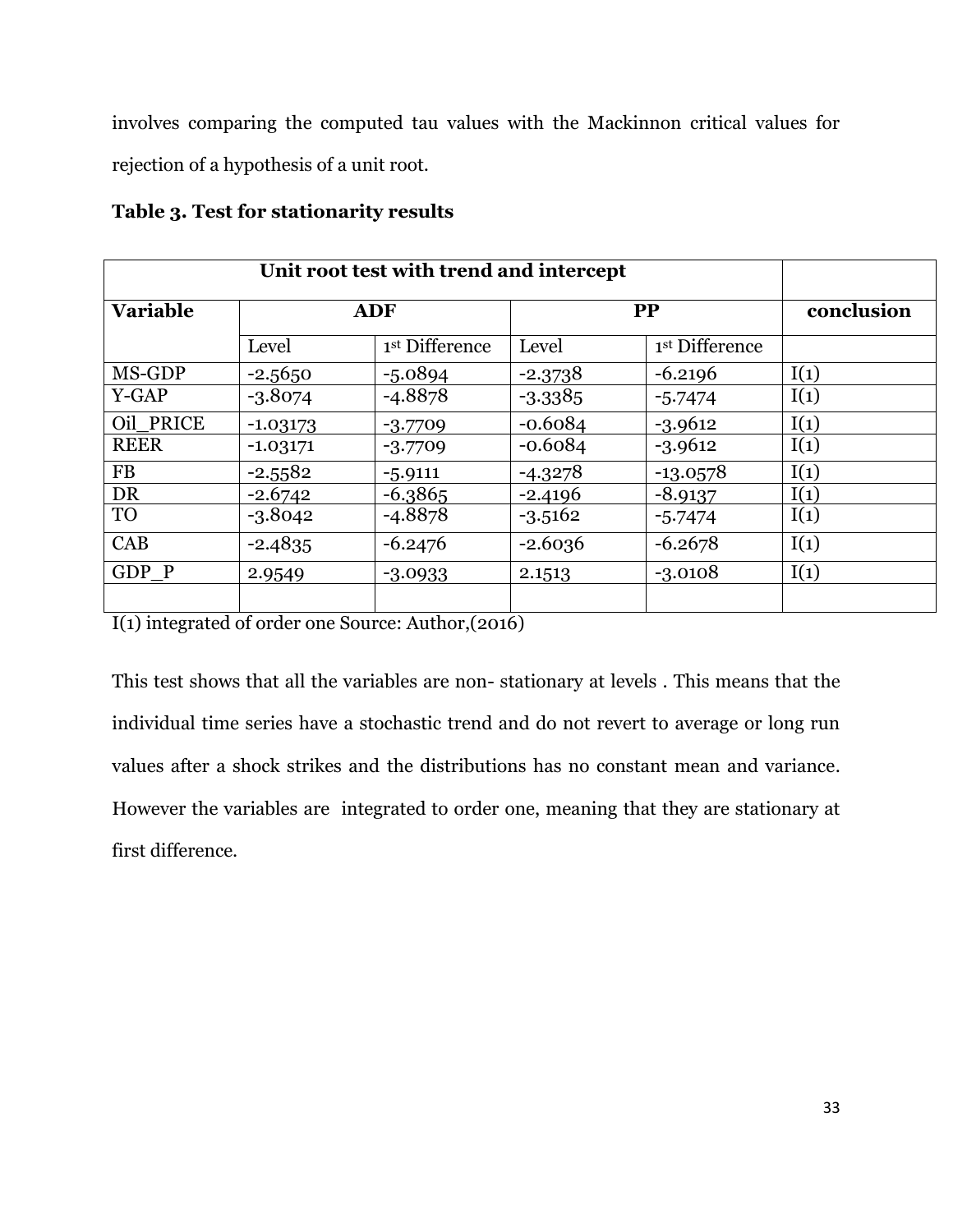# **Figure 3: Trends of differenced Variables**

In figure three below, a plot of the variables at first difference shows that they are stationary

since the trends revolve around the mean.



Source: Author, 2016.

#### **4.3 Test for co-integration**

Since variables have unit root at level, we tested for long run relationship using the Johansen and Juselius (1990) approach to establish the co-integrating vectors. Two test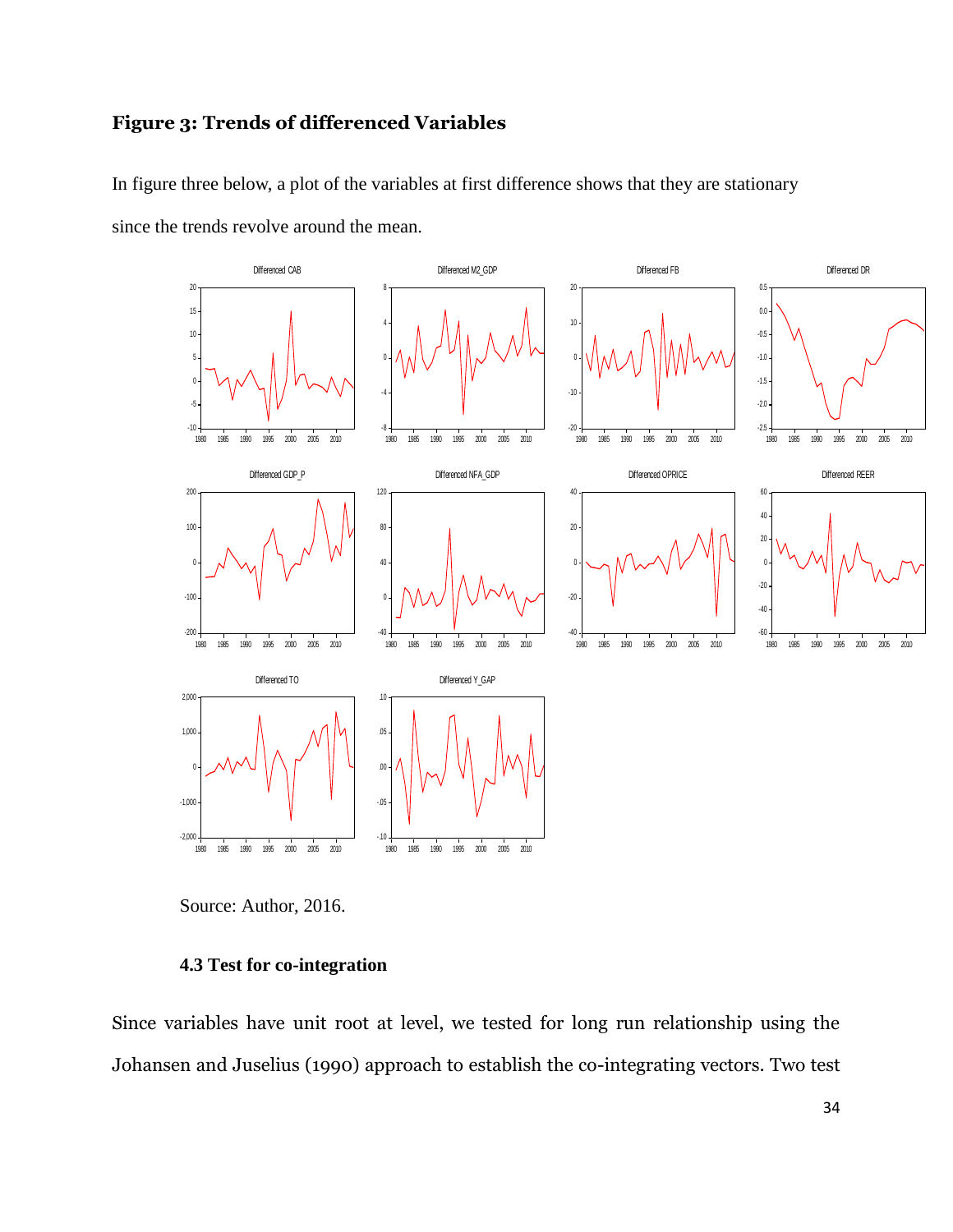statistics ( Trace and Eigen) are used to test the number of co-integrating vectors based on the characteristic roots. For both trace and Eigen statistics, the null hypothesis is at most r co-integrating vectors. The trace statistics is computed as

 *k i r trace T <sup>i</sup> r* 1 ) ˆ ( ) ln(1 …………………………………………………..………………..……..……..13

 The alternative hypothesis is at most k co integrating vectors. The maximum Eigen statistics is computed as,

) ˆ ( , 1) ln(1 max <sup>1</sup> *<sup>r</sup> r r T* ……..………………………………………………..…….…………………..14

The alternative hypothesis is at most r+1 CI vectors. It tests rank r+1 by testing if  $\hat{\lambda}_{r+1}$  is zero.

## **Table4 Co integration test results**

| Hypothesized      |             | Trace     | 0.05                  |           |
|-------------------|-------------|-----------|-----------------------|-----------|
| No. of $CE(s)$    | Eigen value | Statistic | <b>Critical Value</b> | $Prob.**$ |
| None <sup>*</sup> | 0.968415    | 493.9553  | 251.2650              | 0.0000    |
| At most $1 *$     | 0.950822    | 379.9382  | 208.4374              | 0.0000    |
| At most $2 *$     | 0.905104    | 280.5319  | 169.5991              | 0.0000    |
| At most $3*$      | 0.792812    | 202.8178  | 134.6780              | 0.0000    |
| At most $4 *$     | 0.732415    | 150.8716  | 103.8473              | 0.0000    |
| At most $5*$      | 0.703141    | 107.3671  | 76.97277              | 0.0000    |
| At most $6*$      | 0.531189    | 67.28867  | 54.07904              | 0.0022    |
| At most $7 *$     | 0.452837    | 42.28937  | 35.19275              | 0.0073    |
| At most $8*$      | 0.347428    | 22.39008  | 20.26184              | 0.0251    |
| At most 9         | 0.222486    | 8.304555  | 9.164546              | 0.0726    |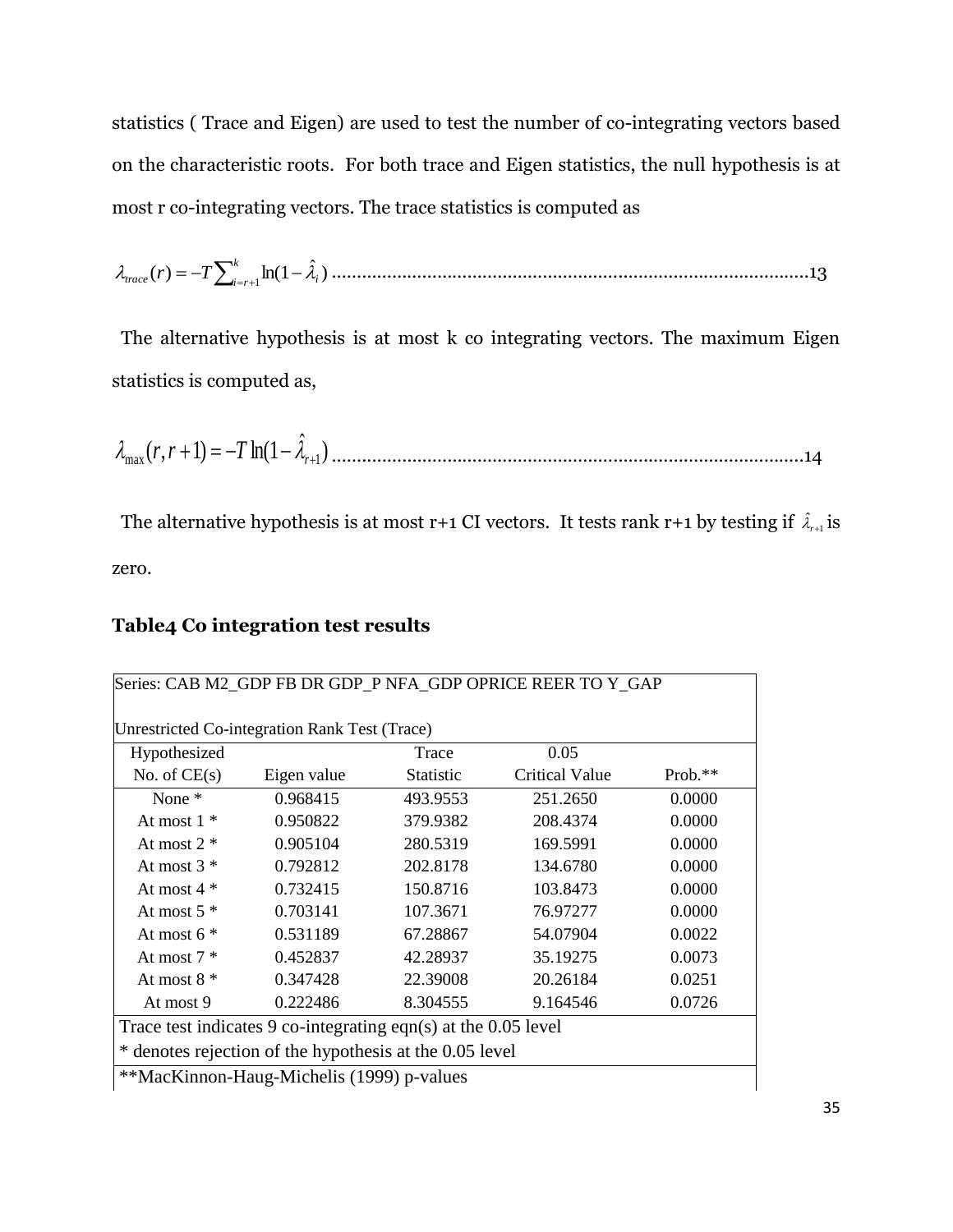| Hypothesized   |                                                                                    | Max-Eigen        | 0.05                  |         |
|----------------|------------------------------------------------------------------------------------|------------------|-----------------------|---------|
| No. of $CE(s)$ | Eigen value                                                                        | <b>Statistic</b> | <b>Critical Value</b> | Prob.** |
| None $*$       |                                                                                    | 114.0171         | 65.30016              | 0.0000  |
| At most $1 *$  | 0.968415<br>0.950822                                                               | 99.40629         | 59.24000              | 0.0000  |
| At most $2 *$  | 0.905104                                                                           | 77.71408         | 53.18784              | 0.0000  |
| At most $3*$   | 0.792812                                                                           | 51.94620         | 47.07897              | 0.0139  |
| At most $4 *$  | 0.732415                                                                           | 43.50449         | 40.95680              | 0.0253  |
| At most $5*$   | 0.703141                                                                           | 40.07847         | 34.80587              | 0.0107  |
| At most 6      | 0.531189                                                                           | 24.99931         | 28.58808              | 0.1344  |
| At most 7      | 0.452837                                                                           | 19.89929         | 22.29962              | 0.1046  |
| At most 8      | 0.347428                                                                           | 14.08553         | 15.89210              | 0.0941  |
| At most 9      | 0.222486                                                                           | 8.304555         | 9.164546              | 0.0726  |
|                | Max-eigen value test indicates $6 \text{ co-integrating eqn}(s)$ at the 0.05 level |                  |                       |         |
|                | * denotes rejection of the hypothesis at the 0.05 level                            |                  |                       |         |

Source: Author 2016

# **4.4 Estimation of VECM and co-integrating model**

This part estimates the long run and the short run model using the VAR and VECM approach**.**

# **4.4.1The Long run Model Results**

The co integrating model in table 5 below shows the coefficients of the long run determinants of current account deficit in Kenya. The model has a 0.85 coefficient of determination  $(R^2)$ implying that the model explains 85% of the Variations in the current account. The joint F statistic which measures the general model statistical significance is significant at 5% meaning that the explanatory variables used in this model are effective. The Durbin Watson statistic which measures the possibility of linear autocorrelation is 2.1 showing that the error term is not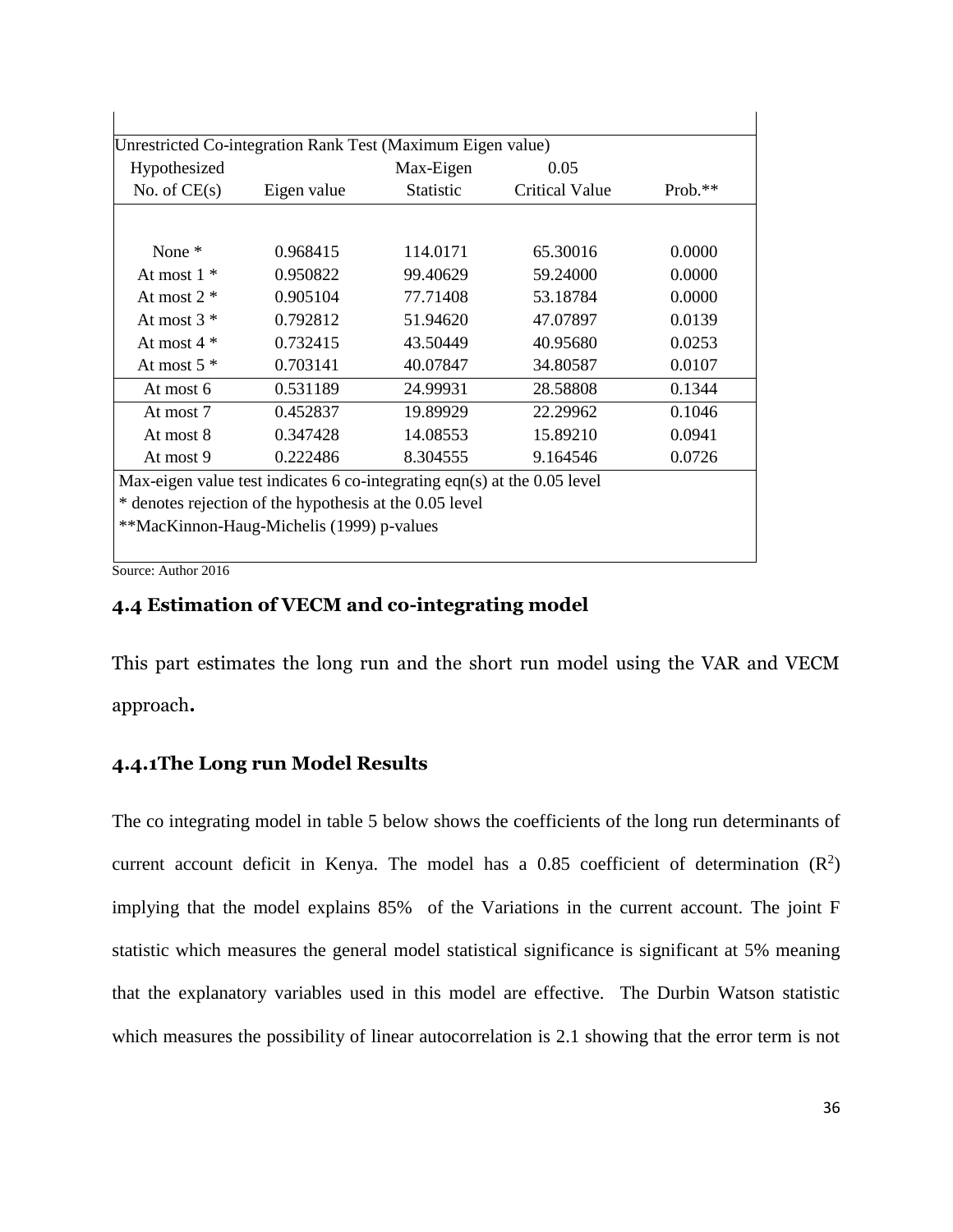serially correlated. The measures of model fitness like Akaike info criterion, Schwarz criterion and Hannan-Quinn criterion indicate that the model is appropriately parsimonious.

The results on long run co-integrating model reveal that financial deepening in Kenya has no effect on the current account balance at 5%,10% and 1% statistical significance levels . However, trade openness, oil prices, fiscal deficit, output gap, real effective exchange rate, GDP per-capita, dependency ratio and net financial assets significantly affect current account balance. A one percent improvement in trade openness leads to about 4% improvement in CA balance . This finding emphasizes that a more open economy is likely to balance its current account easily than a less open economy.

On the other hand , oil price has a significant negative effect on the current account balance. This implies that when oil prices increase by one dollar per barrel, the current account worsens. This is more explained by the fact that Kenya being a net importer of oil may not be able to control the international price market of crude oil. The results from the co integrating model also shows that fiscal balance has significant effect on the current account balance. As fiscal deficit widen, the current account balance also worsens. A shilling increase in fiscal deficit leads to 11 shillings worsening of the current account balance. This finding amplifies the link between current account and fiscal balance in the line of twin deficit hypothesis. In addition, the result validate the Keynesian view of the relationship between the two deficits and nullifies the Recardian equivalence view. The later postulates that fiscal deficit has no effect on the current account deficit. The Keynesian view argues that domestic agents tend to spend more of their disposal income resulting from expansionary fiscal policy on imports worsening the CA deficit.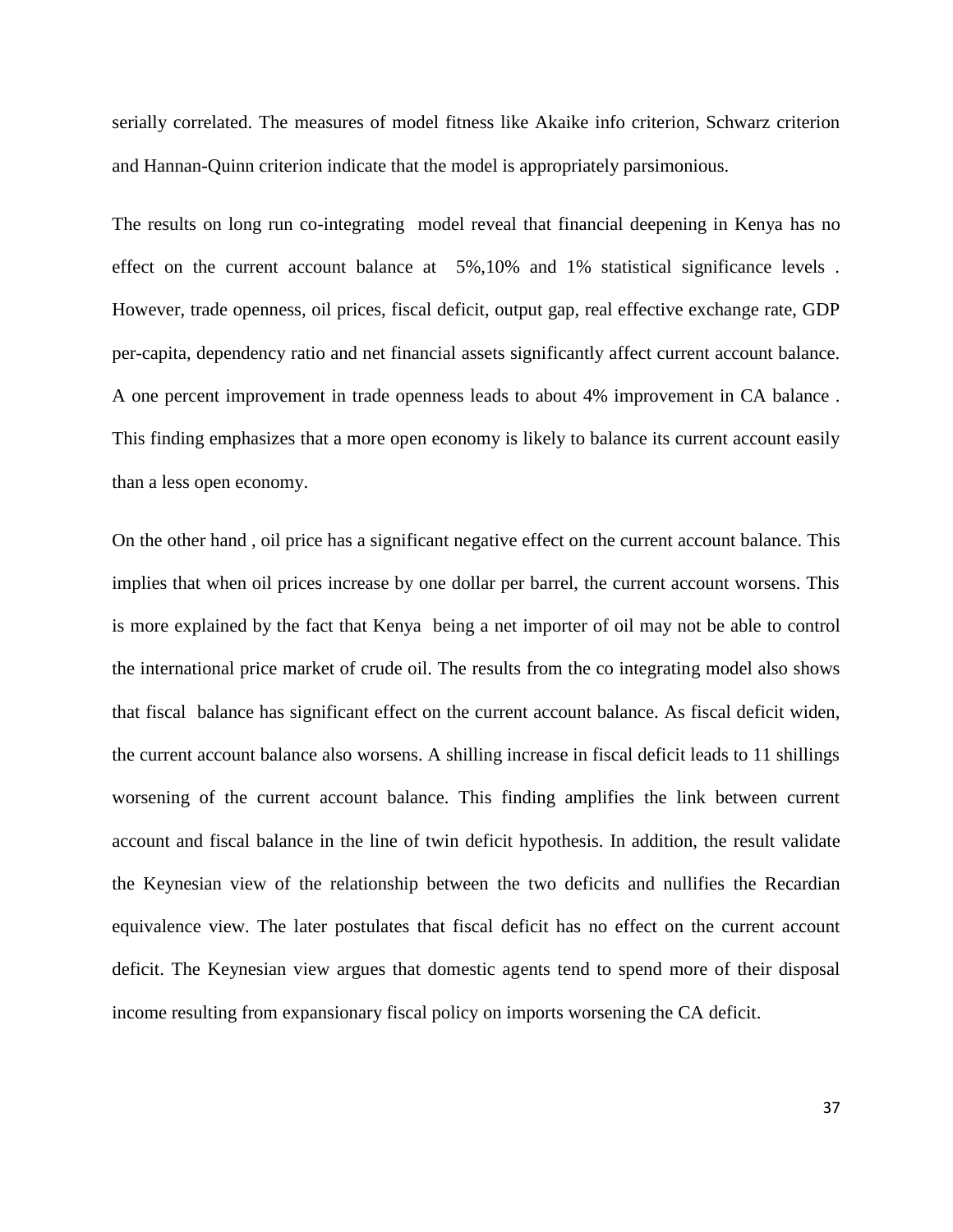### **Table 5: Long run co-integrating model**

| Dependent Variable: CAB        |             |                              |             |             |
|--------------------------------|-------------|------------------------------|-------------|-------------|
| Variable                       | Coefficient | Std. Error                   | t-Statistic | Prob.       |
| $M2$ _gdp                      | .6219107    | 1.261432                     | 0.49        | 0.622       |
| To                             | .0397637    | .0053678                     | 7.41        | 0.000       |
| O_price                        | $-1.704017$ | .2520971                     | -6.76       | 0.000       |
| <b>FB</b>                      | $-11.64419$ | .672518                      | $-17.31$    | 0.000       |
| $Y$ <i>_gap</i>                | -147.981    | 64.13219                     | $-2.31$     | 0.021       |
| Reer                           | -.7887681   | .2624766                     | $-3.01$     | 0.003       |
| <b>GDP P</b>                   | -.5290175   | .0576354                     | $-9.18$     | 0.000       |
| <b>DR</b>                      | -3.944485   | 8979051                      | $-4.39$     | 0.000       |
| <b>NFA GDP</b>                 | -.8640198   | .158209                      | $-5.46$     | 0.000       |
| constant                       | 1.869563    | 0.018265                     | $-2.27$     | 0.0302      |
| <b>R-squared</b>               | 0.853168    | <b>Akaike info criterion</b> |             | $-3.667579$ |
| <b>F-statistic</b><br>3.522037 |             | <b>Schwarz criterion</b>     |             | $-3.298956$ |
| Prob(F-statistic)              | 0.004555    | Hannan-Quinn criter.         |             | $-3.531642$ |
|                                |             | Durbin-Watson stat           |             | 2.179206    |

Source: author 2016.

Notably, output gap (y-gap) which measures business cycles in the economy in form of upswings and down swings in economic performance has a negative effect on current account balance. This implies that internal economic shocks or instability which disrupt domestic production of export goods and trigger more imports ultimately worsen the current account deficit. Real effective exchange rate is a measure of economic competitiveness in international trade. In this study, the coefficient is negative and significant implying that changes in REER impacts on economic activity by altering the relative returns in the tradable and non tradable sectors.

From the estimate long run model, GDP per capita has a negative significant effect on the CA deficit. This is consistent with both the absorption model and the stages of growth hypothesis.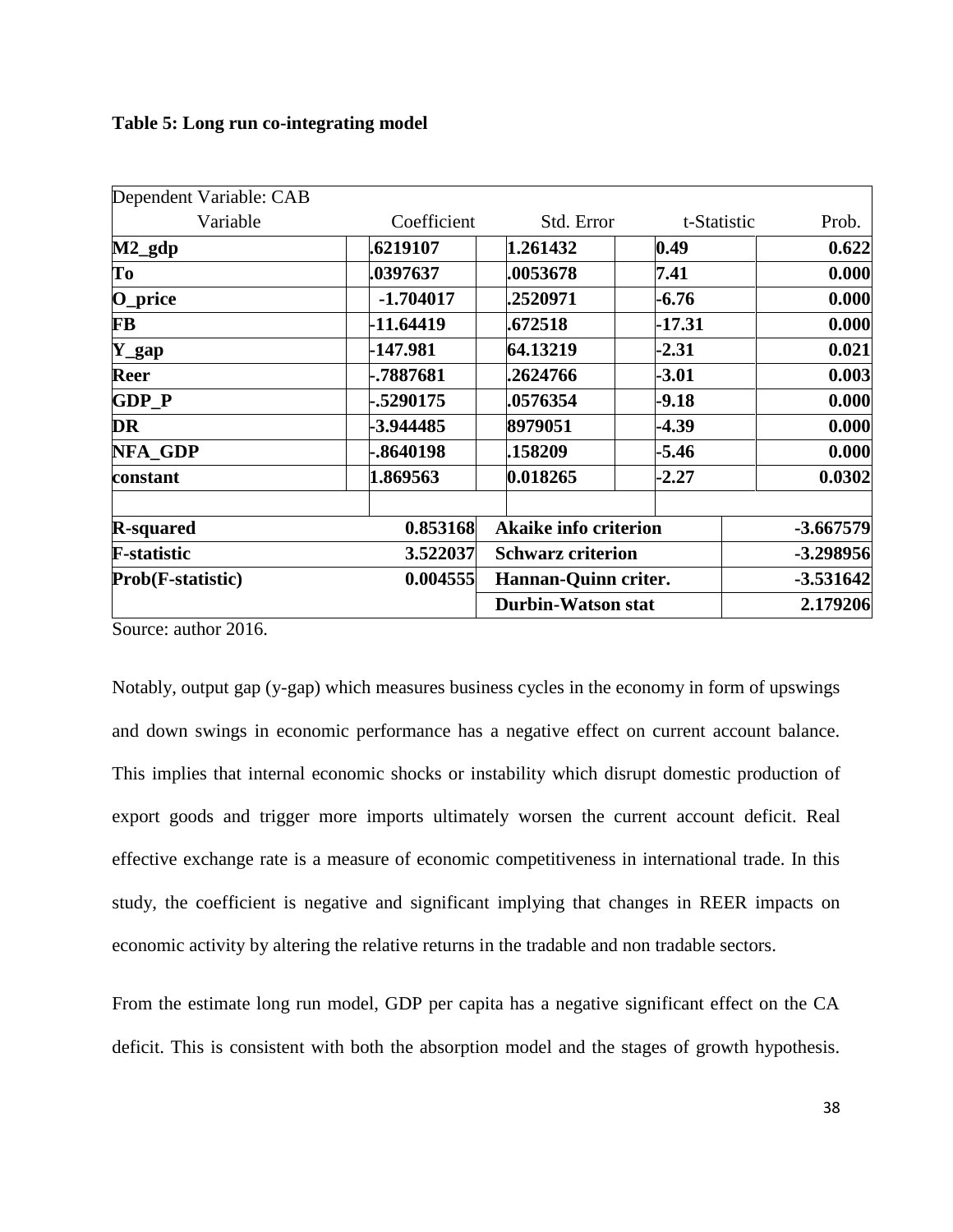Absorption approach to current account sums up the Keynesian macroeconomic view which claims that an increase in disposable income raise consumption of both domestic and external goods and services hence worsening the current account position. Alternatively, the stages of growth hypothesis postulates that a developing economy needs to import substantial capital goods during the early stages of economic development hence running into CA deficit. However once the economy develops, it is likely to produce massively for external consumption hence reducing the current account deficit.

Finally dependency ratio and net foreign assets are negatively impacting on the current account balance. High dependency ratio reduces savings rate, increases consumption and CA worsens. In addition, high net foreign assets has negative impact on the current account position. The net foreign assets, according to the inter-temporal approach, acts as a key CA balance determinant, and the initial high NFA quantities are linked with the succeeding expansion of CA balances. Future flow of incomes in terms of interest, dividend inflows and outflow bring about this negative effect. Countries with high trade deficits can sustain high trade deficits while remaining solvent these implies a negative association between NFA and CAB.

#### **4.4.2 The Short Run Results-Vector error correction model( VECM)**

The error correction coefficient is -0.145766 as shown in the error correction model in table 6. This suggests that 15% of any disequilibrium is corrected in every year. In addition, reveals, it implies that the explanatory variables Granger-cause current account balance in the long run.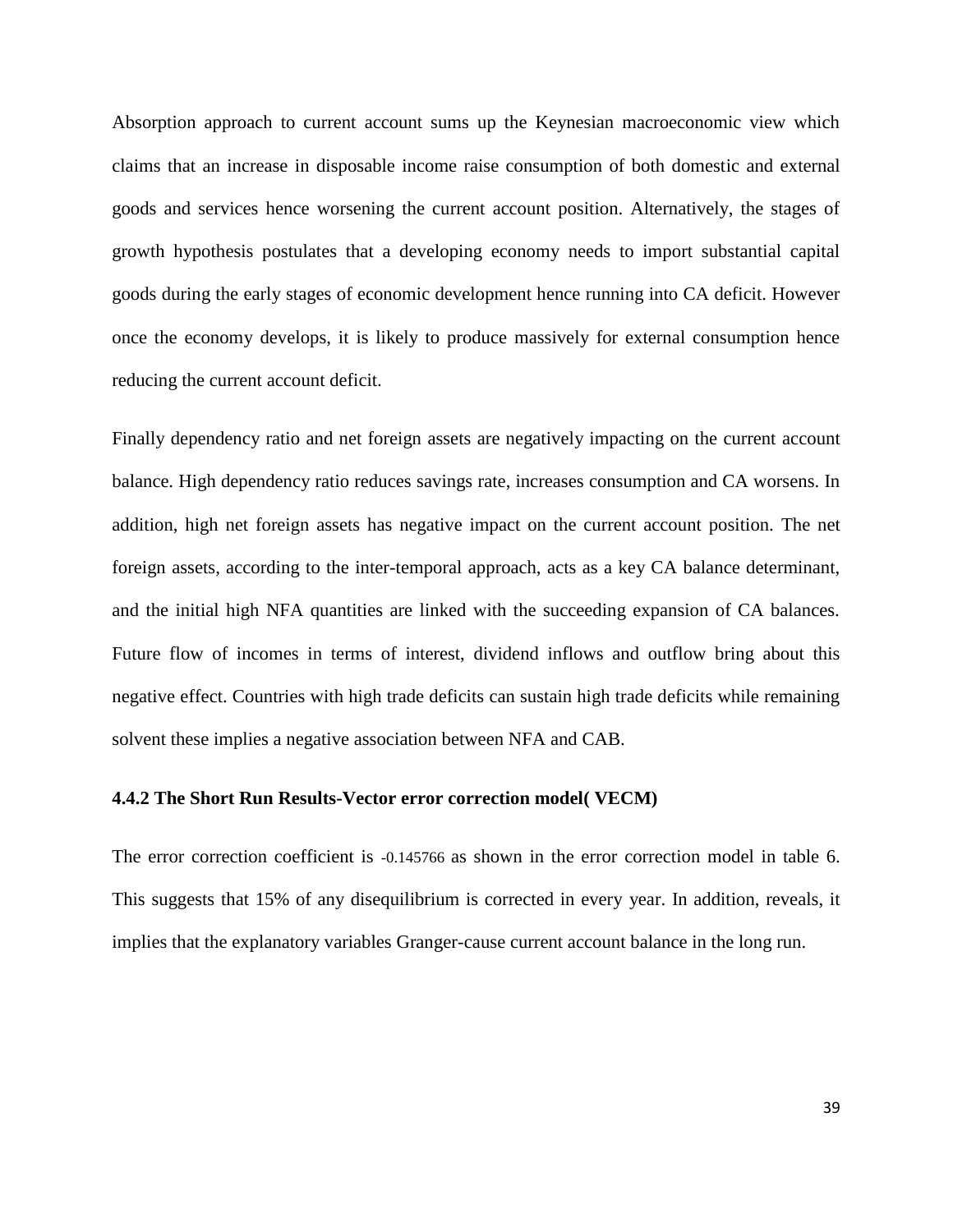# **Table 6 Vector error correction model**

Standard error in () t-statistic in[] \* 5% significant \*\* 10% significant

Source: Author 2016.

<span id="page-50-0"></span>

| <b>Vector Error Correction Estimates</b> |                 |  |
|------------------------------------------|-----------------|--|
| <b>Co-integrating Eqt:</b>               |                 |  |
|                                          |                 |  |
| <b>Error Correction:</b>                 | D(CAB)          |  |
| ECMt-1                                   | $-0.145766$     |  |
|                                          | (0.07476)       |  |
|                                          | $[-1.94966]$ *  |  |
| $D(CAB(-1))$                             | $-0.338615$     |  |
|                                          | (0.17810)       |  |
|                                          | $[-1.90121]$    |  |
| $D(DR(-1))$                              | $-3.863527$     |  |
|                                          | (1.65520)       |  |
|                                          | $[-2.33417]*$   |  |
| $D(GDP_P(-1))$                           | 0.007810        |  |
|                                          | (0.01628)       |  |
|                                          | [0.47967]       |  |
| $D(FB(-1))$                              | $-0.148729$     |  |
|                                          | (0.15594)       |  |
|                                          | $[-0.95374]$    |  |
| $D(M2_GDP(-1))$                          | 0.029352        |  |
|                                          | (0.28478)       |  |
|                                          | [0.10307]       |  |
| $D(NFA_GDP(-1))$                         | $-0.108101$     |  |
|                                          | (0.04682)       |  |
|                                          | $[-2.30904]$    |  |
| $D(OPRICE(-1))$                          | 0.001116        |  |
|                                          | (0.07914)       |  |
|                                          | [0.01410]       |  |
| $D(REER(-1))$                            | 0.228225*       |  |
|                                          | (0.07929)       |  |
|                                          | [2.87837]       |  |
| $D(TO(-1))$                              | $-0.000522$     |  |
|                                          | (0.00116)       |  |
|                                          | $[-0.44939]$    |  |
| $D(Y_GAP(-1))$                           | $-25.95129$     |  |
|                                          | (19.7232)       |  |
|                                          | $[-1.31578]$ ** |  |
| $\mathcal{C}$                            | $-3.451999*$    |  |
|                                          | (1.75115)       |  |
|                                          | $[-1.97128]$    |  |
| R-squared                                | 0.592387        |  |
| Sum sq. resids                           | 187.5460        |  |
| S.E. equation                            | 2.988438        |  |
| F-statistic                              | 2.774499        |  |
| Log likelihood                           | -75.49399       |  |
| Akaike AIC                               | 5.302666        |  |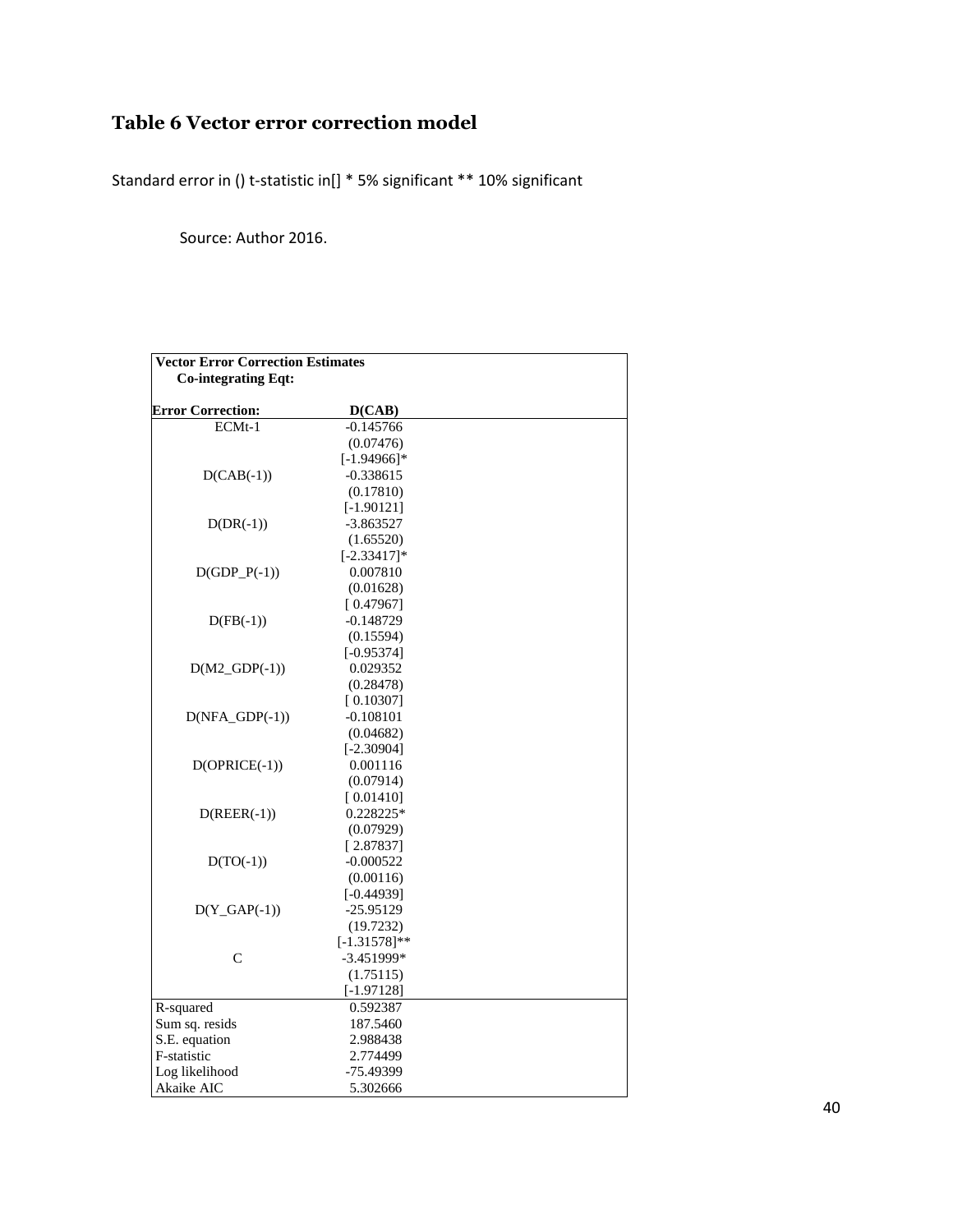### **CHAPTER FIVE**

# <span id="page-51-0"></span>**5.0 SUMMARY, CONCLUSIONS AND RECOMMENDATIONS 5.1 Summary and Discussion of Results**

This study sought to investigate the drivers of the persistent current account balance in Kenya. It applied both VAR and VECM models to analyze the effect of selected variables on current account balance. The results on long run co-integrating model reveal that financial deepening in Kenya has no effect on the current account balance at 5%,10% and 1% statistical significance levels . Although conventional knowledge has that financial deepening increase capital investment and capital gains hence relaxing consumer expenditure constraint and therefore more consumption leading to more imports and a CA deficit (Chinn and Prasad (2003), this is not true for Kenya. The contradicting findings are explained by the fact that Kenya is a developing economy and may not have developed financial markets similar to those in advanced economies.

Notably, 1% improvement in trade openness leads to about 4% improvement in CA balance . Trade openness measures the level of trade liberalizations. It is frequently used to reflect macroeconomic policies on international trade where the level of international trade liberalization highlights policy options, including regimes of tariffs applied. This finding emphasizes that a more open economy is likely to balance its current account easily than a less open economy. Similar findings have been emphasized by by Edwards(2004).

On the other hand, oil price has a significant negative effect on the current account balance. This implies that when oil prices increase by one dollar per barrel, the current account worsens. As noted in Özlale,& Pekkurnaz, (2010) oil price shocks have a short term effect on CA but do not have a long run effect. This is more explained by the fact that Kenya is being a net importer of oil may not be able to control the international price market of crude oil hence it is adversely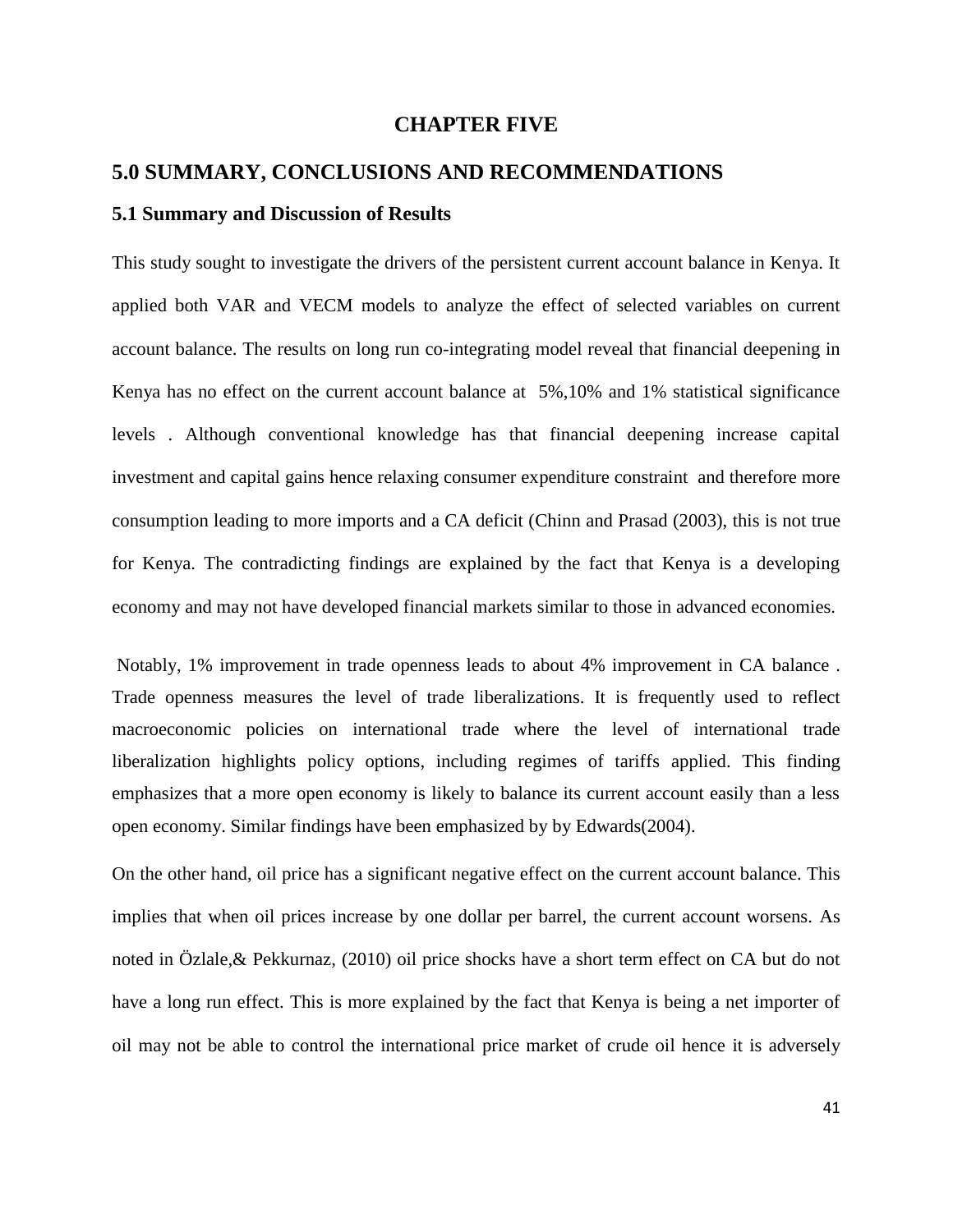affected by oil prices (world Bank 2013).The results from the co integrating model also shows that fiscal a balance has significant effect on the current account balance. As fiscal deficit widen, the current account balance also worsens. A shilling increase in fiscal deficit leads to 11 shillings worsening of the current account balance. This finding amplifies the link between current account and fiscal balance in the line of twin deficit hypothesis. In addition, the results validate the Keynesian view of the relationship between the two deficits and nullifies the Recardian equivalence view which postulates that fiscal deficit has no effect on the current account deficit. The Keynesian view argues that domestic agents tend to spend more of their disposal income resulting from expansionary fiscal policy on imports worsening the CA deficit. Similar findings are echoed in Gruber and Kamin (2007) Lau, Mansor and Puah (2010) and Chinn and Ito (2008). However, Chin and Ito, (2008) contradict the earlier findings by revealing that demographics and income variables do not matter. Probably, the twin deficit hypothesis is only observable in specific countries and nor generally in all economies.

Notably, output gap (y-gap) which measures business cycles in the economy in form of upswings and down swings in economic performance has a negative effect on current account balance. This implies that internal economic shocks or instability which disrupt domestic production of export goods and trigger more imports ultimately worsen the current account deficit. Real effective exchange rate is a measure of economic competitiveness in international trade. In this study, the coefficient is negative and significant implying that changes in REER impacts on economic activity by altering the relative returns in the tradable and non tradable sectors.

From the estimate long run model, GDP per capita has a negative significant effect on the CA deficit. This is consistent with both the absorption model and the stages of growth hypothesis.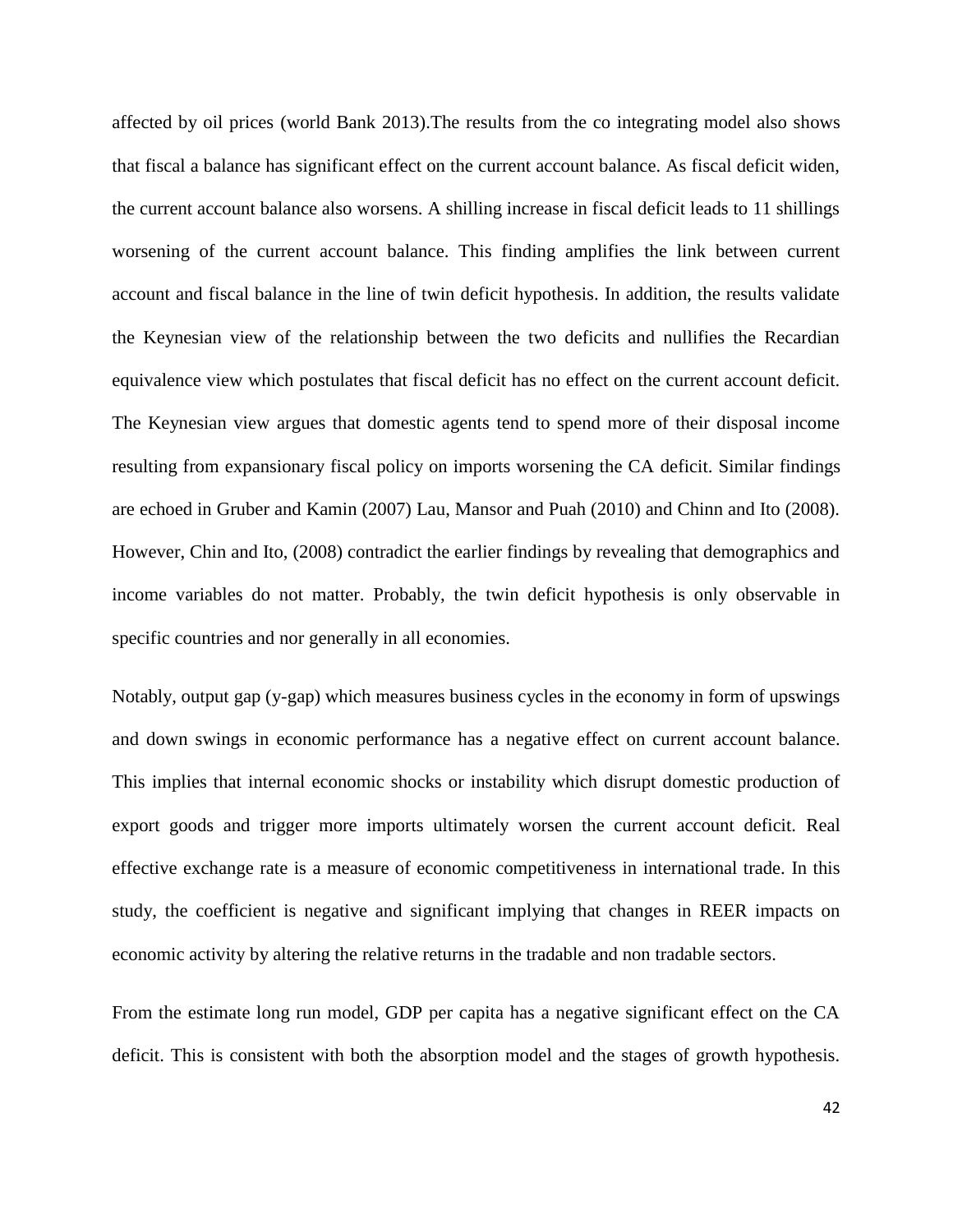Absorption approach to current account sums up the Keynesian macroeconomic view which claims that an increase in disposable income raise consumption of both domestic and external goods and services hence worsening the current account position. Alternatively, the stages of growth hypothesis postulates that a developing economy needs to import substantial capital goods during the early stages of economic development hence running into CA deficit. However once the economy develops, it is likely to produce massively for external consumption hence reducing the current account deficit.

Finally dependency ratio and net foreign assets are negatively impacting on the current account balance. High dependency ratio reduces savings rate, increases consumption and CA worsens. Dependants consume more and produce less, exert pressure on the productive group and enhance retarded balances in the current account. This findings are consistent with Higgins, (1998) and Lane and Milesi-Ferretti, (2002).Platon and Dimistris, (2014).

On the other hand ,the net foreign assets, according to the inter-temporal approach, acts as a key CA balance determinant, and the initial high NFA quantities are linked with the succeeding expansion of CA balances. Future flow of incomes in terms of interest, dividend inflows and outflow bring about this positive effect. On the other hand, countries with high trade deficits can sustain high trade deficits while remaining solvent these implies a negative association between NFA and CAB

### <span id="page-53-0"></span>*5.2 Conclusions*

The study examined the drivers of current account persistent deficit in Kenya using time series data spanning 1980-2014. The study employed VAR and VECM models to capture the short run and long run dynamic relations ship between current account deficit and selected macroeconomics and demographic variables. The findings are: the level of financial deepening in Kenya has no effect on current account deficit. However, current account deficit is significantly driven by trade openness, fiscal deficit, business cycles, fiscal balance, trade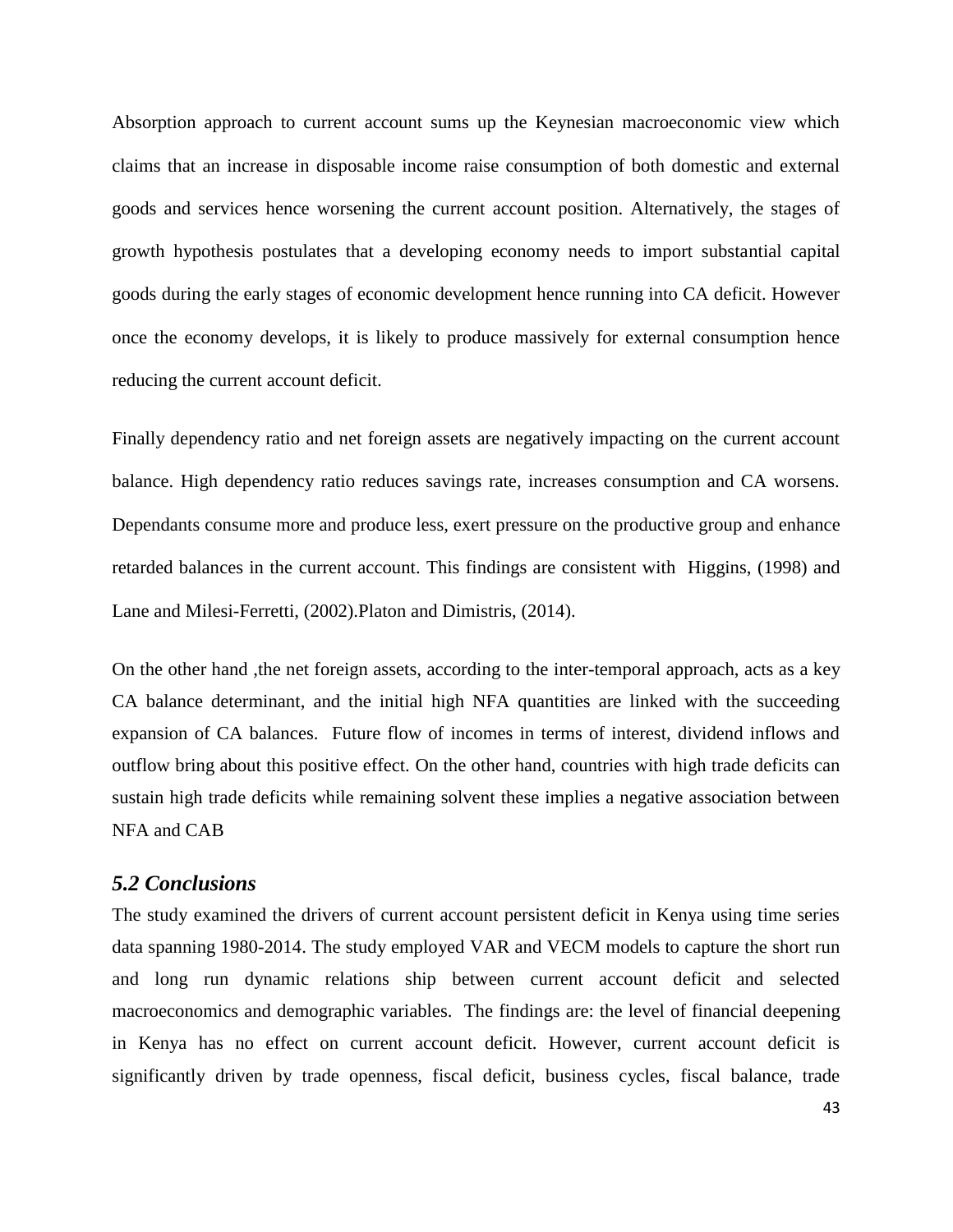competitiveness, dependency level and stage of economic development and oil prices. Therefore, we recommend policies to revert CA deficit to sustainable levels based on the above findings.

### <span id="page-54-0"></span>*5.3 Recommendations*

The current account deficit in Kenya is unsustainable. It has dominantly depicted a persistent deficit for the period between 1980-2015. The deficit has driven external debt upwards, increased pressure on exchange rate and now puts Kenya at a risk of current account reversals. To curb this problem, the government is recommended to:

- 1. Kenya needs to adopt fiscal consolidation efforts geared towards reducing fiscal deficit. Fiscal balance in Kenya is largely determined by efficiency of revenue authority. For inter-temporal budget constraint to be satisfied, Kenya needs to run a fiscal surplus consistently. Stringent measures on tax collection and prudence in all fiscal authorities are crucial. Efforts should be made to consistently increase government revenue to match expenditure by expanding tax net to capture all taxable individuals and firms. This would ensure that expenditure do not move too far away from revenue. In addition Authorities may consider reducing tax exemptions to avoid revenue leakages
- 2. Fiscal rules in form of ceilings, governing medium term expenditures and debt should be adopted. For instance, fiscal anchors such as a Fiscal Responsibility Act as in Ghana, Switzerland and Chile would be useful so as to insulate budgetary process from political influence. Independent fiscal policy committees similar to independent central banks would be relevant. However, such acts are successful if they incorporate some exit clauses.
- 3. Kenya needs to take steps on measures to shield its economy form eternal oil shocks. These measures include promoting a structural change toward green sources of energy, the creation of strategic petroleum reserves and adopting market hedging strategies.
- 4. Improving export competitiveness: The government needs to improve Kenyan good competitiveness in world markets though reducing taxes on inputs for exportable goods and subsidizing exporting industries.
- 5. Kenya needs a proper fiscal and monetary policy mix. These policies are Key in managing business cycles by smoothing economic growth process. Monetary policy can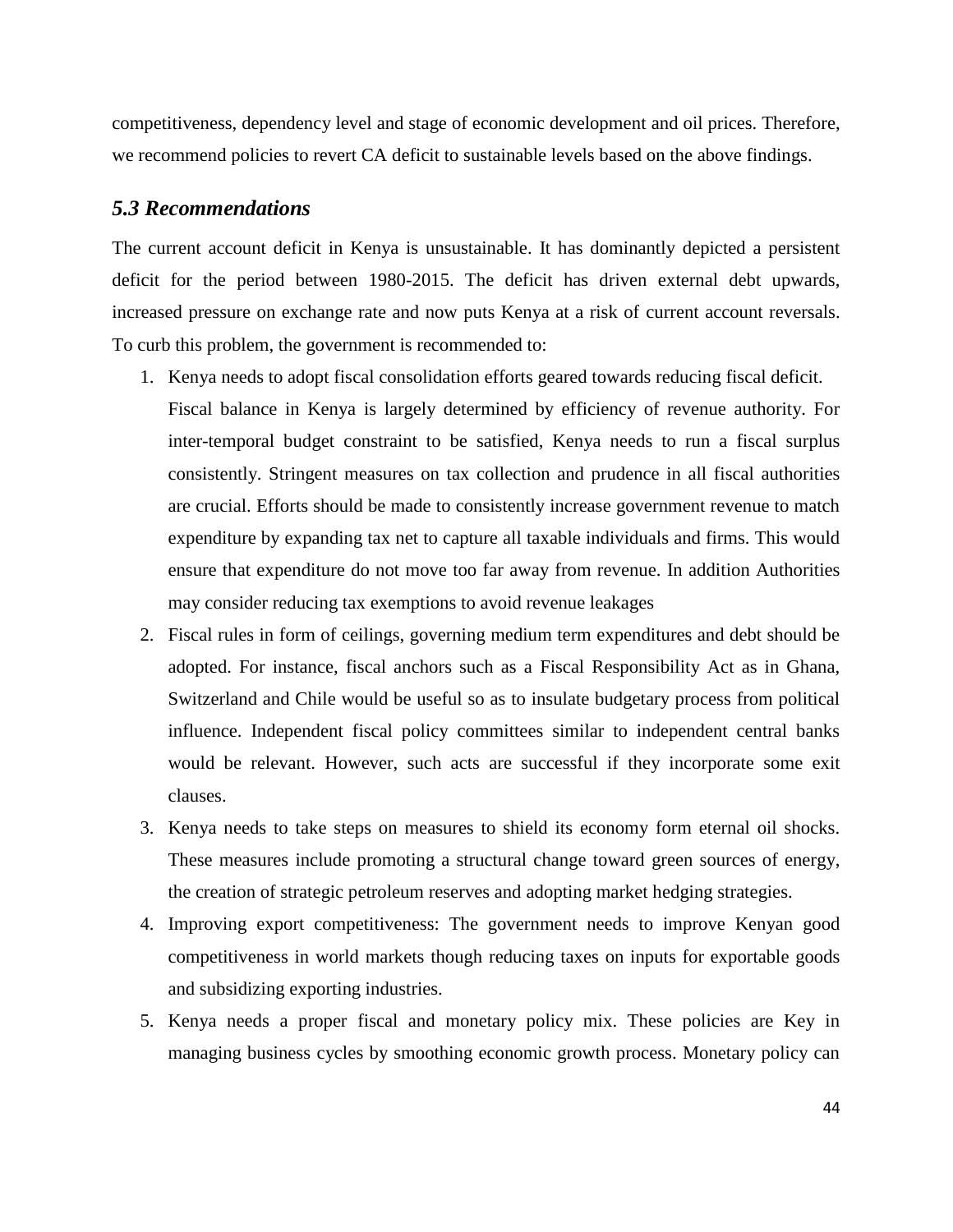be used to ensure exchange rate stability while fiscal policy can be used inform of tariffs on luxury imports to enforce expenditure switching patterns among consumers.

# <span id="page-55-0"></span>*5.4* **Limitations of the study**

The study relied on secondary data from World Bank, UNTAD and IMF. The data may vary depending on source casting doubt on accuracy. Secondly, theory has suggesting so many factors as drivers of current account balance. Practically, it may not be possible to capture all of them in a single study.

### <span id="page-55-1"></span>**5.5 Suggestions for further reading**

This study only captures the effect of selected macroeconomic and demographic factors on current account balance. However, a country specific study on the dynamic effect of monetary and fiscal policy shocks on balance of payment components would be useful in informing policy in this area.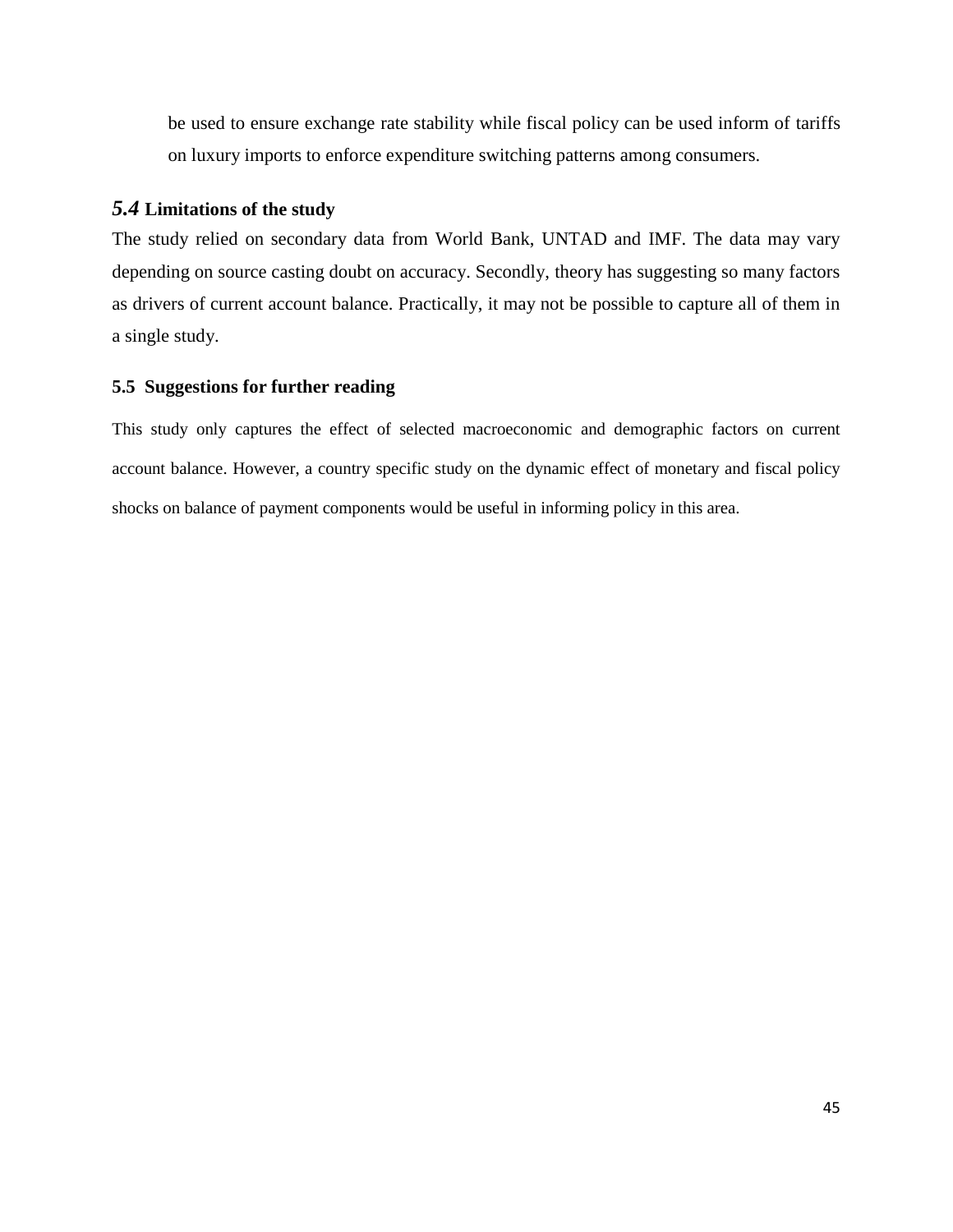#### **REFERENCES**

- Abbas .S.M., Jacques, B., Antonio, S., Paolo m, and Ricardo, C. (2011). Fiscal policy and the current account. *Economic review* vol. 59, no. 4.
- Abiad, A., Daniel L., Marco E. T. (2010). Transitioning from large surpluses: What are the costs? IMF Research department. CEPR policy portal.
- Bai J, Perron P. (1998). Estimating and testing linear models with multiple structural changes. *Econometrica* 66: 47-78.
- Barnes, S., Lawson, J. and Radziwill, A. (2010).Current Account Imbalances in the Euro Area: A Comparative Perspective. OECD Economics Department, Working Paper No. 826.
- Banerjee A, Dolado J, Mestre R. (1998). Error-correction mechanism tests for cointegration in single-equation framework. *Journal of Time Series Analysis.* 19.267-283
- Blanchard, O., and Giavazzi. F (2005). The US current account and the dollar, National Bureau of Economic Research. Brookings Papers on Economic Activity, 1:2005
- Bernanke, B., and Mihov, I.(1998).Measuring Monetary Policy*. Quarterly Journal of Economics*. 113(3), pp. 869-902
- Berger, H., and Nitsch, V. (2010).The Euro's Effect on Trade Imbalances. IMF Working Paper WP/10/226
- Bernanke, B., and Blinder, A. (1992). The Federal Funds Rate and the Channels of Monetary Transmission. *American Economic Review*, 82(4), pp. 901-921.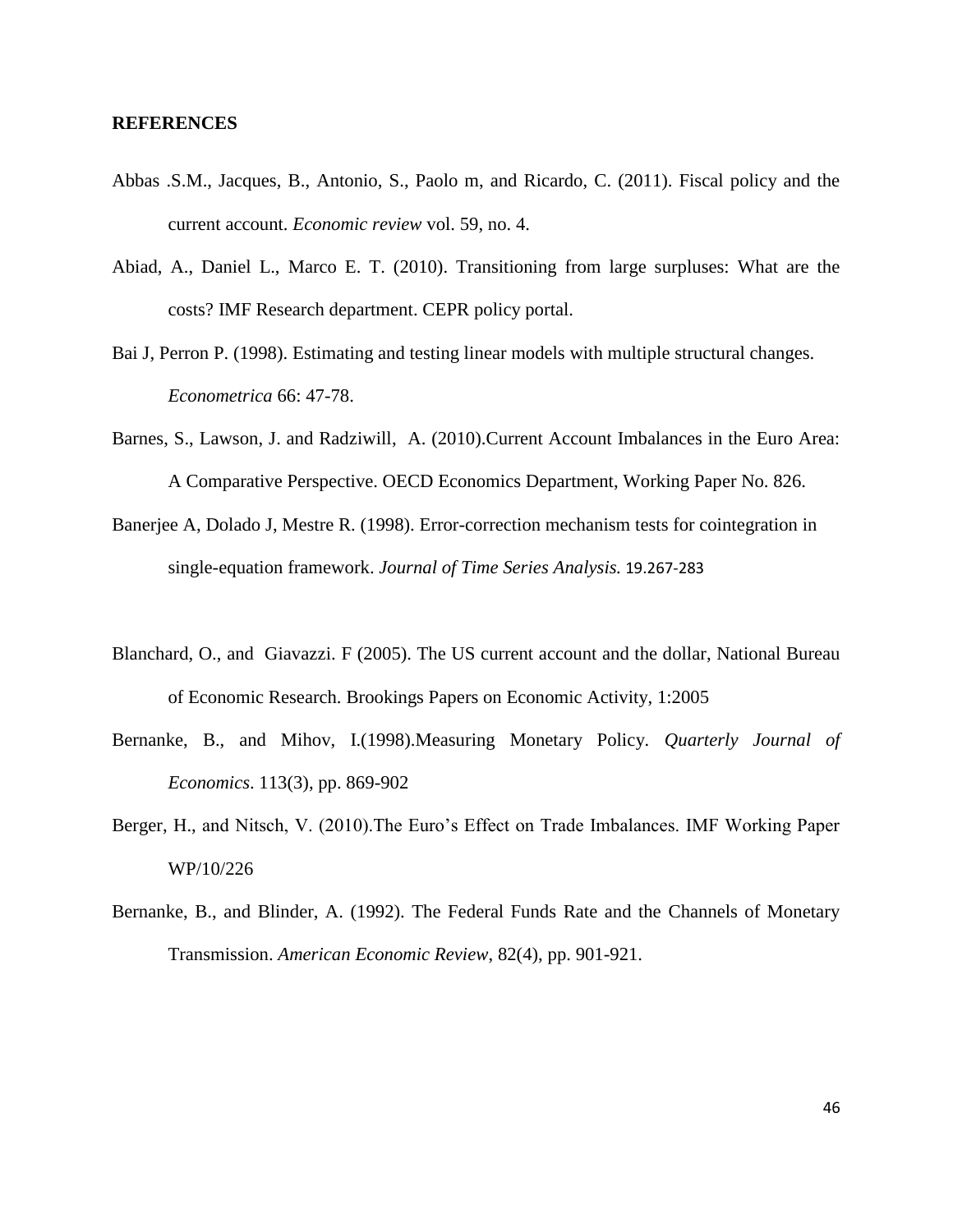- Blanchard, O. J., and Perotti, R.(2002). An Empirical Characterization of the Dynamic. Effects of Changes in Government Spending and Taxes on Output. *Quarterly Journal of Economics Volume* 117, Issue 4Pp.1329-1368
- Bigsten, A., Peter Kimuyu & Måns Söderbom (2010). Chapter 10: The Manufacturing Sector, forthcoming in (ed.) C. Adam, P. Collier and N. Ndung'u, *Kenya: Policies for Prosperity*. Oxford University Press and Central Bank of Kenya.
- Böwer, U, Julia L, Alessandro T. (2011). Can the Baltic economies adjust and grow IMF research department. CEPR policy portal.
- Brissimis, S., N., Hondroyiannis, G., Papazoglou, C., Tsaveas, N., T. and Vasardani M., A. (2010).Current Account Determinants and External Sustainability in Periods of Structural Change. European Central Bank Working Paper Series No. 1243.
- Bussiere, Matthieu, Fratzscher, Marcel and Gernot J. M. (2004).Current Account Dynamics in OECD and EU Acceding Countries: An Intertemporal Approach. European Central Bank Working Paper, No: 311.
- Calderón, César, Chong, Alberto and Norman Loayzo.(1999) Determinants Of Current Account Deficits In Developing Countries. Working Papers Central Bank Of Chile, No:51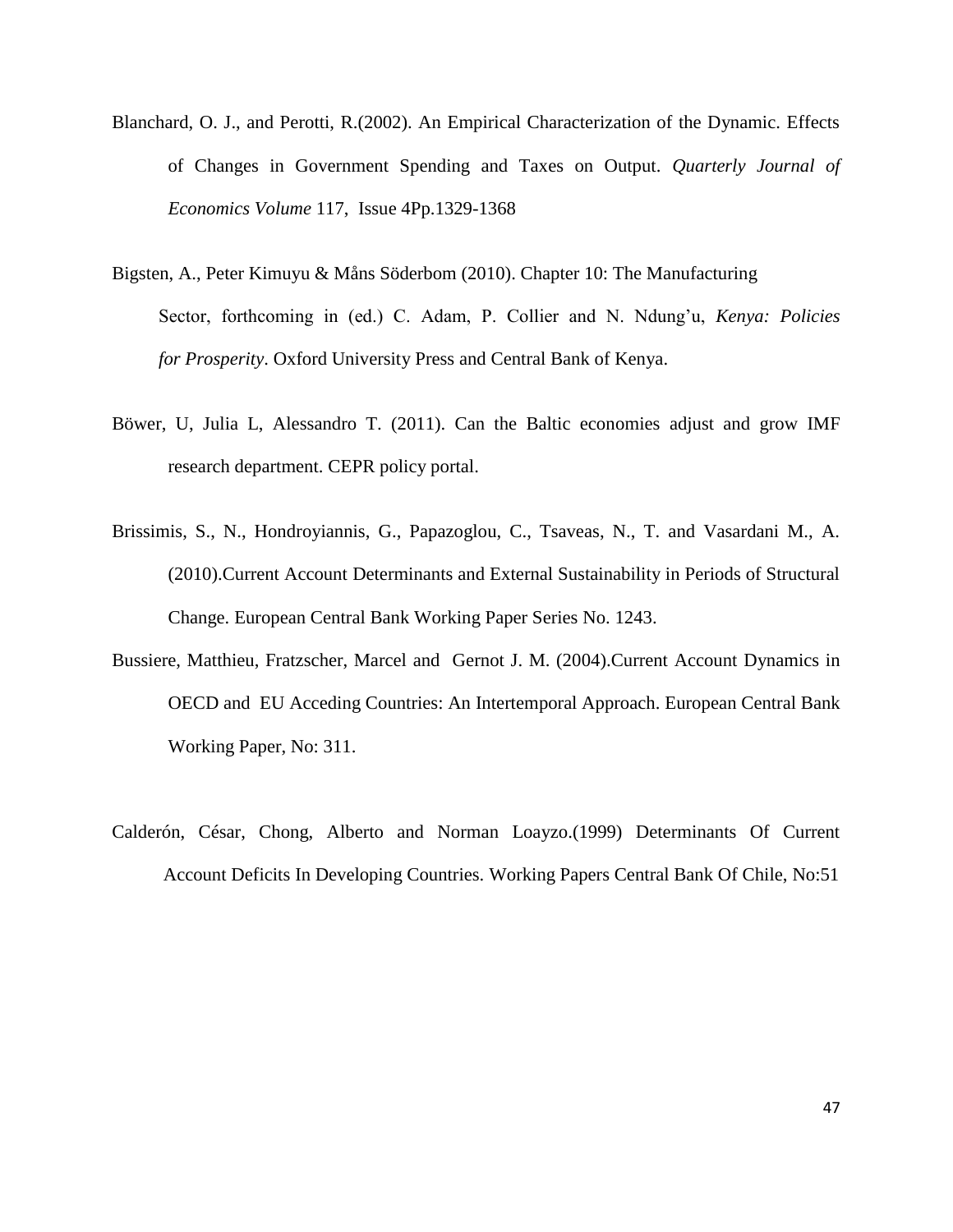- [Olivier Blanchard,](http://www.nber.org/people/olivier_blanchard) [Roberto Perotti](http://www.nber.org/people/roberto_perotti) (2009). Effects of Changes in Government Spending and Taxes on Output. *Quarterly Journal of Economics*, 107(4), pp. 1329-1368
- Chinn D. and, Prasad, S. (2003). Medium-term determinants of current accounts in industrial and developing countries: an empirical exploration. *Journal of International Economics* 59 (2003) 47–76
- Chinn, Menzie D. and Hiro Ito, (2007).Current Account Balances, Financial Development and Institutions: Assaying the World. Saving Glut. *Journal of International Money and Finance*, 26(4), pp. 546–569.
- Clark, L. Chery, C. and Gardener, G. (2012). The external current account in the macroeconomic adjustment process in Turkey. Princeton University Paper.
- Cavallo, M (2005).Government employment expenditure and the effects of fiscal policy shocks', Federal Reserve Bank of San Francisco Working Paper, vol. 16, p. 2005
- Corsett, G., and Muller, J.(2006).Twin deficit: Squiring theory, evidence, and common sense. CEPR paper
- Dungey, M., and Fry, R. (2007). The Identification of Fiscal and Monetary Policy in a Structural VAR. CAMA Working Paper No. 29, Canberra: The Australian National University. Edwards, S. (2004). Financial openness, sudden stops and current account reversals .(No.

Engle, R. F. and Granger, C. W. (1987). Co-integration and Error Correction: Representation,

Estimation and Testing, *Econometrica*, 55, 251-276.

w10277). *National Bureau of Economic Research*.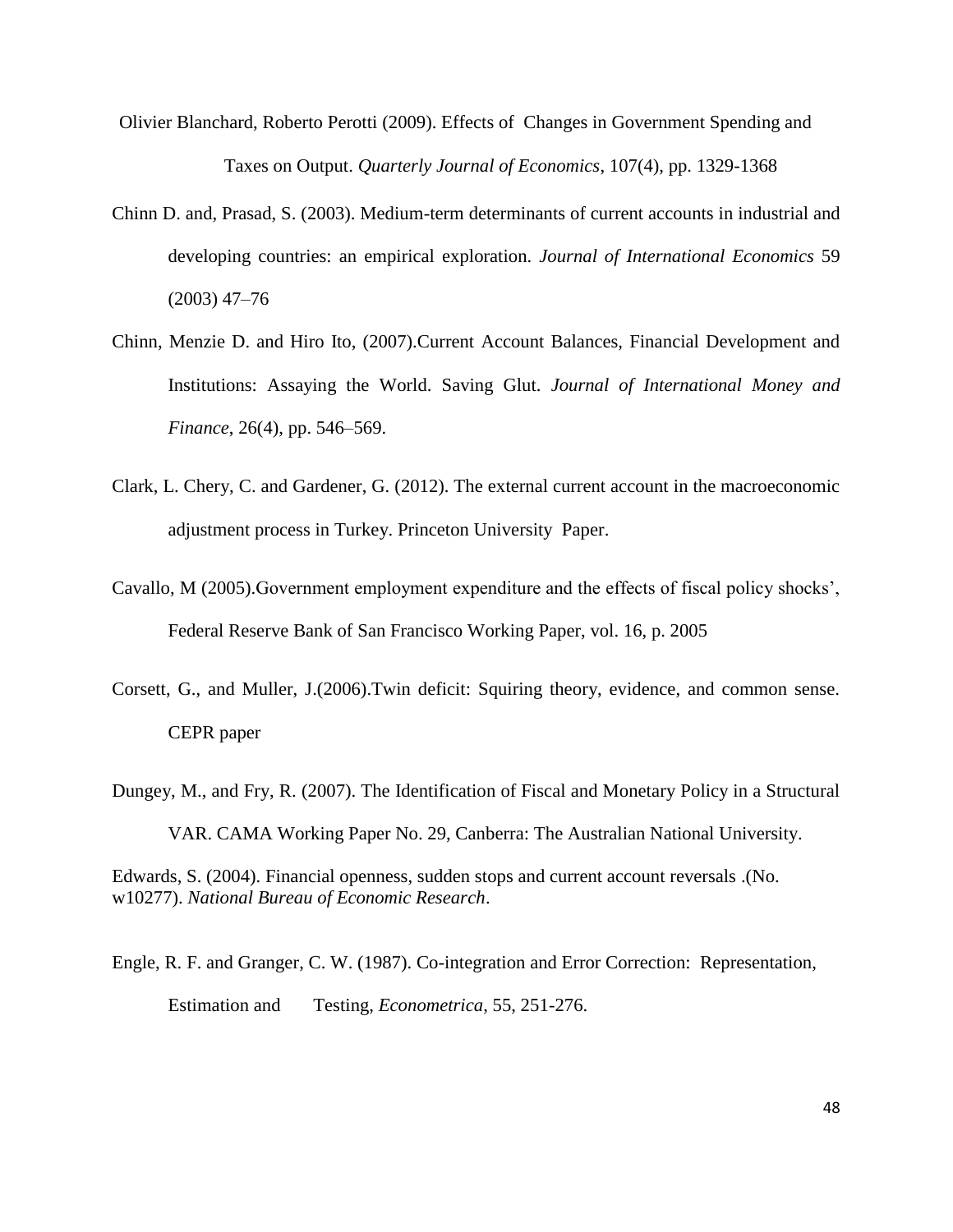- Erceg, C.J., Guerrieri, L., Gust, C., (2005). Expansionary fiscal shocks and the trade deficit, International Finance Discussion Papers 825, Board of Governors of the Federal Reserve System.
- Erceg, CJ, Guerrieri, L & Gust, C (2005).Expansionary fiscal shocks and us trade deficit. *International Finance*, vol. 8, no. 3, pp. 363-97.
- Evans, P & Hasan, I. (1994).Are Consumers Ricardian? Evidence for Canada', The *Quarterly Review of Economics and Finance*, vol. 34, no. 1, pp. 25-40.
- Fazil, K. (2012) Determinants of the current account balance in Turkey: Vector auto regression (VAR) approach. *African Journal of Business Management* Vol. 6(17), pp. 5725-5736, 2012
- Ferrero, A., Mark, G., and Lars E.( 2008) current account dynamics and monetary policy. NBER working paper series
- Deutsch, E., Döbeli, B., Fischer, A., and Yes¸in, P., (2013). Merchanting and Current

Account Balances, Swiss National Bank, Working Paper 2013-6.

- Gichuki, K., and Moyi, E.(2013). An Intertemporal Assessment of Kenya's Current Account Deficits. *International Journal; of Economics and Management*. vol. 2, No. 9, 2013, pp. 34-43
- Gruber, J.W., and S.B. Kamin, (2007).Explaining the Global Pattern of Current Account Imbalances. *Journal of International Money and Finance*, 26(4), pp. 500–522.
- GOK(2015). National Trade Policy. Transforming Kenya to a competitive Export-Led and Efficient Domestic Economy.Final Draft 10 December 2015.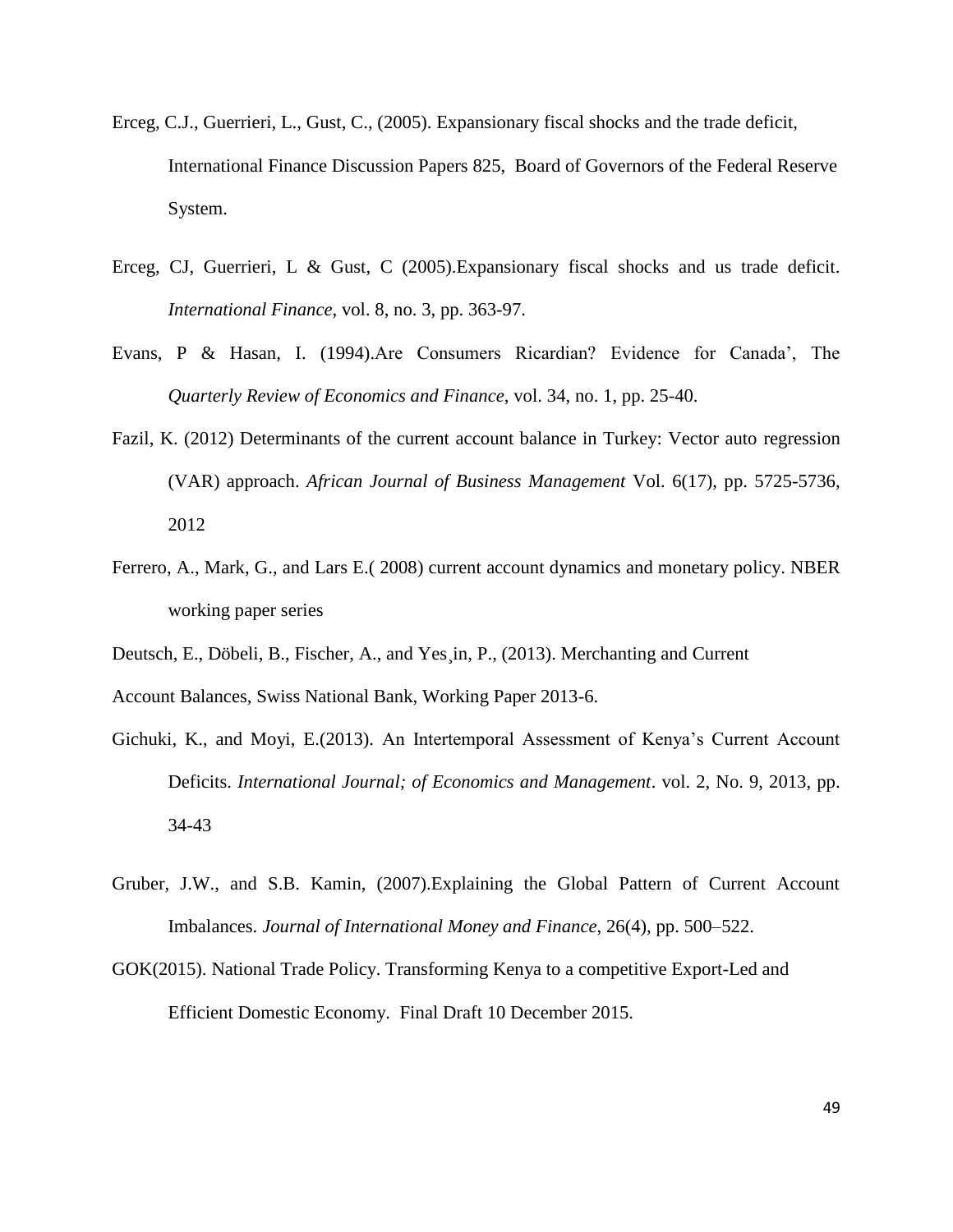Haile, A.(2013). Determinants of domestic savings in Ethiopia: An autoregressive distributed lag, (ARLD) bounds testing procedure. *Journal of Economics and international finance*. Vol. 5(6), pp. 248-257

International Monetary Fund (IMF) (1996). Balance of Payments Textbook, IMF, Washington DC

- Ivendi, M and Guloglu, B. (2010). Monetary shocks, exchange rates, and trade balances; Evidence from inflation targeting countries. *Economic Modeling* .vol .27 (5), 1144-1155
- Joel, H.E. and Mihe, H.G.(2012). Macroeconomic determinants of BOP in Namibia. International *Journal of Business Management*. Vol.7.No.3
- Johansen, S. and Juselius, K. (1990).Maximum likelihood estimation and inference on cointegration with applications to the demand for money", Oxford Bulletin of Economics and Statistics, vol. 52, pp. 169-210.
- Kaufmann, S. Scharler, J & Winckler, G. (2002). The Austrian current account deficit: Driven by twin deficits or by intertemporal expenditure allocation? *Empirical Economics*, vol. 27, no. 3, pp. 529-42
- Kumhof, M. and Laxton, D.(2010). Fiscal deficits and current account deficits.IMF working paper. WP/09/237
- Krugman, p.(2006). Will there be a Dollar Crisis? *Journal of Monetary Economics*.vol. 53 (2006) 2267–2282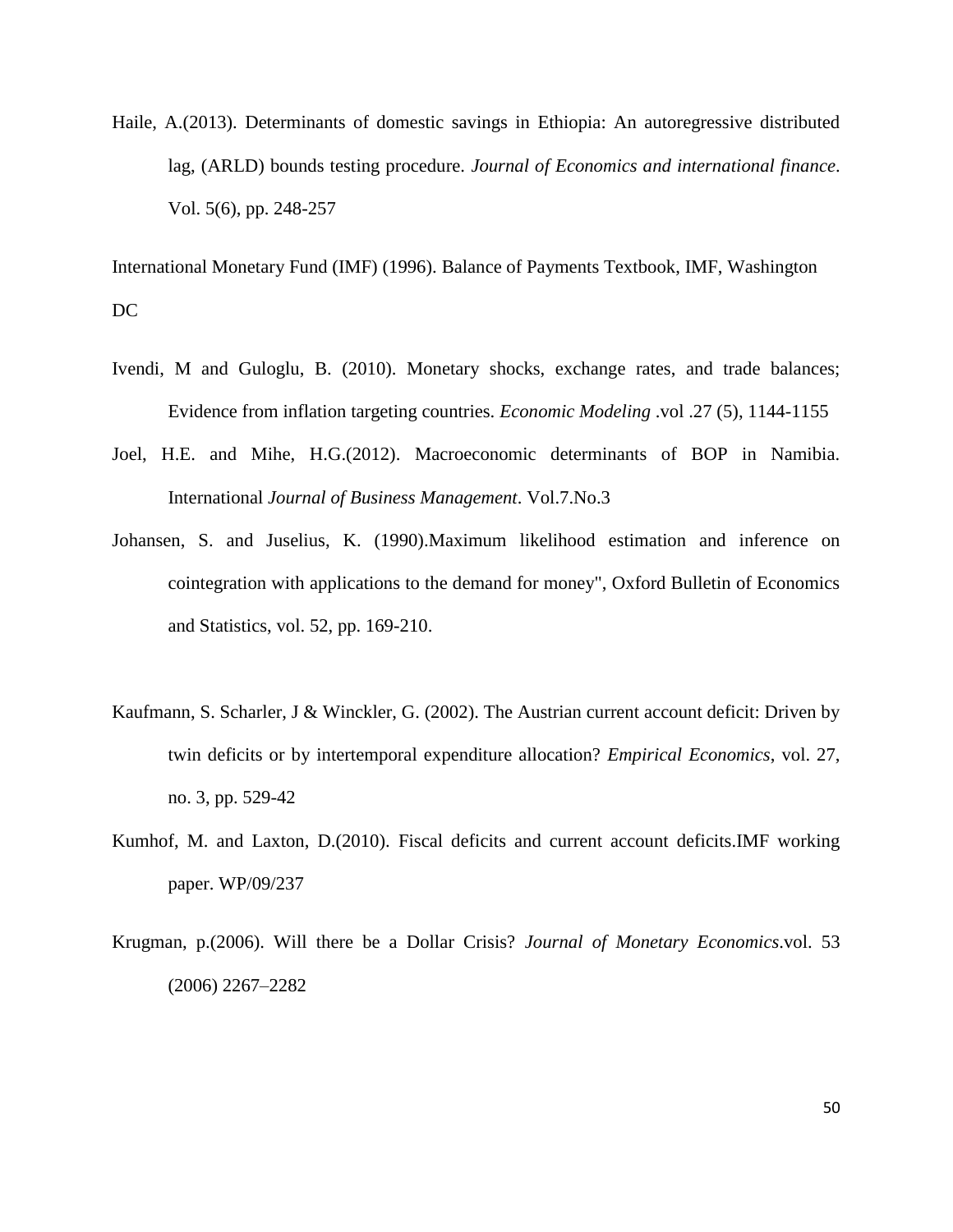- Kim, S. and Roubin, N. (2008). Twin deficit or twin divergence? Fiscal policy, current account, and real Exchange rate in the US, *Journal of international economics*. [Volume 74, Issue](http://www.sciencedirect.com/science/journal/00221996/74/2)  [2,](http://www.sciencedirect.com/science/journal/00221996/74/2) Pages 362–383
- Kouassi, E., Mbodja M., and Kern O. (2004). Causality tests of the relationship between the twin deficits. *Empirical Economics*, Vol 29, 503-525.
- Lau, E, Mansor, SA & Puah, C. (2010).The revival of the Twin Deficits in Asian Crisis affected Countries. *Economic Issues*, vol. 15, no. 1.
- Mansor, H and Aziz, H.(2003). Macroeconomic variables and Malaysia equity market. *Journal of economic studies*. Emerald.Vol.30.No.1. 2003.
- Maerel, F., Luciana, J. and Licio, S.(2009). Assets price, Exchange rate and current account. Research Division: Federal Reserve Bank of St. Louis. Working Paper Series.2008- 031B
- Meade, J.E. (1951). The Balance of Payments, Oxford: *University Press*.
- Milesi-ferretti M. and Assaf Razin .(1996). current account sustainability. NBER working paper, no: 5791.
- Monacelli, T., and Perotti, R.(2007). Fiscal Policy, the Trade Balance, and the Real Exchange Rate: Implications for International Risk Sharing, University of Bocconi, Milan, Italy.
- Mosayeb, P., and Ali, S. (2009). Budget deficits and current account deficits in the Philippines. A causal relationship. *American journal of applied sciences*, 6 (8). pp. 1515-1520

Morsy, H., (2009). Current Account Determinants for Oil-Exporting Countries. *IMF Working Paper* No. 09/28, February.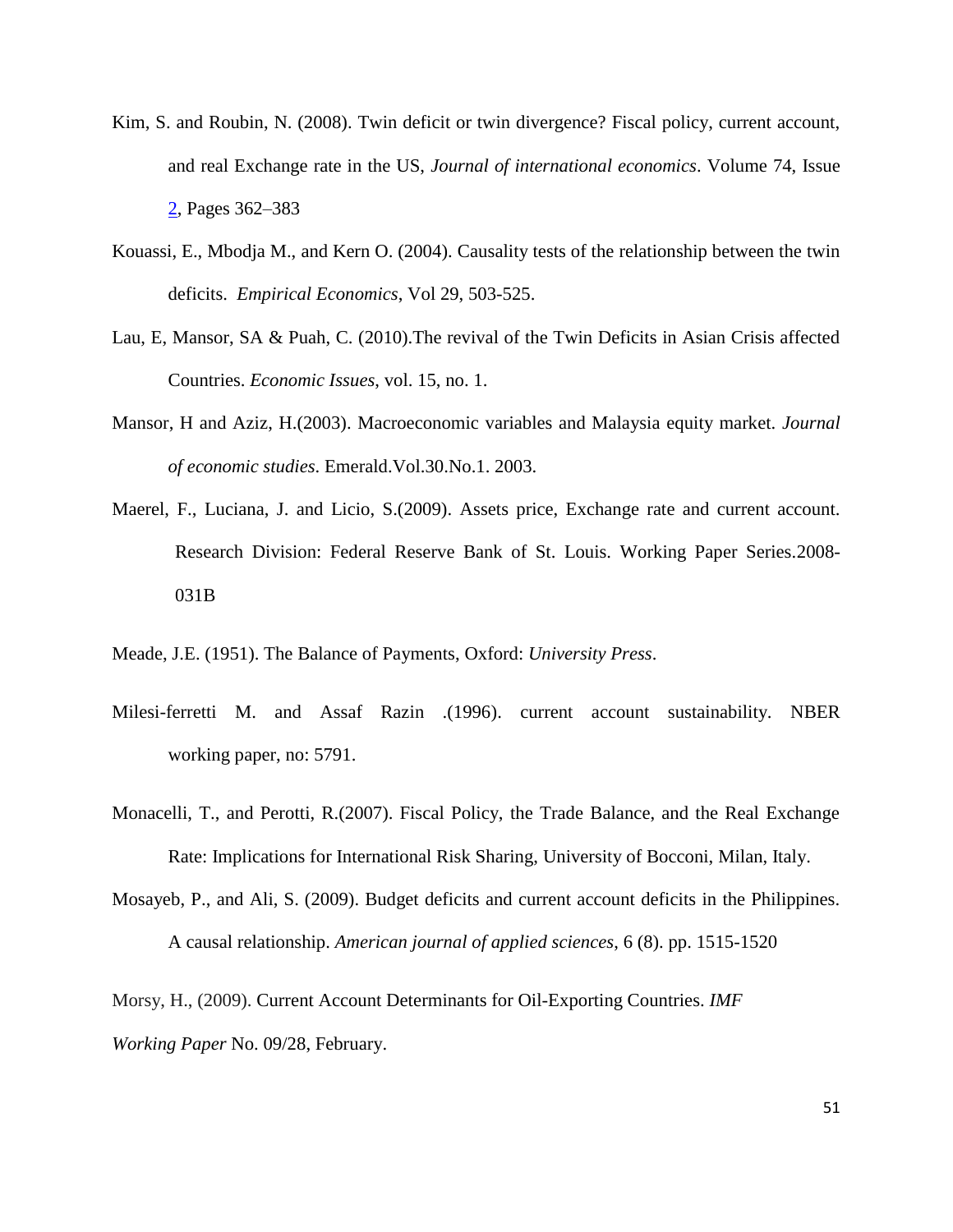- Mundell, R.A. (1968). International Economics. *[Journal of International Economics,](http://econpapers.repec.org/article/eeeinecon/)* 1974, vol. 4, issue 3, pages 318-319
- Mukras, S., Momanyi, G. and Nyongesa, N. (2013). Is Kenya's current account sustainable? Stationarity and Cointegration Approach: *European Scientific Journal*. September 2013 edition vol.9, No.25 ISSN: 1857 – 7881
- Muthuli, N. and Eliphas ,N,. (2013). Monetary and exchange rate shocks on South Africa trade balance. Africa Development Bank Working Paper No. 169.
- Mutuku, C. (2015). Assessing Fiscal Policy Cyclicality and Sustainability: A Fiscal Reaction Function for Kenya. *Journal of Economics Library.*Volume2.Issue 3
- Prasad, E S and Gable, J A. (1998). International evidence on the determinants of trade dynamics. IMF staff papers 45, 401 –439.
- Polak, J.J. (1957). Monetary Analysis on Income Formation and Payments Problems. International Monetary Fund Staff Papers, 6, 1-50.
- Nguyen Bao,(2014). the effect of fiscal shocks on the current account Balance and Real Exchange rate in Vietnam, Crawford school of public policy, Australia.
- Sebil, O.O and Abdulazeez, A.B.(2015).What Drives Current Account Balance in West Africa States: Evidence from Panel ARDL. *Journal of International and Global Economic Studies, December 2015, 8(2), 91-105*
- Sirengo, J.(2008). Determinants of Kenya's Performance. KIPPRA Discussion paper series. Serven, L.and Nguyen, H.(2013).Global imbalances: origins and prospects. *The world Bank*. Vol 28, pp.191-129.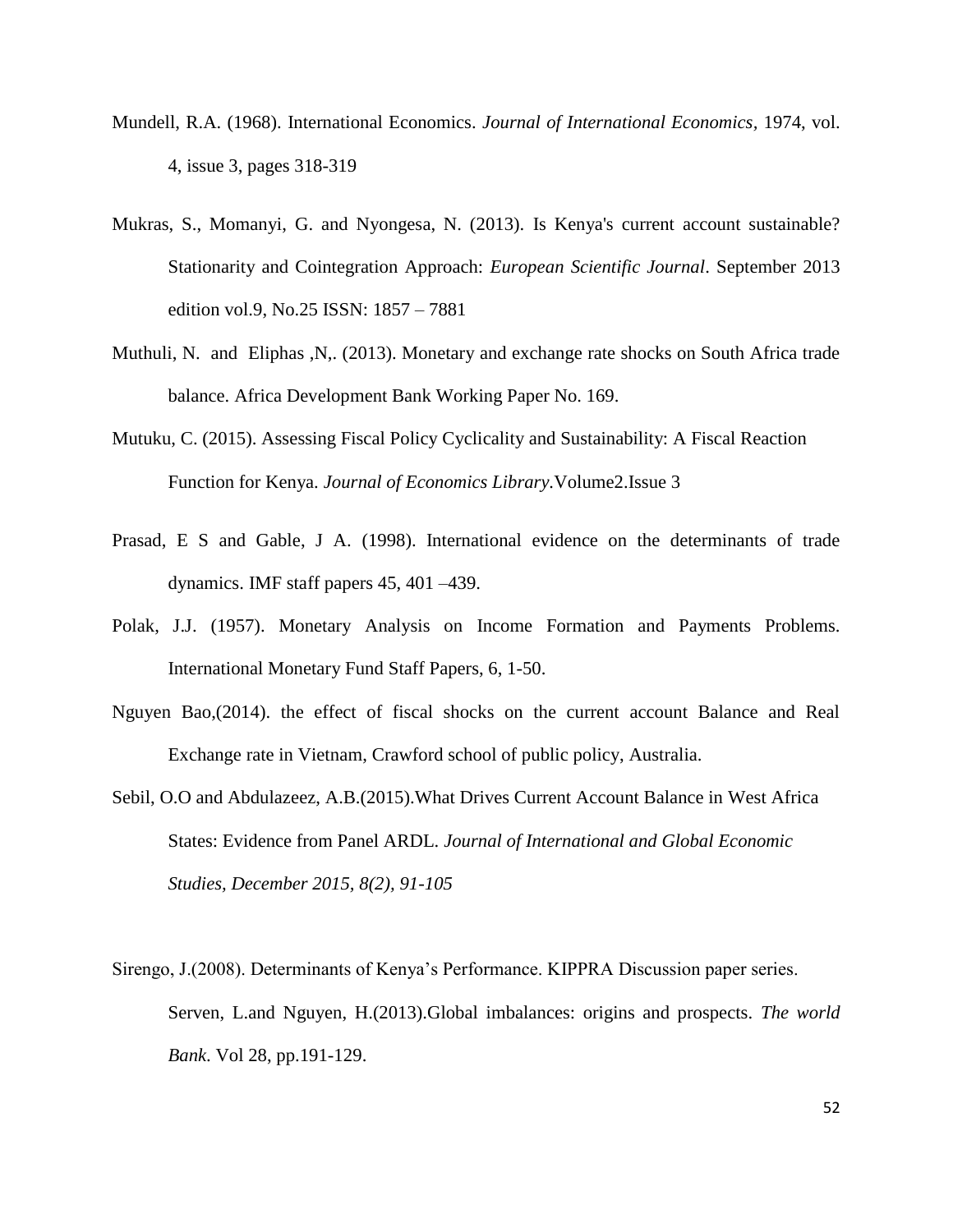- Obstfeld, M. (2012). Does current account still matter? *American Economic Review*: Papers & Proceedings vol 102(3): 1–23
- Obstfeld, M., Rogoff, K.,(2007).The unsustainable Us current account position revisited. University of Chicago Press. Volume ISBN: 0-226-10726-4
- Obstfeld, Maurice and Kenneth Rogoff (1995).The Intertemporal Approach to the Current Account. In G. Grossman and K. Rogoff (eds.), Handbook of International Economics, Vol. 3. Amsterdam: North Holland
- Obstfeld, M., Rogoff, K., (1998). Foundations of International Macroeconomics. *MIT Press*, Cambridge, MA.
- Osakwe, P. And Sher, V.(2007). Current Account Deficits in Sub-Saharan Africa: Do they Matter?. United Nations Commission for Africa.

Özlale, Ü., & Pekkurnaz, D. (2010). Oil prices and current account: A structural analysis for the Turkish economy. *Energy Policy*, *38*(8), 4489-4496.

- Platon, M., and Dimitris, T.(2014).Greece's current account drivers and forecasts: An empirical study. Euro bank global research.
- Rafiq, S. (2010). Fiscal stance, the current account, and the real exchange rate: Some empirical estimates from a time-varying framework, *Structural Change, and Economic Dynamics* 21(4): 276–290.
- Reinhart, CM and Rogoff, KS (2010).Growth in a time of debt. *American Economic Review*, Vol. 100, No. 2 (May 2010): 573-578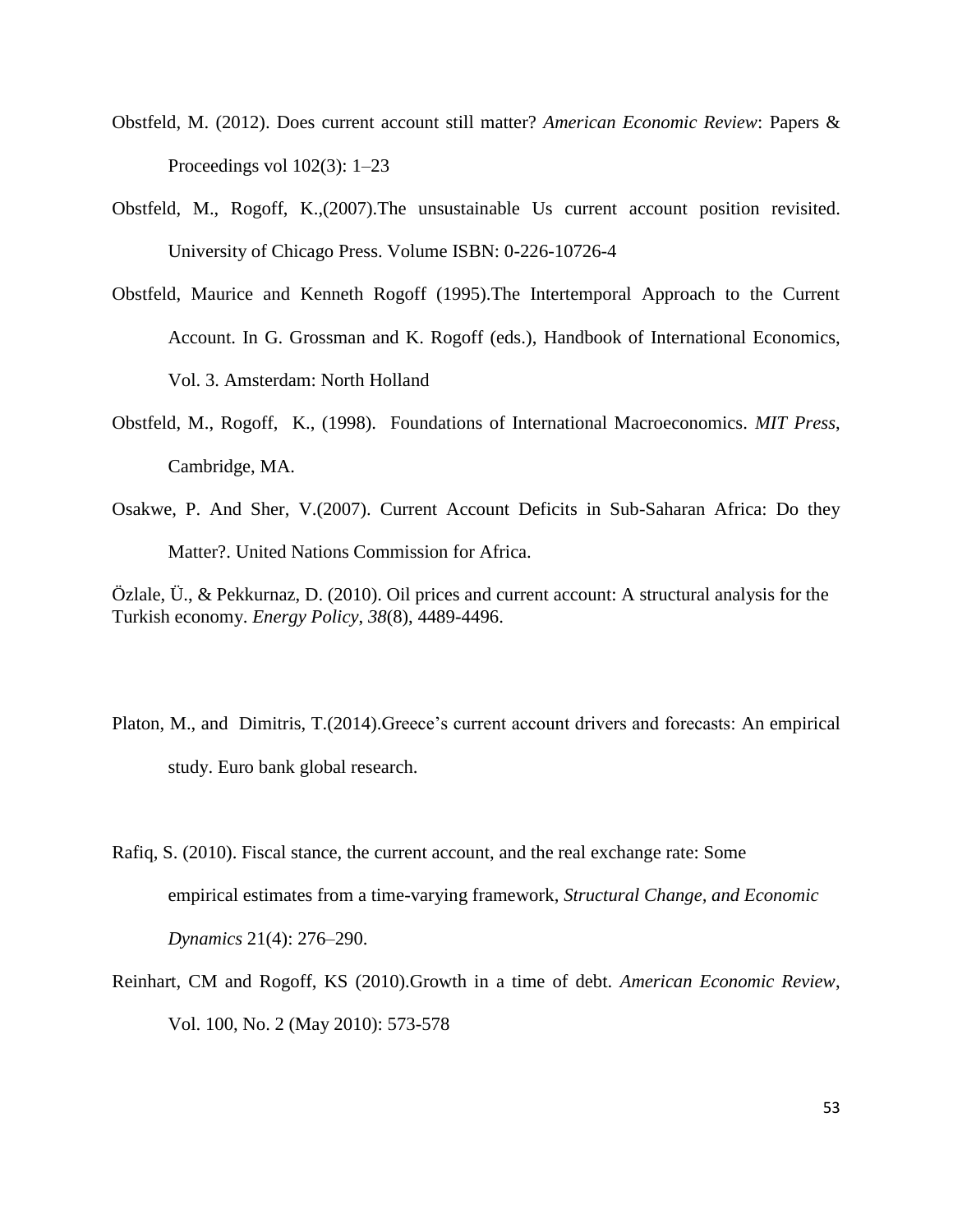- Roldos, J. (1996). Human capital, borrowing constraints, and the stages of the balance of payments. *NBER* working paper series. -7581
- Romer, C., and Romer, D.(2011). The Macroeconomic Effects of Tax Changes: Estimates Based on a New Measure of Fiscal Shocks. *American Economic Review*, Vol. 100, June, pp. 763–801
- .Roubini, N., Wachtel, P., (1998) Current account sustainability in transition economies. National Bureau of Economic Research Working Paper No. 6468.
- Salvatore, D., (2006). Twin deficits in the G-7 countries and global structural imbalances. *Journal of Policy Modelling*. 28, 701-712.
- World Bank (2012). Walking the Tightrope: Rebalancing Kenya's Economy. Nairobi*: World Bank, June 2012*
- Were, M; N.S., Ndung'u; A. Geda and S.N. Karingi (2002).Analysis of Kenya's Export Performance: An Empirical Evaluation. *KIPPRA Discussion Paper* No.22, Nairobi: Kenya Institute for Public Policy Research and Analysis.
- Were, M. and Sichei, M. (2009). CHAPTER 6 TRADE POLICY IN KENYA Maureen Were, Moses Sichei ... (n.d.). Retrieved from http://www.csae.ox.ac.uk/conferences/2009- EDiA/papers/510-Were.pdf
- Were, M., (2007). Employment Outcomes and Earnings during Trade Liberalisation in Kenya: The Case of Manufacturing Sector in Kenya. Ph.D. Dissertation, University of Daressalaam.